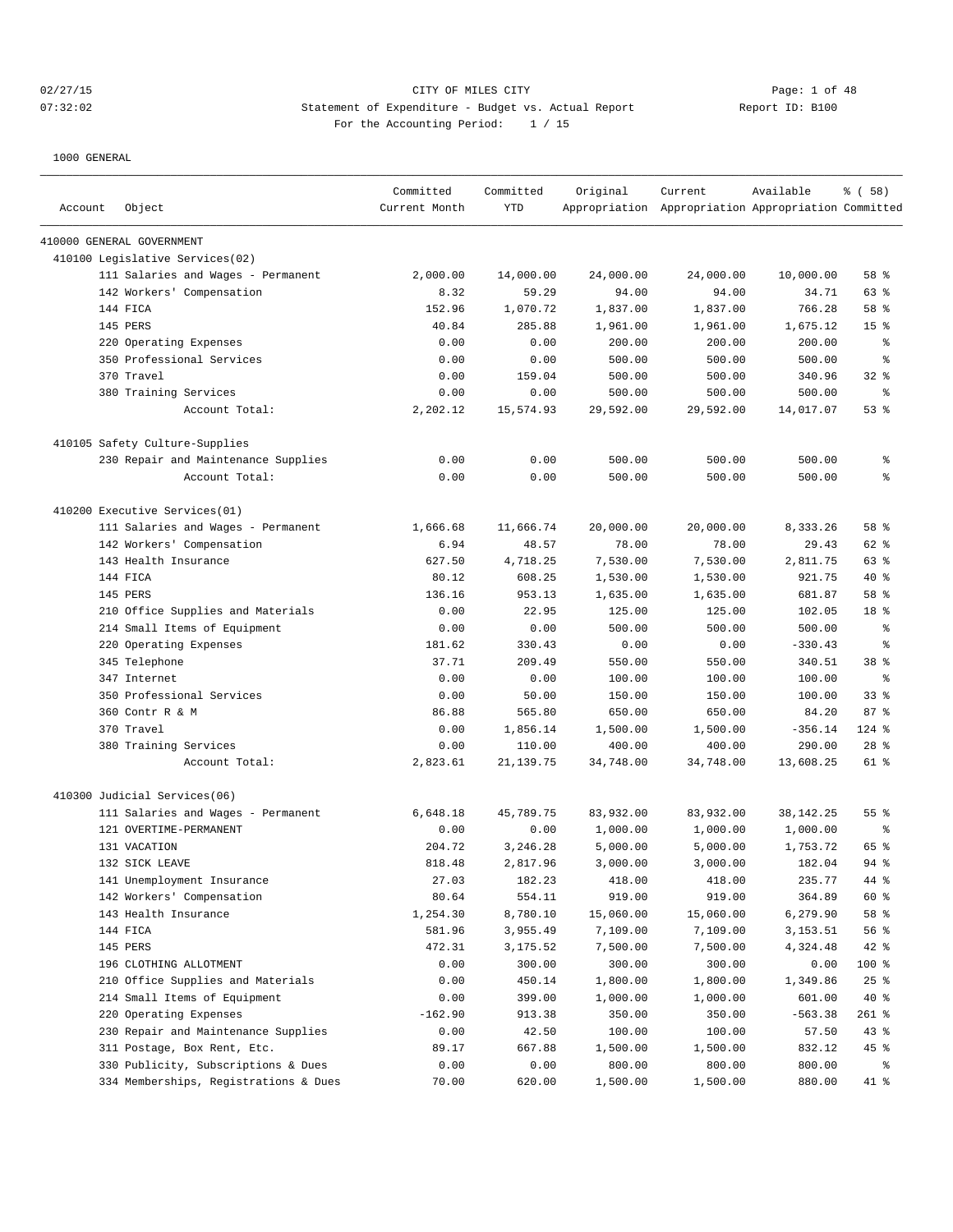# 02/27/15 CITY OF MILES CITY Page: 2 of 48 07:32:02 Statement of Expenditure - Budget vs. Actual Report Report ID: B100 For the Accounting Period: 1 / 15

|         |                                            | Committed     | Committed  | Original   | Current                                             | Available    | % (58)           |
|---------|--------------------------------------------|---------------|------------|------------|-----------------------------------------------------|--------------|------------------|
| Account | Object                                     | Current Month | YTD        |            | Appropriation Appropriation Appropriation Committed |              |                  |
|         | 345 Telephone                              | 230.65        | 1,639.55   | 2,000.00   | 2,000.00                                            | 360.45       | $82$ %           |
|         | 347 Internet                               | 0.00          | 0.00       | 2,500.00   | 2,500.00                                            | 2,500.00     | ి                |
|         | 350 Professional Services                  | 0.00          | 901.00     | 1,000.00   | 1,000.00                                            | 99.00        | $90*$            |
|         | 360 Contr R & M                            | 0.00          | 0.00       | 2,000.00   | 2,000.00                                            | 2,000.00     | $\epsilon$       |
|         | 370 Travel                                 | 0.00          | 2,131.98   | 3,500.00   | 3,500.00                                            | 1,368.02     | 61 %             |
|         | 380 Training Services                      | 0.00          | 0.00       | 400.00     | 400.00                                              | 400.00       | ి                |
|         | 382 Books                                  | 0.00          | 0.00       | 800.00     | 800.00                                              | 800.00       | ి                |
|         | 394 Jury and Witness Fees                  | $-30.00$      | $-965.00$  | 0.00       | 0.00                                                | 965.00       | $\,{}^{\circ}\!$ |
|         | 533 Machinery and Equipment Rental         | 0.00          | 284.37     | 1,000.00   | 1,000.00                                            | 715.63       | $28$ %           |
|         | Account Total:                             | 10,284.54     | 75,886.24  | 144,488.00 | 144,488.00                                          | 68,601.76    | 53%              |
|         | 410500 Financial Services(03)              |               |            |            |                                                     |              |                  |
|         | 111 Salaries and Wages - Permanent         | 6,357.40      | 60,465.99  | 108,994.00 | 108,994.00                                          | 48,528.01    | $55$ $%$         |
|         | 131 VACATION                               | 467.46        | 1,923.41   | 5,847.00   | 5,847.00                                            | 3,923.59     | 33%              |
|         | 132 SICK LEAVE                             | 2,607.83      | 4,443.01   | 3,000.00   | 3,000.00                                            | $-1, 443.01$ | 148 %            |
|         | 133 OTHER LEAVE PAY                        | 374.03        | 1,795.33   | 11,975.00  | 11,975.00                                           | 10,179.67    | 15 <sup>°</sup>  |
|         | 141 Unemployment Insurance                 | 44.12         | 310.78     | 577.00     | 577.00                                              | 266.22       | $54$ %           |
|         | 142 Workers' Compensation                  | 120.38        | 846.76     | 1,477.00   | 1,477.00                                            | 630.24       | 57%              |
|         | 143 Health Insurance                       | 1,882.15      | 13, 175.05 | 22,590.00  | 22,590.00                                           | 9,414.95     | 58 %             |
|         | 144 FICA                                   | 749.80        | 5,281.55   | 9,795.00   | 9,795.00                                            | 4,513.45     | $54$ $%$         |
|         | 145 PERS                                   | 801.22        | 5,606.94   | 10,461.00  | 10,461.00                                           | 4,854.06     | $54$ $%$         |
|         | 196 CLOTHING ALLOTMENT                     | 0.00          | 450.00     | 450.00     | 450.00                                              | 0.00         | 100 %            |
|         | 210 Office Supplies and Materials          | 0.00          | 1,482.75   | 3,000.00   | 3,000.00                                            | 1,517.25     | 49 %             |
|         | 214 Small Items of Equipment               | 0.00          | 0.00       | 3,050.00   | 3,050.00                                            | 3,050.00     | $\epsilon$       |
| 220     | Operating Expenses                         | 47.55         | 1,648.72   | 3,600.00   | 3,600.00                                            | 1,951.28     | 46 %             |
|         | 230 Repair and Maintenance Supplies        | 0.00          | 0.00       | 200.00     | 200.00                                              | 200.00       | န္               |
|         | 311 Postage, Box Rent, Etc.                | 618.93        | 1,824.31   | 3,600.00   | 3,600.00                                            | 1,775.69     | $51$ %           |
|         | 320 Printing, Duplicating, Typing &        | 0.00          | 101.85     | 1,000.00   | 1,000.00                                            | 898.15       | $10*$            |
|         | 330 Publicity, Subscriptions & Dues        | 0.00          | 835.89     | 1,400.00   | 1,400.00                                            | 564.11       | 60 %             |
|         | 334 Memberships, Registrations & Dues      | 0.00          | 2,673.00   | 3,400.00   | 3,400.00                                            | 727.00       | 79 %             |
|         | 345 Telephone                              | 59.27         | 354.65     | 750.00     | 750.00                                              | 395.35       | $47$ %           |
|         | 347 Internet                               | 19.52         | 136.64     | 250.00     | 250.00                                              | 113.36       | 55%              |
|         | 350 Professional Services                  | 0.00          | 20,170.71  | 27,000.00  | 27,000.00                                           | 6,829.29     | 75 %             |
|         | 360 Contr R & M                            | 260.60        | 6,688.04   | 12,500.00  | 12,500.00                                           | 5,811.96     | $54$ %           |
|         | 370 Travel                                 | 0.00          | 233.42     | 1,500.00   | 1,500.00                                            | 1,266.58     | 16 <sup>8</sup>  |
|         | 380 Training Services                      | 0.00          | 63.33      | 1,200.00   | 1,200.00                                            | 1,136.67     | 5 <sup>°</sup>   |
|         | 382 Books                                  | 0.00          | 12.88      | 200.00     | 200.00                                              | 187.12       | 6 %              |
|         | 521 Surety Bonds for Officials & Employees | 0.00          | 983.00     | 983.00     | 983.00                                              | 0.00         | $100*$           |
|         | Account Total:                             | 14,410.26     | 131,508.01 | 238,799.00 | 238,799.00                                          | 107,290.99   | $55$ $%$         |
|         | 410540 City Treasurer(09)                  |               |            |            |                                                     |              |                  |
|         | 111 Salaries and Wages - Permanent         | 1,666.66      | 11,666.62  | 20,000.00  | 20,000.00                                           | 8,333.38     | 58 %             |
|         | 142 Workers' Compensation                  | 6.94          | 48.58      | 79.00      | 79.00                                               | 30.42        | 61 %             |
|         | 144 FICA                                   | 127.50        | 892.50     | 1,530.00   | 1,530.00                                            | 637.50       | 58 %             |
|         | 145 PERS                                   | 136.16        | 953.12     | 1,634.00   | 1,634.00                                            | 680.88       | 58 %             |
|         | 345 Telephone                              | 11.38         | 19.52      | 100.00     | 100.00                                              | 80.48        | $20*$            |
|         | 350 Professional Services                  | 0.00          | 50.00      | 100.00     | 100.00                                              | 50.00        | $50*$            |
|         | 360 Contr R & M                            | 88.18         | 617.62     | 944.00     | 944.00                                              | 326.38       | 65 %             |
|         | Account Total:                             | 2,036.82      | 14,247.96  | 24,387.00  | 24,387.00                                           | 10,139.04    | 58 %             |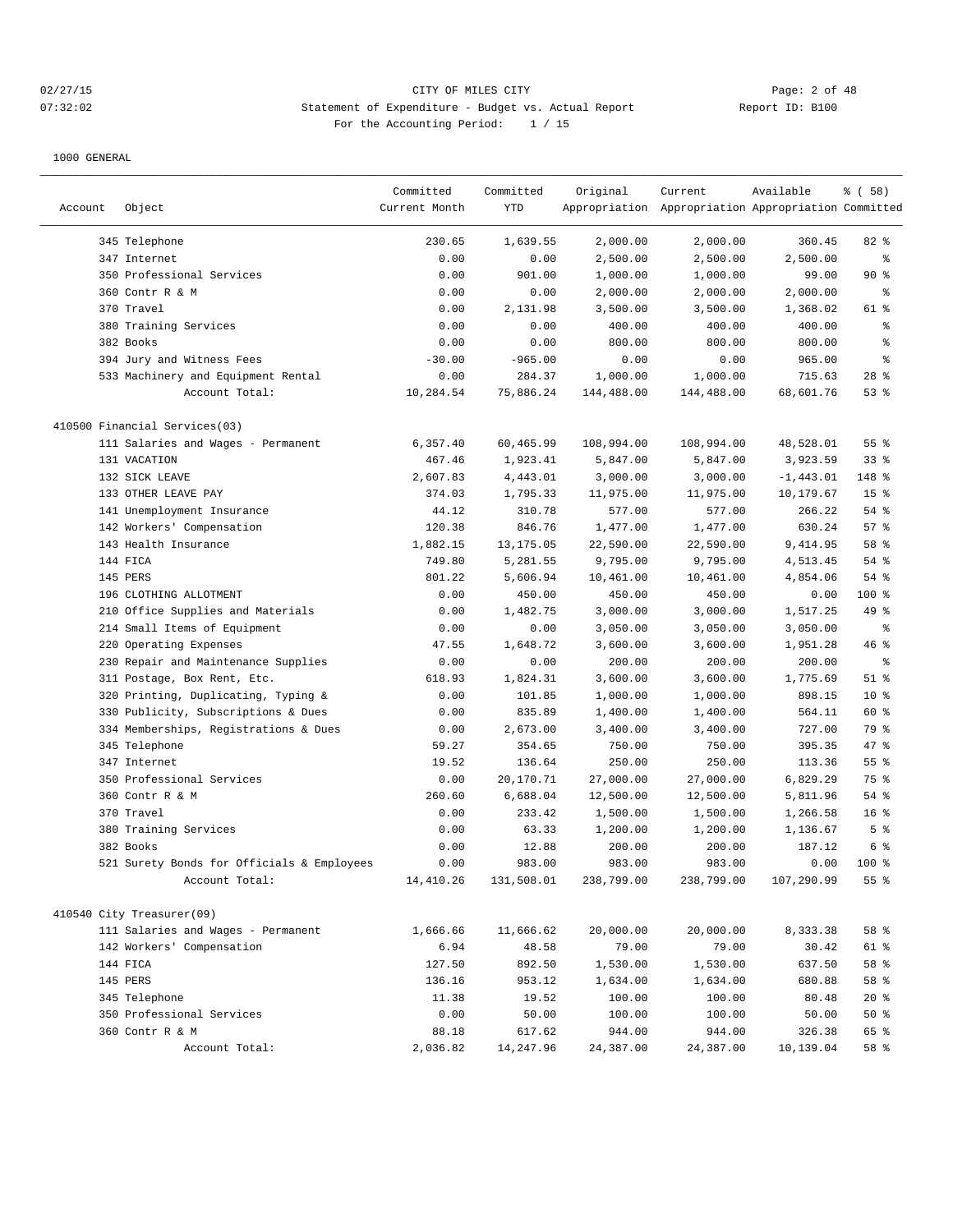| Account          | Object                                    | Committed<br>Current Month | Committed<br>YTD | Original   | Current<br>Appropriation Appropriation Appropriation Committed | Available  | 8 ( 58)         |
|------------------|-------------------------------------------|----------------------------|------------------|------------|----------------------------------------------------------------|------------|-----------------|
| 410600 Elections |                                           |                            |                  |            |                                                                |            |                 |
|                  | 300 PURCHASED SERVICES                    | 8,372.00                   | 8,372.00         | 9,500.00   | 9,500.00                                                       | 1,128.00   | 88 %            |
|                  | Account Total:                            | 8,372.00                   | 8,372.00         | 9,500.00   | 9,500.00                                                       | 1,128.00   | 88 %            |
|                  | 411020 Community Services & Planning      |                            |                  |            |                                                                |            |                 |
|                  | 111 Salaries and Wages - Permanent        | 2,993.67                   | 20,807.32        | 33,735.00  | 33,735.00                                                      | 12,927.68  | 62 %            |
|                  | 121 OVERTIME-PERMANENT                    | 4.90                       | 63.82            | 500.00     | 500.00                                                         | 436.18     | 13 <sup>8</sup> |
|                  | 131 VACATION                              | 42.59                      | 1,080.28         | 4,000.00   | 4,000.00                                                       | 2,919.72   | $27$ %          |
|                  | 132 SICK LEAVE                            | 139.14                     | 557.29           | 2,000.00   | 2,000.00                                                       | 1,442.71   | $28$ %          |
|                  | 133 OTHER LEAVE PAY                       | 139.14                     | 730.50           | 3,143.00   | 3,143.00                                                       | 2,412.50   | $23$ %          |
|                  | 141 Unemployment Insurance                | 14.94                      | 105.28           | 195.00     | 195.00                                                         | 89.72      | 54 %            |
|                  | 142 Workers' Compensation                 | 16.15                      | 113.56           | 199.00     | 199.00                                                         | 85.44      | 57%             |
|                  | 143 Health Insurance                      | 683.67                     | 4,785.55         | 8,208.00   | 8,208.00                                                       | 3,422.45   | 58 %            |
|                  | 144 FICA                                  | 253.89                     | 1,782.11         | 3,318.00   | 3,318.00                                                       | 1,535.89   | 54 %            |
|                  | 145 PERS                                  | 271.17                     | 1,898.68         | 3,544.00   | 3,544.00                                                       | 1,645.32   | 54 %            |
|                  | 196 CLOTHING ALLOTMENT                    | 0.00                       | 163.50           | 314.00     | 314.00                                                         | 150.50     | $52$ $%$        |
|                  | 210 Office Supplies and Materials         | 0.00                       | 273.35           | 800.00     | 800.00                                                         | 526.65     | $34$ $%$        |
|                  | 214 Small Items of Equipment              | 0.00                       | 0.00             | 800.00     | 800.00                                                         | 800.00     | ႜ               |
|                  | 220 Operating Expenses                    | 0.00                       | 226.88           | 100.00     | 100.00                                                         | $-126.88$  | $227$ %         |
|                  | 311 Postage, Box Rent, Etc.               | 41.09                      | 122.96           | 250.00     | 250.00                                                         | 127.04     | 49 %            |
|                  | 320 Printing, Duplicating, Typing &       | 0.00                       | 0.00             | 500.00     | 500.00                                                         | 500.00     | ႜွ              |
|                  | 327 Map Printing                          | 0.00                       | 0.00             | 100.00     | 100.00                                                         | 100.00     | န့              |
|                  | 330 Publicity, Subscriptions & Dues       | 0.00                       | 0.00             | 775.00     | 775.00                                                         | 775.00     | ి               |
|                  | 331 Publication of Formal & Legal Notices | 0.00                       | 120.00           | 275.00     | 275.00                                                         | 155.00     | 44 %            |
|                  | 334 Memberships, Registrations & Dues     | 0.00                       | 40.00            | 100.00     | 100.00                                                         | 60.00      | $40*$           |
|                  | 345 Telephone                             | 84.31                      | 530.03           | 900.00     | 900.00                                                         | 369.97     | 59 %            |
|                  | 347 Internet                              | 0.00                       | 0.00             | 100.00     | 100.00                                                         | 100.00     | နွ              |
|                  | 350 Professional Services                 | 6,520.97                   | 20,296.53        | 180,000.00 | 180,000.00                                                     | 159,703.47 | $11$ %          |
|                  | 360 Contr R & M                           | 86.88                      | 650.80           | 1,500.00   | 1,500.00                                                       | 849.20     | 43%             |
|                  | 370 Travel                                | 0.00                       | 706.29           | 1,000.00   | 1,000.00                                                       | 293.71     | 71 %            |
|                  | 380 Training Services                     | 288.00                     | 483.00           | 1,000.00   | 1,000.00                                                       | 517.00     | 48 %            |
|                  | 382 Books                                 | 39.01                      | 114.46           | 200.00     | 200.00                                                         | 85.54      | 57%             |
|                  | Account Total:                            | 11,619.52                  | 55,652.19        | 247,556.00 | 247,556.00                                                     | 191,903.81 | $22$ %          |
|                  | 411100 Legal Services(04)                 |                            |                  |            |                                                                |            |                 |
|                  | 111 Salaries and Wages - Permanent        | 7,746.68                   | 57,502.76        | 107,232.00 | 107,232.00                                                     | 49,729.24  | $54$ %          |
|                  | 131 VACATION                              | 128.16                     | 712.89           | 3,000.00   | 3,000.00                                                       | 2,287.11   | $24$ %          |
|                  | 132 SICK LEAVE                            | 0.00                       | 0.00             | 1,500.00   | 1,500.00                                                       | 1,500.00   | ి               |
|                  | 141 Unemployment Insurance                | 35.45                      | 262.23           | 503.00     | 503.00                                                         | 240.77     | $52$ $%$        |
|                  | 142 Workers' Compensation                 | 44.69                      | 331.36           | 579.00     | 579.00                                                         | 247.64     | 57%             |
|                  | 144 FICA                                  | 602.44                     | 4,457.79         | 8,548.00   | 8,548.00                                                       | 4,090.21   | $52$ $%$        |
|                  | 145 PERS                                  | 643.38                     | 4,756.20         | 9,129.00   | 9,129.00                                                       | 4,372.80   | $52$ $%$        |
|                  | 196 CLOTHING ALLOTMENT                    | 0.00                       | 56.00            | 100.00     | 100.00                                                         | 44.00      | 56 %            |
|                  | 210 Office Supplies and Materials         | 0.00                       | 582.17           | 500.00     | 500.00                                                         | $-82.17$   | 116 %           |
|                  | 214 Small Items of Equipment              | 0.00                       | 826.99           | 450.00     | 450.00                                                         | $-376.99$  | 184 %           |
|                  | 220 Operating Expenses                    | 182.85                     | 1,394.10         | 500.00     | 500.00                                                         | $-894.10$  | $279$ %         |
|                  | 311 Postage, Box Rent, Etc.               | 48.59                      | 427.52           | 600.00     | 600.00                                                         | 172.48     | 71 %            |
|                  | 345 Telephone                             | 11.38                      | 19.42            | 120.00     | 120.00                                                         | 100.58     | 16 <sup>°</sup> |
|                  | 350 Professional Services                 | 1,067.43                   | 6,244.78         | 5,500.00   | 5,500.00                                                       | $-744.78$  | 114 %           |
|                  | 360 Contr R & M                           | 0.00                       | 0.00             | 100.00     | 100.00                                                         | 100.00     | ိ               |
|                  | 370 Travel                                | 0.00                       | 0.00             | 550.00     | 550.00                                                         | 550.00     | ွေ              |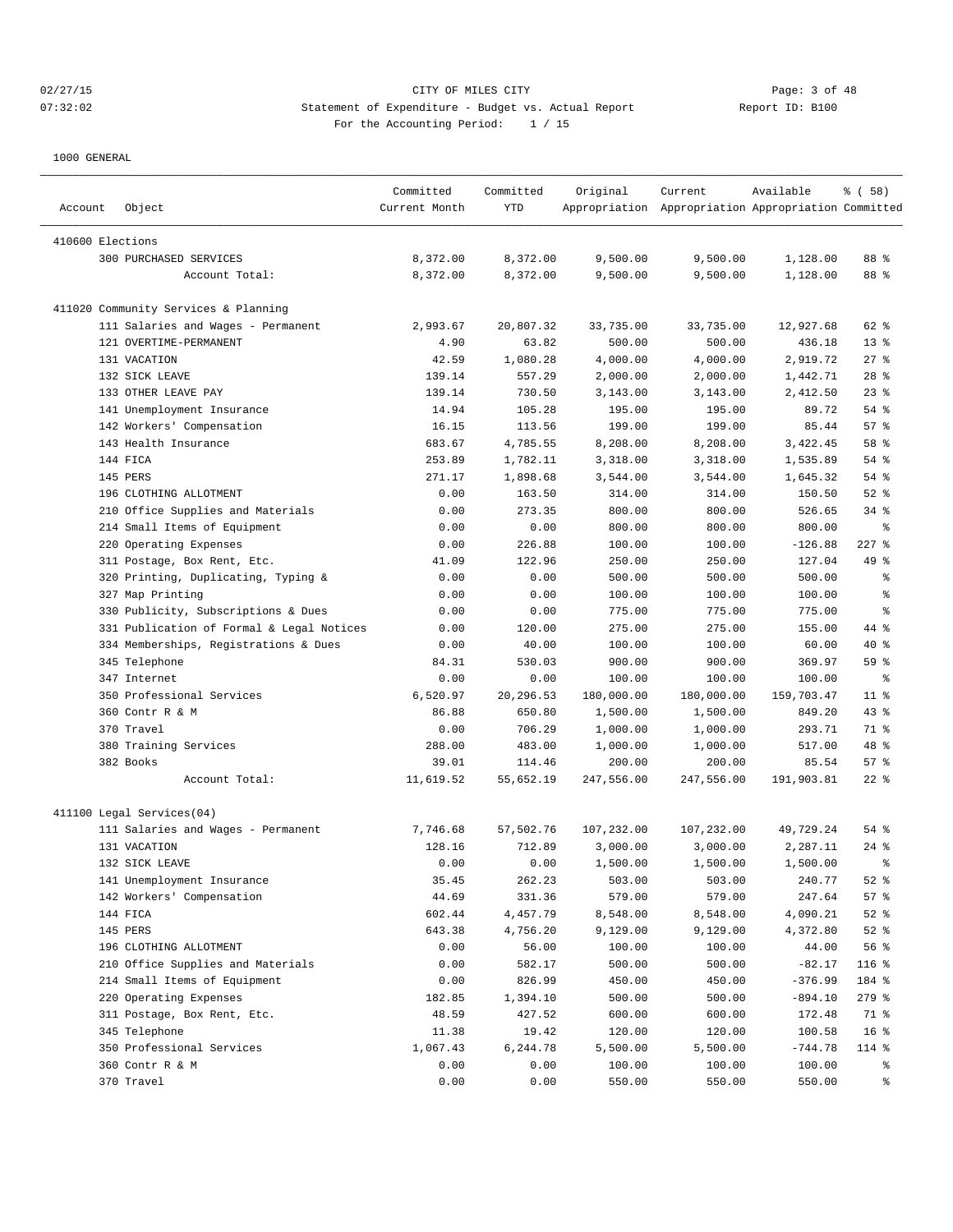### 02/27/15 CITY OF MILES CITY Page: 4 of 48 07:32:02 Statement of Expenditure - Budget vs. Actual Report Changer Report ID: B100 For the Accounting Period: 1 / 15

| Account              | Object                                     | Committed<br>Current Month | Committed<br>YTD | Original   | Current<br>Appropriation Appropriation Appropriation Committed | Available    | % ( 58 )           |
|----------------------|--------------------------------------------|----------------------------|------------------|------------|----------------------------------------------------------------|--------------|--------------------|
|                      | Account Total:                             | 10,511.05                  | 77,574.21        | 138,911.00 | 138,911.00                                                     | 61,336.79    | 56 %               |
|                      | 411101 Labor Negotiations                  |                            |                  |            |                                                                |              |                    |
|                      | 350 Professional Services                  | $-617.43$                  | 10,857.75        | 10,000.00  | 10,000.00                                                      | $-857.75$    | 109 %              |
|                      | Account Total:                             | $-617.43$                  | 10,857.75        | 10,000.00  | 10,000.00                                                      | $-857.75$    | $109$ %            |
| 411230 City Hall     |                                            |                            |                  |            |                                                                |              |                    |
|                      | 214 Small Items of Equipment               | 0.00                       | 0.00             | 400.00     | 400.00                                                         | 400.00       | ႜွ                 |
|                      | 220 Operating Expenses                     | 233.00                     | 1,745.99         | 2,500.00   | 2,500.00                                                       | 754.01       | 70 %               |
|                      | 230 Repair and Maintenance Supplies        | 0.00                       | 788.21           | 1,000.00   | 1,000.00                                                       | 211.79       | 79 %               |
|                      | 341 Electric Utility Services              | 327.72                     | 2,962.03         | 5,500.00   | 5,500.00                                                       | 2,537.97     | $54$ %             |
|                      | 342 Water Utility Services                 | 52.53                      | 365.69           | 750.00     | 750.00                                                         | 384.31       | 49 %               |
|                      | 343 Sewer Utility Services                 | 32.50                      | 227.50           | 370.00     | 370.00                                                         | 142.50       | 61 %               |
|                      | 344 Gas Utility Service                    | 711.09                     | 1,612.54         | 5,000.00   | 5,000.00                                                       | 3,387.46     | 32%                |
|                      | 346 Garbage Service                        | 0.00                       | 47.41            | 200.00     | 200.00                                                         | 152.59       | $24$ %             |
|                      | 360 Contr R & M                            | 600.00                     | 6,302.99         | 30,000.00  | 30,000.00                                                      | 23,697.01    | $21$ %             |
|                      | 400 BUILDING MATERIALS                     | 0.00                       | 0.00             | 1,000.00   | 1,000.00                                                       | 1,000.00     | ి                  |
|                      | 511 Insurance on Buildings                 | 0.00                       | 2,335.42         | 2,336.00   | 2,336.00                                                       | 0.58         | $100$ %            |
|                      | Account Total:                             | 1,956.84                   | 16,387.78        | 49,056.00  | 49,056.00                                                      | 32,668.22    | 33 <sup>8</sup>    |
|                      | 411840 Program Assistant                   |                            |                  |            |                                                                |              |                    |
|                      | 111 Salaries and Wages - Permanent         | 2,608.03                   | 14,040.26        | 30,182.00  | 30,182.00                                                      | 16, 141.74   | 47 %               |
|                      | 131 VACATION                               | 16.10                      | 1,098.67         | 468.00     | 468.00                                                         | $-630.67$    | $235$ %            |
|                      | 132 SICK LEAVE                             | 28.18                      | 1,797.74         | 468.00     | 468.00                                                         | $-1, 329.74$ | 384 %              |
|                      | 141 Unemployment Insurance                 | 11.94                      | 75.69            | 140.00     | 140.00                                                         | 64.31        | $54$ %             |
|                      | 142 Workers' Compensation                  | 32.52                      | 206.36           | 359.00     | 359.00                                                         | 152.64       | 57%                |
|                      | 143 Health Insurance                       | 627.15                     | 3,762.90         | 7,530.00   | 7,530.00                                                       | 3,767.10     | 50%                |
|                      | 144 FICA                                   | 202.68                     | 1,285.99         | 2,380.00   | 2,380.00                                                       | 1,094.01     | 54 %               |
|                      | 145 PERS                                   | 216.46                     | 1,373.42         | 2,542.00   | 2,542.00                                                       | 1,168.58     | $54$ %             |
|                      | 350 Professional Services                  | 871.25                     | 1,255.54         | 0.00       | 1,955.00                                                       | 699.46       | 64 %               |
|                      | 370 Travel                                 | 171.76                     | 171.76           | 0.00       | 545.00                                                         | 373.24       | $32$ $%$           |
|                      | Account Total:                             | 4,786.07                   | 25,068.33        | 44,069.00  | 46,569.00                                                      | 21,500.67    | $54$ %             |
| 420000 PUBLIC SAFETY | Account Group Total:                       | 68,385.40                  | 452,269.15       | 971,606.00 | 974,106.00                                                     | 521,836.85   | 46%                |
|                      | 420140 Crime Control and Investigation(05) |                            |                  |            |                                                                |              |                    |
|                      | 111 Salaries and Wages - Permanent         | 45, 282.52                 | 335,020.66       | 652,543.00 | 652,543.00                                                     | 317,522.34   | $51$ %             |
|                      | 121 OVERTIME-PERMANENT                     | 2,200.62                   | 20,023.17        | 21,500.00  | 21,500.00                                                      | 1,476.83     | 93 %               |
|                      | 131 VACATION                               | 2,983.26                   | 26,401.19        | 30,000.00  | 30,000.00                                                      | 3,598.81     | 88 %               |
|                      | 132 SICK LEAVE                             | 1,063.00                   | 8,061.33         | 7,500.00   | 7,500.00                                                       | $-561.33$    | $107$ %            |
|                      | 133 OTHER LEAVE PAY                        | 61.68                      | 2,542.36         | 8,004.00   | 8,004.00                                                       | 5,461.64     | 32%                |
|                      | 134 HOLIDAY PAY                            | 6,197.15                   | 22,837.16        | 21,500.00  | 21,500.00                                                      | $-1, 337.16$ | 106 %              |
|                      | 141 Unemployment Insurance                 | 260.04                     | 1,894.49         | 3,406.00   | 3,406.00                                                       | 1,511.51     | 56 %               |
|                      | 142 Workers' Compensation                  | 2,520.77                   | 19,290.68        | 34,709.00  | 34,709.00                                                      | 15,418.32    | 56 %               |
|                      | 143 Health Insurance                       | 6,977.18                   | 51, 375.44       | 107,304.00 | 107,304.00                                                     | 55,928.56    | 48 %               |
|                      | 144 FICA                                   | 824.62                     | 6,037.38         | 10,974.00  | 10,974.00                                                      | 4,936.62     | $55$ $\frac{6}{5}$ |
|                      | 146 Police Pension                         | 6,607.42                   | 50,735.20        | 109,054.00 | 109,054.00                                                     | 58,318.80    | $47$ %             |
|                      | 196 CLOTHING ALLOTMENT                     | 0.00                       | 6,120.00         | 12,960.00  | 12,960.00                                                      | 6,840.00     | 47 %               |
|                      | 210 Office Supplies and Materials          | 129.98                     | 3,638.86         | 6,000.00   | 6,000.00                                                       | 2,361.14     | 61 %               |
|                      | 214 Small Items of Equipment               | 888.17                     | 10,942.65        | 35,000.00  | 35,000.00                                                      | 24,057.35    | $31$ %             |
|                      | 220 Operating Expenses                     | 2,239.01                   | 7,664.88         | 13,125.00  | 13,125.00                                                      | 5,460.12     | 58 %               |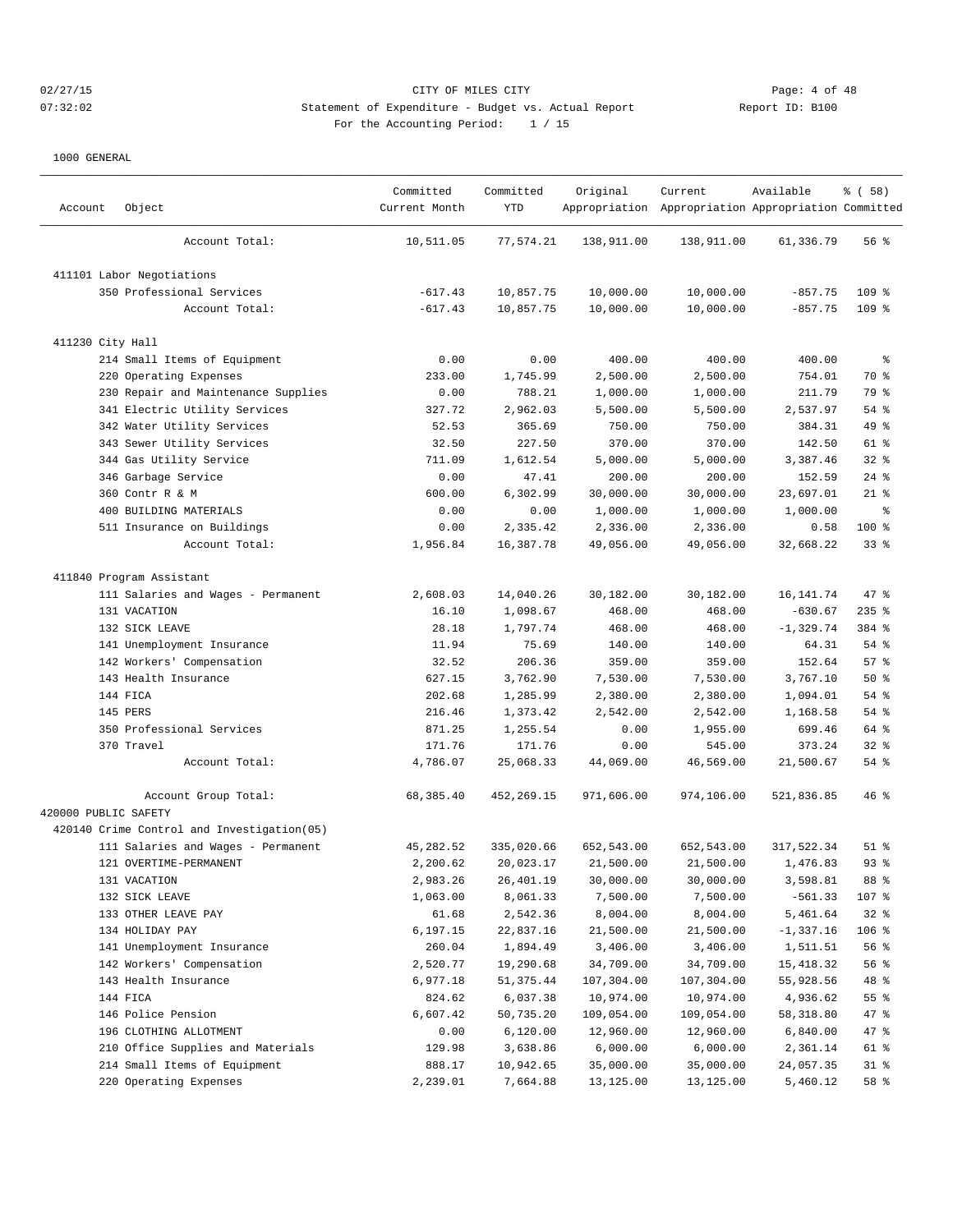# 02/27/15 **Page: 5 of 48** CITY OF MILES CITY **CONSTRUSS CONSTRUSS CONSTRUSS OF A SET ASSESS** 07:32:02 Statement of Expenditure - Budget vs. Actual Report Changer Report ID: B100 For the Accounting Period: 1 / 15

| Account | Object                                   | Committed<br>Current Month | Committed<br><b>YTD</b> | Original                | Current<br>Appropriation Appropriation Appropriation Committed | Available    | % ( 58)          |
|---------|------------------------------------------|----------------------------|-------------------------|-------------------------|----------------------------------------------------------------|--------------|------------------|
|         | 226 Clothing and Uniforms                | 0.00                       | 0.00                    | 500.00                  | 500.00                                                         | 500.00       | ႜ                |
|         | 227 Firearm Supplies                     | 2,574.00                   | 7,482.79                | 4,800.00                | 4,800.00                                                       | $-2,682.79$  | 156 %            |
|         | 230 Repair and Maintenance Supplies      | 1,187.42                   | 7,910.47                | 6,000.00                | 6,000.00                                                       | $-1,910.47$  | 132 %            |
|         | 231 Gas, Oil, Diesel Fuel, Grease, etc.  | 2,905.57                   | 19,795.44               | 38,000.00               | 38,000.00                                                      | 18,204.56    | $52$ $%$         |
|         | 311 Postage, Box Rent, Etc.              | 130.08                     | 534.91                  | 800.00                  | 800.00                                                         | 265.09       | 67 %             |
|         | 330 Publicity, Subscriptions & Dues      | 125.00                     | 125.00                  | 300.00                  | 300.00                                                         | 175.00       | $42$ %           |
|         | 334 Memberships, Registrations & Dues    | 144.00                     | 554.00                  | 3,208.00                | 3,208.00                                                       | 2,654.00     | $17*$            |
|         | 345 Telephone                            | 319.85                     | 2,178.73                | 4,500.00                | 4,500.00                                                       | 2,321.27     | 48 %             |
|         | 346 Garbage Service                      | 86.00                      | 301.00                  | 500.00                  | 500.00                                                         | 199.00       | 60 %             |
|         | 347 Internet                             | 65.60                      | 459.20                  | 800.00                  | 800.00                                                         | 340.80       | 57%              |
|         | 350 Professional Services                | 802.50                     | 11,505.08               | 9,000.00                | 9,000.00                                                       | $-2,505.08$  | $128$ %          |
|         | 360 Contr R & M                          | 40.50                      | 352.50                  | 204.00                  | 204.00                                                         | $-148.50$    | $173$ %          |
|         | 366 R&M Vehicles - Police/Animal Control | 191.62                     | 13,076.58               | 18,000.00               | 18,000.00                                                      | 4,923.42     | 73 %             |
|         | 370 Travel                               | 24.00                      | 3,109.64                | 4,500.00                | 4,500.00                                                       | 1,390.36     | 69 %             |
|         | 380 Training Services                    | 0.00                       | 4,744.00                | 8,000.00                | 8,000.00                                                       | 3,256.00     | 59 %             |
|         | 381 BOOKS(POP&MILES) (correct)           | 0.00                       | 0.00                    | 200.00                  | 200.00                                                         | 200.00       | နွ               |
|         | 512 Insurance on Vehicles & Equipment    | 0.00                       | 998.53                  | 999.00                  | 999.00                                                         | 0.47         | $100$ %          |
|         | 700 Grants, Contributions & Indemnities  | 0.00                       | 15,970.00               | 15,970.00               | 15,970.00                                                      | 0.00         | 100 %            |
|         | 791 Shop With A Cop                      | 0.00                       | 2,203.69                | 0.00                    | 0.00                                                           | $-2, 203.69$ | $\epsilon$       |
|         | Account Total:                           | 86,831.56                  |                         | 663,887.01 1,189,860.00 | 1,189,860.00                                                   | 525,972.99   | 56 %             |
|         | 420142 Drug Enforcement                  |                            |                         |                         |                                                                |              |                  |
|         | 111 Salaries and Wages - Permanent       | 2,584.56                   | 44,029.50               | 46,816.00               | 46,816.00                                                      | 2,786.50     | $94$ $%$         |
|         | 121 OVERTIME-PERMANENT                   | 0.00                       | 1,889.00                | 1,274.00                | 1,274.00                                                       | $-615.00$    | 148 %            |
|         | 131 VACATION                             | 0.00                       | 5,047.68                | 1,070.00                | 1,070.00                                                       | $-3,977.68$  | 472 %            |
|         | 132 SICK LEAVE                           | 214.62                     | 3,111.00                | 700.00                  | 700.00                                                         | $-2,411.00$  | 444 %            |
|         | 133 OTHER LEAVE PAY                      | 0.00                       | 619.42                  | 531.00                  | 531.00                                                         | $-88.42$     | 117 %            |
|         | 134 HOLIDAY PAY                          | 1,022.00                   | 2,235.30                | 212.00                  | 212.00                                                         | $-2,023.30$  | *** 응            |
|         | 141 Unemployment Insurance               | 17.19                      | 256.25                  | 228.00                  | 228.00                                                         | $-28.25$     | 112 %            |
|         | 142 Workers' Compensation                | 155.94                     | 2,672.66                | 2,316.00                | 2,316.00                                                       | $-356.66$    | $115$ %          |
|         | 143 Health Insurance                     | 607.27                     | 7,990.48                | 7,530.00                | 7,530.00                                                       | $-460.48$    | $106$ %          |
|         | 144 FICA                                 | 55.41                      | 824.29                  | 734.00                  | 734.00                                                         | $-90.29$     | 112 %            |
|         | 146 Police Pension                       | 396.39                     | 6,779.00                | 7,292.00                | 7,292.00                                                       | 513.00       | $93$ $%$         |
|         | 196 CLOTHING ALLOTMENT                   | 0.00                       | 0.00                    | 720.00                  | 720.00                                                         | 720.00       | နွ               |
|         | Account Total:                           | 5,053.38                   | 75, 454.58              | 69,423.00               | 69,423.00                                                      | $-6,031.58$  | 109 %            |
|         | 420144 School Resource Officer           |                            |                         |                         |                                                                |              |                  |
|         | 111 Salaries and Wages - Permanent       | 4,512.77                   | 21,675.07               | 34,529.00               | 34,529.00                                                      | 12,853.93    | 63 %             |
|         | 121 OVERTIME-PERMANENT                   | 0.00                       | 0.00                    | 1,500.00                | 1,500.00                                                       | 1,500.00     | ိန               |
|         | 131 VACATION                             | 0.00                       | 0.00                    | 1,500.00                | 1,500.00                                                       | 1,500.00     | န့               |
|         | 132 SICK LEAVE                           | 0.00                       | 0.00                    | 1,300.00                | 1,300.00                                                       | 1,300.00     | $\frac{6}{3}$    |
|         | 133 OTHER LEAVE PAY                      | 0.00                       | 0.00                    | 1,000.00                | 1,000.00                                                       | 1,000.00     | $\,{}^{\circ}\!$ |
|         | 134 HOLIDAY PAY                          | 0.00                       | 0.00                    | 500.00                  | 500.00                                                         | 500.00       | ိင               |
|         | 141 Unemployment Insurance               | 20.31                      | 97.55                   | 182.00                  | 182.00                                                         | 84.45        | 54 %             |
|         | 142 Workers' Compensation                | 205.05                     | 1,008.68                | 1,851.00                | 1,851.00                                                       | 842.32       | 54 %             |
|         | 143 Health Insurance                     | 627.50                     | 3,137.03                | 5,648.00                | 5,648.00                                                       | 2,510.97     | 56 %             |
|         | 144 FICA                                 | 64.75                      | 310.88                  | 585.00                  | 585.00                                                         | 274.12       | 53%              |
|         | 146 Police Pension                       | 570.11                     | 2,846.14                | 5,811.00                | 5,811.00                                                       | 2,964.86     | 49 %             |
|         | Account Total:                           | 6,000.49                   | 29,075.35               | 54,406.00               | 54,406.00                                                      | 25,330.65    | 53 %             |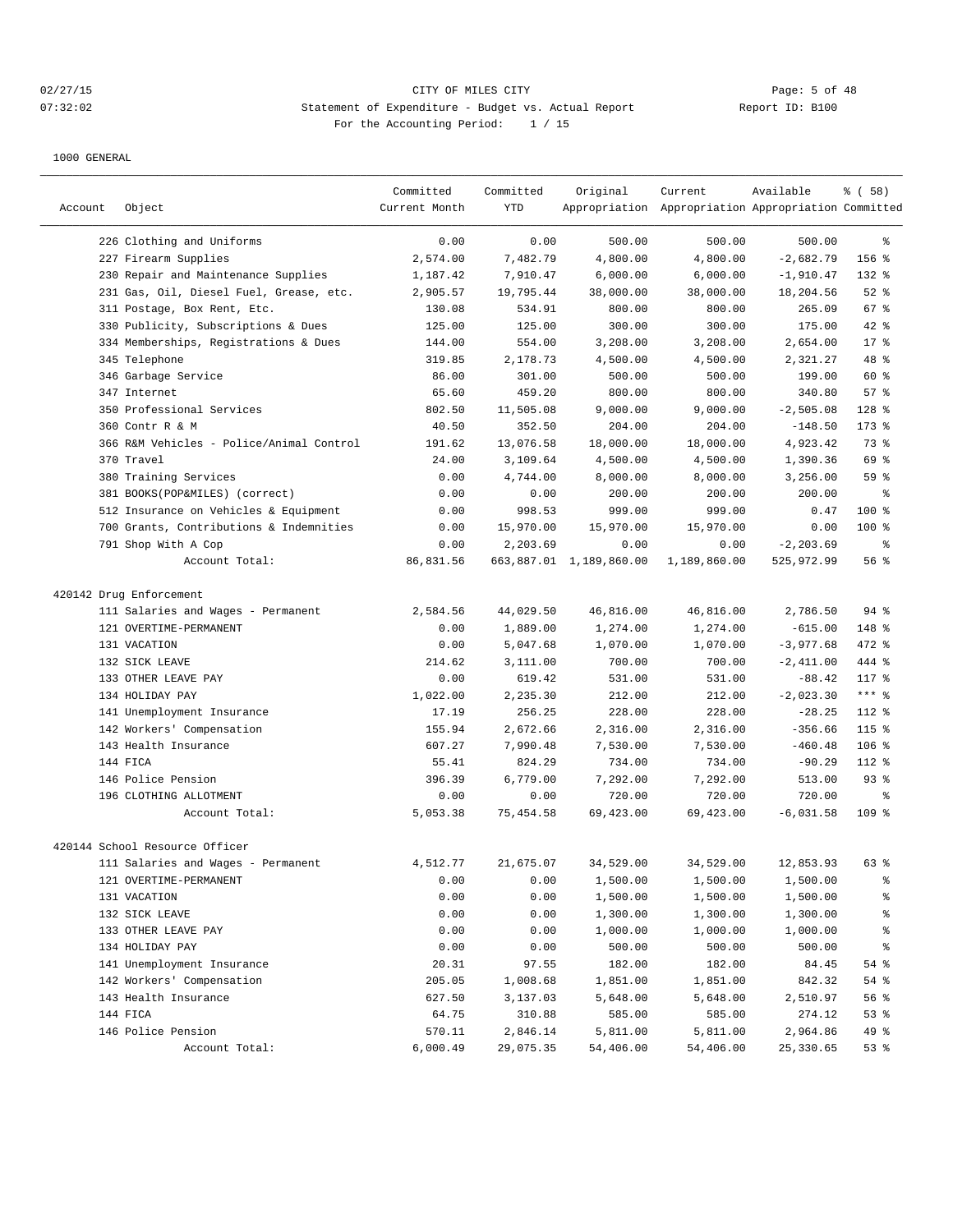# 02/27/15 CITY OF MILES CITY Page: 6 of 48 07:32:02 Statement of Expenditure - Budget vs. Actual Report Changer Report ID: B100 For the Accounting Period: 1 / 15

| Account | Object                                   | Committed<br>Current Month | Committed<br>YTD    | Original              | Current<br>Appropriation Appropriation Appropriation Committed | Available            | % ( 58 )        |
|---------|------------------------------------------|----------------------------|---------------------|-----------------------|----------------------------------------------------------------|----------------------|-----------------|
|         |                                          |                            |                     |                       |                                                                |                      |                 |
|         | 420160 Communications-Dispatch           |                            |                     |                       |                                                                |                      |                 |
|         | 111 Salaries and Wages - Permanent       | 19,194.39                  | 131,821.67          | 249,526.00            | 249,526.00                                                     | 117,704.33           | 53%             |
|         | 121 OVERTIME-PERMANENT                   | 335.85                     | 3,816.06            | 7,000.00              | 7,000.00                                                       | 3,183.94             | 55%             |
|         | 131 VACATION                             | 0.00                       | 9,045.89            | 12,000.00             | 12,000.00                                                      | 2,954.11             | 75 %            |
|         | 132 SICK LEAVE                           | 1,503.13                   | 6,699.97            | 4,500.00              | 4,500.00                                                       | $-2, 199.97$         | 149 %           |
|         | 133 OTHER LEAVE PAY                      | 0.00                       | 1,900.26            | 0.00                  | 0.00                                                           | $-1,900.26$          | ႜ               |
|         | 134 HOLIDAY PAY                          | 3,178.16                   | 11,508.76           | 3,851.00              | 3,851.00                                                       | $-7,657.76$          | $299$ %         |
|         | 141 Unemployment Insurance               | 108.94                     | 745.49              | 1,321.00              | 1,321.00                                                       | 575.51               | 56%             |
|         | 142 Workers' Compensation                | 1,056.69                   | 7,618.39            | 13,257.00             | 13,257.00                                                      | 5,638.61             | 57%             |
|         | 143 Health Insurance                     | 3, 141.30                  | 21,989.10           | 45,181.00             | 48,946.00                                                      | 26,956.90            | 45 %            |
|         | 144 FICA<br>145 PERS                     | 1,840.63                   | 12,592.69           | 22,447.00             | 22,447.00                                                      | 9,854.31             | 56%<br>57%      |
|         | 196 CLOTHING ALLOTMENT                   | 1,978.08<br>0.00           | 13,463.07<br>875.00 | 23,652.00<br>2,000.00 | 23,652.00<br>2,000.00                                          | 10,188.93            | 44 %            |
|         | 210 Office Supplies and Materials        | 137.16                     | 911.42              | 3,000.00              | 3,000.00                                                       | 1,125.00             | $30*$           |
|         | 214 Small Items of Equipment             | 0.00                       | 0.00                | 4,500.00              | 4,500.00                                                       | 2,088.58<br>4,500.00 | နွ              |
|         | 220 Operating Expenses                   | 51.12                      | 464.90              | 1,500.00              | 1,500.00                                                       | 1,035.10             | $31$ %          |
|         | 231 Gas, Oil, Diesel Fuel, Grease, etc.  | 0.00                       | 3,425.59            | 600.00                | 600.00                                                         | $-2,825.59$          | 571 %           |
|         | 311 Postage, Box Rent, Etc.              | 0.00                       | 48.37               | 50.00                 | 50.00                                                          | 1.63                 | 97%             |
|         | 320 Printing, Duplicating, Typing &      | 0.00                       | 0.00                | 100.00                | 100.00                                                         | 100.00               | နွ              |
|         | 330 Publicity, Subscriptions & Dues      | 0.00                       | 0.00                | 100.00                | 100.00                                                         | 100.00               | နွ              |
|         | 334 Memberships, Registrations & Dues    | 0.00                       | 331.00              | 400.00                | 400.00                                                         | 69.00                | 83%             |
|         | 345 Telephone                            | 317.95                     | 2,165.51            | 5,100.00              | 5,100.00                                                       | 2,934.49             | $42$ %          |
|         | 350 Professional Services                | 0.00                       | 2,620.66            | 5,000.00              | 5,000.00                                                       | 2,379.34             | $52$ $%$        |
|         | 366 R&M Vehicles - Police/Animal Control | 0.00                       | 0.00                | 400.00                | 400.00                                                         | 400.00               | နွ              |
|         | 370 Travel                               | 0.00                       | 288.69              | 1,500.00              | 1,500.00                                                       | 1,211.31             | 19 <sup>°</sup> |
|         | 380 Training Services                    | 30.00                      | 30.00               | 700.00                | 700.00                                                         | 670.00               | 4%              |
|         | Account Total:                           | 32,873.40                  | 232,362.49          | 407,685.00            | 411,450.00                                                     | 179,087.51           | 56%             |
|         | 420460 Fire Suppression(07)              |                            |                     |                       |                                                                |                      |                 |
|         | 111 Salaries and Wages - Permanent       | 33,082.72                  | 234,172.44          | 422,014.00            | 422,014.00                                                     | 187,841.56           | 55%             |
|         | 112 SALARIES AND WAGES - PART PAID       | 0.00                       | 924.02              | 6,000.00              | 6,000.00                                                       | 5,075.98             | 15 <sup>°</sup> |
|         | 121 OVERTIME-PERMANENT                   | 2,984.89                   | 23,954.75           | 25,000.00             | 25,000.00                                                      | 1,045.25             | 96%             |
|         | 131 VACATION                             | 0.00                       | 12,048.78           | 16,000.00             | 16,000.00                                                      | 3,951.22             | 75 %            |
|         | 132 SICK LEAVE                           | 27.00                      | 10,465.96           | 15,000.00             | 15,000.00                                                      | 4,534.04             | 70 %            |
|         | 133 OTHER LEAVE PAY                      | 0.00                       | 502.17              | 4,000.00              | 4,000.00                                                       | 3,497.83             | $13*$           |
|         | 134 HOLIDAY PAY                          | 3,239.20                   | 9,201.78            | 10,000.00             | 10,000.00                                                      | 798.22               | $92$ %          |
|         | 141 Unemployment Insurance               | 177.02                     | 1,310.85            | 2,219.00              | 2,219.00                                                       | 908.15               | 59 %            |
|         | 142 Workers' Compensation                | 1,490.53                   | 10,831.35           | 15,925.00             | 15,925.00                                                      | 5,093.65             | 68 %            |
|         | 143 Health Insurance                     | 5,868.79                   | 40,540.15           | 75,904.00             | 75,904.00                                                      | 35, 363.85           | 53 %            |
|         | 144 FICA                                 | 568.33                     | 4,270.65            | 7,150.00              | 7,150.00                                                       | 2,879.35             | 60 %            |
|         | 147 Firemen's Pension                    | 4,750.67                   | 34,945.75           | 69,801.00             | 69,801.00                                                      | 34,855.25            | $50*$           |
|         | 210 Office Supplies and Materials        | 68.15                      | 542.45              | 1,000.00              | 1,000.00                                                       | 457.55               | $54$ %          |
|         | 211 Clothing Allotment                   | 0.00                       | 3,444.50            | 8,000.00              | 8,000.00                                                       | 4,555.50             | 43 %            |
|         | 214 Small Items of Equipment             | 216.00                     | 2,879.94            | 5,500.00              | 5,500.00                                                       | 2,620.06             | $52$ $%$        |
|         | 220 Operating Expenses                   | 306.06                     | 1,179.64            | 4,000.00              | 4,000.00                                                       | 2,820.36             | 29%             |
|         | 226 Clothing and Uniforms                | 347.15                     | 5,496.68            | 8,000.00              | 8,000.00                                                       | 2,503.32             | 69 %            |
|         | 230 Repair and Maintenance Supplies      | 1,121.21                   | 2,795.91            | 6,000.00              | 6,000.00                                                       | 3,204.09             | $47$ %          |
|         | 231 Gas, Oil, Diesel Fuel, Grease, etc.  | 582.66                     | 5,760.36            | 8,000.00              | 8,000.00                                                       | 2,239.64             | 72 %            |
|         | 241 Consumable Tools                     | 0.00                       | 66.72               | 2,000.00              | 2,000.00                                                       | 1,933.28             | 3%              |
|         | 311 Postage, Box Rent, Etc.              | 0.00                       | 36.95               | 100.00                | 100.00                                                         | 63.05                | 37%             |
|         | 320 Printing, Duplicating, Typing &      | 0.00                       | 0.00                | 100.00                | 100.00                                                         | 100.00               | ွေ              |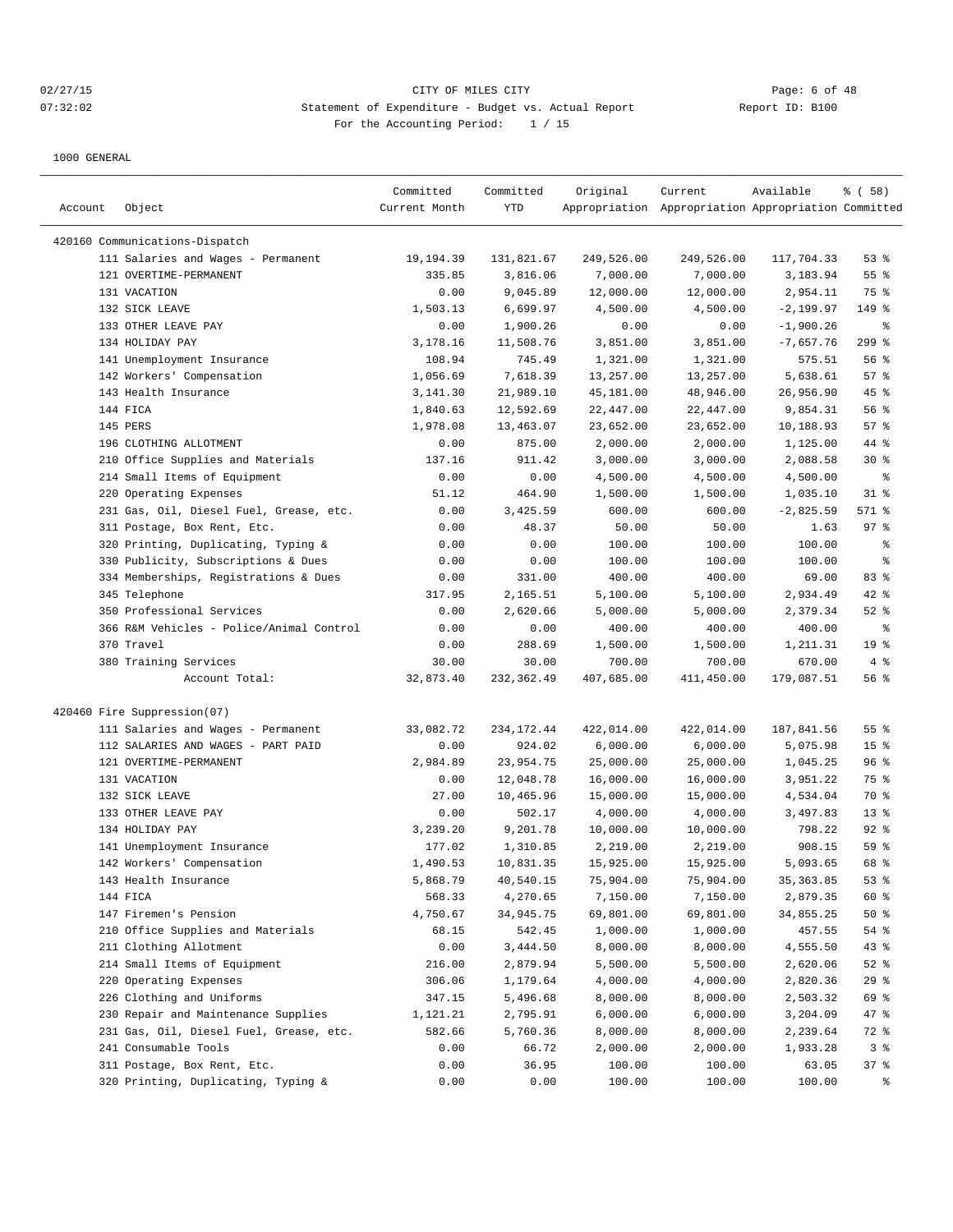### 02/27/15 **Page: 7 of 48** CITY OF MILES CITY CONTROL PAGE: 7 of 48 07:32:02 Statement of Expenditure - Budget vs. Actual Report Changer Report ID: B100 For the Accounting Period: 1 / 15

|                     |                                           | Committed     | Committed   | Original                             | Current                                             | Available                 | % ( 58 )        |
|---------------------|-------------------------------------------|---------------|-------------|--------------------------------------|-----------------------------------------------------|---------------------------|-----------------|
| Account             | Object                                    | Current Month | <b>YTD</b>  |                                      | Appropriation Appropriation Appropriation Committed |                           |                 |
|                     | 330 Publicity, Subscriptions & Dues       | 0.00          | 29.00       | 300.00                               | 300.00                                              | 271.00                    | 10 <sup>8</sup> |
|                     | 334 Memberships, Registrations & Dues     | 0.00          | 0.00        | 1,800.00                             | 1,800.00                                            | 1,800.00                  | $\epsilon$      |
|                     | 341 Electric Utility Services             | 337.94        | 2,476.10    | 3,500.00                             | 3,500.00                                            | 1,023.90                  | 71 %            |
|                     | 342 Water Utility Services                | 39.77         | 226.11      | 450.00                               | 450.00                                              | 223.89                    | 50%             |
|                     | 343 Sewer Utility Services                | 18.53         | 129.66      | 300.00                               | 300.00                                              | 170.34                    | 43%             |
|                     | 344 Gas Utility Service                   | 341.62        | 807.28      | 2,000.00                             | 2,000.00                                            | 1,192.72                  | $40*$           |
|                     | 345 Telephone                             | 261.55        | 1,770.81    | 3,200.00                             | 3,200.00                                            | 1,429.19                  | 55%             |
|                     | 346 Garbage Service                       | 0.00          | 720.61      | 600.00                               | 600.00                                              | $-120.61$                 | $120$ %         |
|                     | 347 Internet                              | 135.60        | 949.20      | 2,000.00                             | 2,000.00                                            | 1,050.80                  | 47 %            |
|                     | 350 Professional Services                 | 0.00          | 573.84      | 5,500.00                             | 5,500.00                                            | 4,926.16                  | 10 <sup>8</sup> |
|                     | 360 Contr R & M                           | 0.00          | 3,477.58    | 6,000.00                             | 6,000.00                                            | 2,522.42                  | 58 %            |
|                     | 364 R&M Vehicles - Fire/Amb               | 63.60         | 5,060.04    | 8,000.00                             | 8,000.00                                            | 2,939.96                  | 63 %            |
|                     | 370 Travel                                | 168.90        | 393.30      | 3,000.00                             | 3,000.00                                            | 2,606.70                  | 13 <sup>8</sup> |
|                     | 380 Training Services                     | 0.00          | 435.00      | 3,000.00                             | 3,000.00                                            | 2,565.00                  | 15 <sup>8</sup> |
|                     | 382 Books                                 | 1,151.50      | 1,361.50    | 1,500.00                             | 1,500.00                                            | 138.50                    | $91$ %          |
|                     | 400 BUILDING MATERIALS                    | 0.00          | 307.27      | 1,800.00                             | 1,800.00                                            | 1,492.73                  | 17.8            |
|                     | 511 Insurance on Buildings                | 0.00          | 1,574.01    | 1,575.00                             | 1,575.00                                            | 0.99                      | 100 %           |
|                     | 512 Insurance on Vehicles & Equipment     | 0.00          | 4,551.11    | 4,552.00                             | 4,552.00                                            | 0.89                      | 100 %           |
|                     | Account Total:                            | 57, 349.39    | 430, 214.22 | 760,790.00                           | 760,790.00                                          | 330,575.78                | 57%             |
|                     | Account Group Total:                      |               |             | 188,108.22 1,430,993.65 2,482,164.00 |                                                     | 2,485,929.00 1,054,935.35 | 58 %            |
| 430000 Public Works |                                           |               |             |                                      |                                                     |                           |                 |
|                     | 431200 Flood Control                      |               |             |                                      |                                                     |                           |                 |
|                     | 111 Salaries and Wages - Permanent        | 1,247.33      | 7,462.69    | 12,242.00                            | 12,242.00                                           | 4,779.31                  | $61$ %          |
|                     | 131 VACATION                              | 0.00          | 652.53      | 2,200.00                             | 2,200.00                                            | 1,547.47                  | $30*$           |
|                     | 132 SICK LEAVE                            | 14.49         | 496.77      | 700.00                               | 700.00                                              | 203.23                    | 71 %            |
|                     | 133 OTHER LEAVE PAY                       | 0.00          | 0.00        | 1,311.00                             | 1,311.00                                            | 1,311.00                  | နွ              |
|                     | 141 Unemployment Insurance                | 5.68          | 38.95       | 74.00                                | 74.00                                               | 35.05                     | 53%             |
|                     | 142 Workers' Compensation                 | 70.33         | 483.15      | 862.00                               | 862.00                                              | 378.85                    | 56%             |
|                     | 143 Health Insurance                      | 250.96        | 1,756.99    | 3,012.00                             | 3,012.00                                            | 1,255.01                  | 58 %            |
|                     | 144 FICA                                  | 96.53         | 663.45      | 1,259.00                             | 1,259.00                                            | 595.55                    | 53%             |
|                     | 145 PERS                                  | 103.06        | 703.61      | 1,344.00                             | 1,344.00                                            | 640.39                    | $52$ $%$        |
|                     | 196 CLOTHING ALLOTMENT                    | 0.00          | 60.00       | 60.00                                | 60.00                                               | 0.00                      | $100$ %         |
|                     | 210 Office Supplies and Materials         | 0.00          | 144.09      | 300.00                               | 300.00                                              | 155.91                    | 48 %            |
|                     | 214 Small Items of Equipment              | 0.00          | 4,455.00    | 5,085.00                             | 5,085.00                                            | 630.00                    | 88 %            |
|                     | 220 Operating Expenses                    | 0.00          | 195.89      | 1,100.00                             | 1,100.00                                            | 904.11                    | 18 %            |
|                     | 231 Gas, Oil, Diesel Fuel, Grease, etc.   | 0.00          | 0.00        | 350.00                               | 350.00                                              | 350.00                    | ి               |
|                     | 311 Postage, Box Rent, Etc.               | 20.64         | 844.51      | 1,800.00                             | 1,800.00                                            | 955.49                    | 47.8            |
|                     | 327 Map Printing                          | 0.00          | 0.00        | 150.00                               | 150.00                                              | 150.00                    | $\frac{6}{3}$   |
|                     | 330 Publicity, Subscriptions & Dues       | 0.00          | 0.00        | 200.00                               | 200.00                                              | 200.00                    | န္              |
|                     | 331 Publication of Formal & Legal Notices | 0.00          | 727.00      | 2,000.00                             | 2,000.00                                            | 1,273.00                  | 36%             |
|                     | 334 Memberships, Registrations & Dues     | 0.00          | 0.00        | 250.00                               | 250.00                                              | 250.00                    | ွေ              |
|                     | 345 Telephone                             | 0.00          | 0.00        | 100.00                               | 100.00                                              | 100.00                    | ိင              |
|                     | 350 Professional Services                 | 0.00          | 64,882.00   | 80,000.00                            | 80,000.00                                           | 15,118.00                 | 81 %            |
|                     | 370 Travel                                | 0.00          | 354.48      | 1,200.00                             | 1,200.00                                            | 845.52                    | $30*$           |
|                     | 380 Training Services                     | 0.00          | 0.00        | 500.00                               | 500.00                                              | 500.00                    | ွေ              |
|                     | 382 Books                                 | 0.00          | 0.00        | 100.00                               | 100.00                                              | 100.00                    | ႜွ              |
|                     | 513 Liability                             | 0.00          | 1,500.00    | 0.00                                 | 0.00                                                | $-1,500.00$               | ႜွ              |
|                     | 533 Machinery and Equipment Rental        | 0.00          | 0.00        | 250.00                               | 250.00                                              | 250.00                    | ి               |
|                     | 540 Special Assessments                   | 0.00          | 250.00      | 250.00                               | 250.00                                              | 0.00                      | 100 %           |
|                     |                                           |               |             |                                      |                                                     |                           |                 |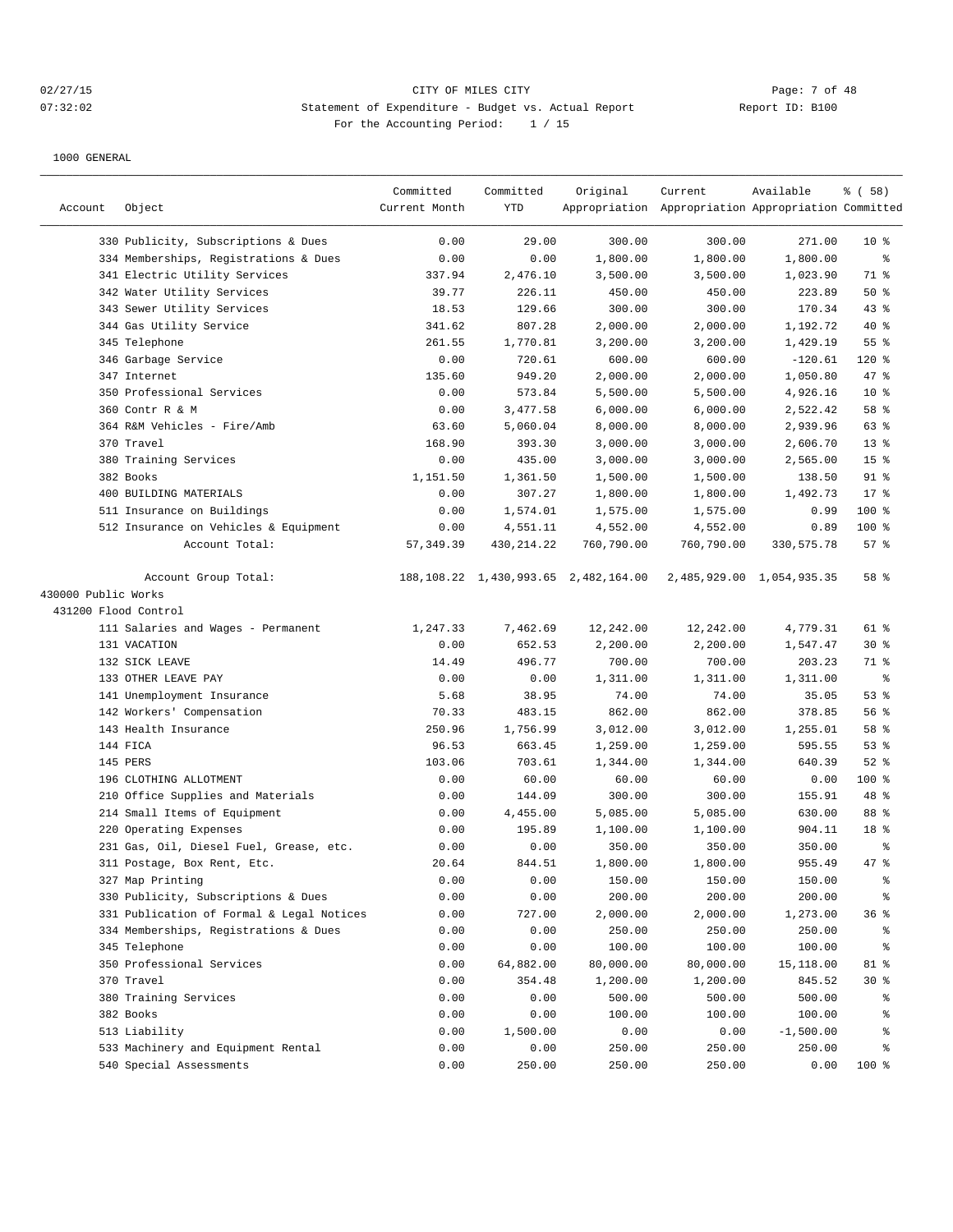# 02/27/15 CITY OF MILES CITY Page: 8 of 48 07:32:02 Statement of Expenditure - Budget vs. Actual Report Changer Report ID: B100 For the Accounting Period: 1 / 15

| Account              | Object                                   | Committed<br>Current Month | Committed<br><b>YTD</b> | Original   | Current<br>Appropriation Appropriation Appropriation Committed | Available   | % ( 58 )        |
|----------------------|------------------------------------------|----------------------------|-------------------------|------------|----------------------------------------------------------------|-------------|-----------------|
|                      | Account Total:                           | 1,809.02                   | 85,671.11               | 116,699.00 | 116,699.00                                                     | 31,027.89   | 73 %            |
|                      | Account Group Total:                     | 1,809.02                   | 85,671.11               | 116,699.00 | 116,699.00                                                     | 31,027.89   | $73$ $%$        |
| 440000 PUBLIC HEALTH |                                          |                            |                         |            |                                                                |             |                 |
|                      | 440600 Animal Control Services (21)      |                            |                         |            |                                                                |             |                 |
|                      | 111 Salaries and Wages - Permanent       | 3,379.12                   | 21,919.00               | 42,080.00  | 42,080.00                                                      | 20,161.00   | $52$ $%$        |
|                      | 121 OVERTIME-PERMANENT                   | 24.16                      | 39.21                   | 500.00     | 500.00                                                         | 460.79      | 8%              |
|                      | 131 VACATION                             | 322.88                     | 3,319.74                | 1,500.00   | 1,500.00                                                       | $-1,819.74$ | $221$ %         |
|                      | 132 SICK LEAVE                           | 10.09                      | 421.32                  | 700.00     | 700.00                                                         | 278.68      | 60 %            |
|                      | 133 OTHER LEAVE PAY                      | 0.00                       | 0.00                    | 500.00     | 500.00                                                         | 500.00      | $\epsilon$      |
|                      | 134 HOLIDAY PAY                          | 79.00                      | 316.00                  | 300.00     | 300.00                                                         | $-16.00$    | 105 %           |
|                      | 141 Unemployment Insurance               | 17.17                      | 117.03                  | 205.00     | 205.00                                                         | 87.97       | 57%             |
|                      | 142 Workers' Compensation                | 209.56                     | 1,438.71                | 2,387.00   | 2,387.00                                                       | 948.29      | 60 %            |
|                      | 143 Health Insurance                     | 627.50                     | 4,392.50                | 7,530.00   | 7,530.00                                                       | 3,137.50    | 58 %            |
|                      | 144 FICA                                 | 291.86                     | 1,990.24                | 3,487.00   | 3,487.00                                                       | 1,496.76    | 57%             |
|                      | 145 PERS                                 | 290.18                     | 1,995.47                | 3,549.00   | 3,549.00                                                       | 1,553.53    | 56%             |
|                      | 196 CLOTHING ALLOTMENT                   | 0.00                       | 0.00                    | 720.00     | 720.00                                                         | 720.00      | $\epsilon$      |
|                      | 210 Office Supplies and Materials        | 0.00                       | 0.00                    | 150.00     | 150.00                                                         | 150.00      | နွ              |
|                      | 211 Clothing Allotment                   | 0.00                       | 0.00                    | 150.00     | 150.00                                                         | 150.00      | $\epsilon$      |
|                      | 214 Small Items of Equipment             | 0.00                       | 39.00                   | 400.00     | 400.00                                                         | 361.00      | $10*$           |
|                      | 220 Operating Expenses                   | 193.15                     | 642.57                  | 1,200.00   | 1,200.00                                                       | 557.43      | $54$ %          |
|                      | 230 Repair and Maintenance Supplies      | 0.00                       | 159.14                  | 250.00     | 250.00                                                         | 90.86       | 64 %            |
|                      | 231 Gas, Oil, Diesel Fuel, Grease, etc.  | 74.83                      | 677.39                  | 1,400.00   | 1,400.00                                                       | 722.61      | 48 %            |
|                      | 311 Postage, Box Rent, Etc.              | 0.00                       | 0.00                    | 20.00      | 20.00                                                          | 20.00       | $\epsilon$      |
|                      | 320 Printing, Duplicating, Typing &      | 0.00                       | 0.00                    | 25.00      | 25.00                                                          | 25.00       | $\,$ $\,$ $\,$  |
|                      | 330 Publicity, Subscriptions & Dues      | 0.00                       | 0.00                    | 25.00      | 25.00                                                          | 25.00       | နွ              |
|                      | 341 Electric Utility Services            | 48.97                      | 318.07                  | 500.00     | 500.00                                                         | 181.93      | 64 %            |
|                      | 342 Water Utility Services               | 21.34                      | 148.58                  | 350.00     | 350.00                                                         | 201.42      | $42$ %          |
|                      | 343 Sewer Utility Services               | 12.95                      | 90.65                   | 150.00     | 150.00                                                         | 59.35       | 60 %            |
|                      | 344 Gas Utility Service                  | 61.42                      | 253.83                  | 600.00     | 600.00                                                         | 346.17      | 42 %            |
|                      | 345 Telephone                            | 40.03                      | 280.21                  | 500.00     | 500.00                                                         | 219.79      | 56%             |
|                      | 347 Internet                             | 0.00                       | 0.00                    | 20.00      | 20.00                                                          | 20.00       | ႜ               |
|                      | 350 Professional Services                | 521.00                     | 1,327.75                | 3,000.00   | 3,000.00                                                       | 1,672.25    | 44 %            |
|                      | 366 R&M Vehicles - Police/Animal Control | 0.00                       | 0.00                    | 100.00     | 100.00                                                         | 100.00      | $\epsilon$      |
|                      | 370 Travel                               | 0.00                       | 0.00                    | 200.00     | 200.00                                                         | 200.00      | $\,$ $\,$ $\,$  |
|                      | 380 Training Services                    | 0.00                       | 0.00                    | 100.00     | 100.00                                                         | 100.00      | နွ              |
|                      | 511 Insurance on Buildings               | 0.00                       | 72.61                   | 73.00      | 73.00                                                          | 0.39        | 99 %            |
|                      | Account Total:                           | 6,225.21                   | 39,959.02               | 72,671.00  | 72,671.00                                                      | 32,711.98   | 55 <sup>8</sup> |
|                      | Account Group Total:                     | 6,225.21                   | 39,959.02               | 72,671.00  | 72,671.00                                                      | 32,711.98   | 55 <sup>8</sup> |
|                      | 460000 CULTURE AND RECREATION            |                            |                         |            |                                                                |             |                 |
|                      | 460432 Lion Shelter                      |                            |                         |            |                                                                |             |                 |
|                      | 230 Repair and Maintenance Supplies      | 0.00                       | 0.00                    | 5,000.00   | 5,000.00                                                       | 5,000.00    | နွ              |
|                      | Account Total:                           | 0.00                       | 0.00                    | 5,000.00   | 5,000.00                                                       | 5,000.00    | ್ಠಿ             |
|                      | 460433 Park Operations(13)               |                            |                         |            |                                                                |             |                 |
|                      | 111 Salaries and Wages - Permanent       | 10,278.28                  | 79,960.76               | 145,368.00 | 145,368.00                                                     | 65,407.24   | 55 <sup>8</sup> |
|                      | 121 OVERTIME-PERMANENT                   | 38.74                      | 5,044.65                | 6,800.00   | 6,800.00                                                       | 1,755.35    | 74 %            |
|                      | 131 VACATION                             | 852.40                     | 7,809.76                | 10,000.00  | 10,000.00                                                      | 2,190.24    | 78 %            |
|                      | 132 SICK LEAVE                           | 754.07                     | 3,415.67                | 5,000.00   | 5,000.00                                                       | 1,584.33    | 68 %            |
|                      | 133 OTHER LEAVE PAY                      | 0.00                       | 0.00                    | 1,021.00   | 1,021.00                                                       | 1,021.00    | ిం              |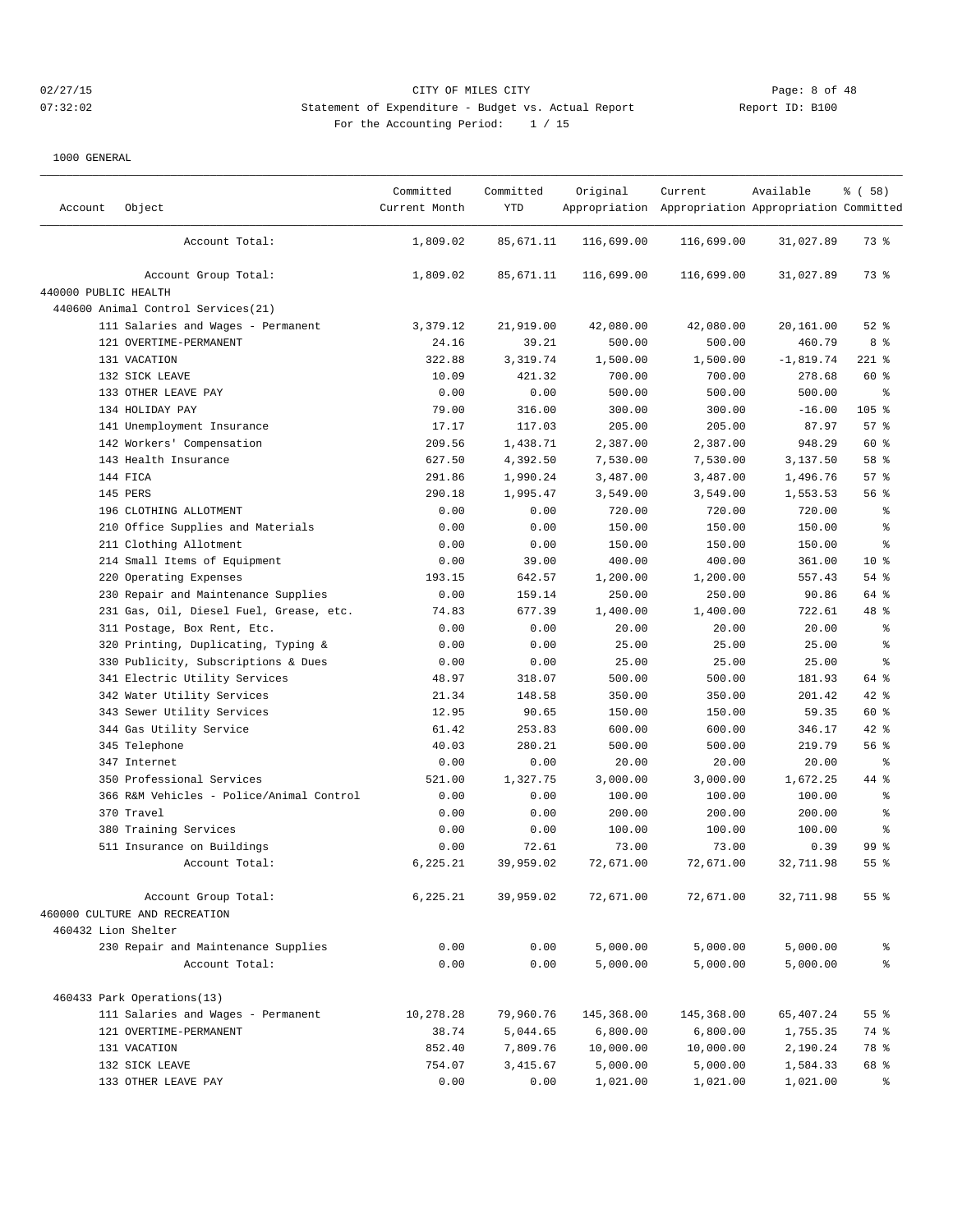# 02/27/15 **Page: 9 of 48 CITY OF MILES CITY CITY Page: 9 of 48** 07:32:02 Statement of Expenditure - Budget vs. Actual Report Report ID: B100 For the Accounting Period: 1 / 15

|                      |                                            | Committed     | Committed  | Original    | Current                                             | Available   | 8 ( 58)         |
|----------------------|--------------------------------------------|---------------|------------|-------------|-----------------------------------------------------|-------------|-----------------|
| Account              | Object                                     | Current Month | YTD        |             | Appropriation Appropriation Appropriation Committed |             |                 |
|                      | 134 HOLIDAY PAY                            | 10.93         | 3,376.23   | 3,400.00    | 3,400.00                                            | 23.77       | 99 %            |
|                      | 141 Unemployment Insurance                 | 53.67         | 450.34     | 565.00      | 565.00                                              | 114.66      | 80 %            |
|                      | 142 Workers' Compensation                  | 664.14        | 5,388.99   | 8,538.00    | 8,538.00                                            | 3,149.01    | 63 %            |
|                      | 143 Health Insurance                       | 2,032.79      | 14,229.38  | 24,398.00   | 24,398.00                                           | 10,168.62   | 58 %            |
|                      | 144 FICA                                   | 864.91        | 7,320.43   | 9,608.00    | 9,608.00                                            | 2,287.57    | 76 %            |
|                      | 145 PERS                                   | 975.03        | 7,330.46   | 10,261.00   | 10,261.00                                           | 2,930.54    | 71 %            |
|                      | 196 CLOTHING ALLOTMENT                     | 0.00          | 486.00     | 450.00      | 450.00                                              | $-36.00$    | 108 %           |
|                      | 210 Office Supplies and Materials          | 67.16         | 120.32     | 150.00      | 150.00                                              | 29.68       | $80*$           |
|                      | 214 Small Items of Equipment               | 438.96        | 3,449.64   | 7,500.00    | 7,500.00                                            | 4,050.36    | 46%             |
| 220                  | Operating Expenses                         | 0.00          | 1,075.98   | 2,200.00    | 2,200.00                                            | 1,124.02    | 49 %            |
|                      | 222 Chemicals, Lab & Med Supplies          | 0.00          | 119.55     | 8,920.00    | 8,920.00                                            | 8,800.45    | 1 <sup>8</sup>  |
|                      | 226 Clothing and Uniforms                  | 0.00          | 0.00       | 500.00      | 500.00                                              | 500.00      | $\epsilon$      |
|                      | 230 Repair and Maintenance Supplies        | 1,177.01      | 6,158.70   | 10,000.00   | 10,000.00                                           | 3,841.30    | 62 %            |
|                      | 231 Gas, Oil, Diesel Fuel, Grease, etc.    | 297.58        | 5,097.00   | 8,000.00    | 8,000.00                                            | 2,903.00    | 64 %            |
|                      | 334 Memberships, Registrations & Dues      | 115.00        | 165.00     | 500.00      | 500.00                                              | 335.00      | 33 <sup>8</sup> |
|                      | 341 Electric Utility Services              | 1,073.15      | 6,189.33   | 7,500.00    | 7,500.00                                            | 1,310.67    | 83 %            |
|                      | 342 Water Utility Services                 | 36.28         | 14,546.86  | 22,000.00   | 22,000.00                                           | 7,453.14    | 66 %            |
|                      | 343 Sewer Utility Services                 | 21.33         | 753.61     | 1,000.00    | 1,000.00                                            | 246.39      | 75 %            |
|                      | 344 Gas Utility Service                    | 705.50        | 1,734.63   | 3,000.00    | 3,000.00                                            | 1,265.37    | 58 %            |
|                      | 345 Telephone                              | 47.44         | 271.94     | 500.00      | 500.00                                              | 228.06      | 54 %            |
|                      | 346 Garbage Service                        | 0.00          | 237.06     | 500.00      | 500.00                                              | 262.94      | 47 %            |
|                      | 347 Internet                               | 37.60         | 263.20     | 450.00      | 450.00                                              | 186.80      | 58 %            |
|                      | 350 Professional Services                  | 0.00          | 5,069.49   | 19,300.00   | 19,300.00                                           | 14,230.51   | $26$ %          |
|                      | 360 Contr R & M                            | 0.00          | 93.00      | 9,000.00    | 9,000.00                                            | 8,907.00    | 1 <sup>°</sup>  |
|                      | 363 R&M Vehicles/Equip/Labor-PW            | 243.65        | 4,494.79   | 17,300.00   | 17,300.00                                           | 12,805.21   | 26%             |
|                      | 370 Travel                                 | 290.00        | 290.00     | 600.00      | 600.00                                              | 310.00      | 48 %            |
|                      | 380 Training Services                      | 560.00        | 560.00     | 800.00      | 800.00                                              | 240.00      | 70 %            |
|                      | 511 Insurance on Buildings                 | 0.00          | 2,956.93   | 2,957.00    | 2,957.00                                            | 0.07        | $100$ %         |
|                      | 512 Insurance on Vehicles & Equipment      | 0.00          | 558.71     | 559.00      | 559.00                                              | 0.29        | $100$ %         |
|                      | 514 Other Insurance (Boilers)              | 0.00          | 0.00       | 800.00      | 800.00                                              | 800.00      | န့              |
|                      | 930 Improvements Other than Buildings      | 0.00          | 0.00       | 9,900.00    | 9,900.00                                            | 9,900.00    | ႜ               |
|                      | 940 Machinery & Equipment                  | 0.00          | 3,828.00   | 5,000.00    | 5,000.00                                            | 1,172.00    | $77$ $%$        |
|                      | Account Total:                             | 21,635.62     | 192,846.41 | 364, 345.00 | 364, 345.00                                         | 171,498.59  | 53%             |
|                      | 460434 Fish, Wildlife Trailways            |               |            |             |                                                     |             |                 |
|                      | 214 Small Items of Equipment               | 0.00          | 104.31     | 0.00        | 0.00                                                | $-104.31$   | ႜ               |
|                      | 230 Repair and Maintenance Supplies        | 0.00          | 2,061.87   | 0.00        | 0.00                                                | $-2,061.87$ | န္              |
|                      | 740 Awards and Indemnities                 | 0.00          | 4,189.04   | 10,486.00   | 10,486.00                                           | 6,296.96    | $40*$           |
|                      | Account Total:                             | 0.00          | 6,355.22   | 10,486.00   | 10,486.00                                           | 4,130.78    | 61 %            |
|                      |                                            |               |            |             |                                                     |             |                 |
|                      | 460439 Riverside Park Tennis Court Project |               |            |             |                                                     |             |                 |
|                      | 230 Repair and Maintenance Supplies        | 0.00          | 964.75     | 0.00        | 0.00                                                | $-964.75$   | န္              |
|                      | 350 Professional Services                  | 0.00          | 0.00       | 1,066.00    | 1,066.00                                            | 1,066.00    | ႜ               |
|                      | Account Total:                             | 0.00          | 964.75     | 1,066.00    | 1,066.00                                            | 101.25      | $91$ %          |
| 460445 Swimming Pool |                                            |               |            |             |                                                     |             |                 |
|                      | 111 Salaries and Wages - Permanent         | 0.00          | 28,358.56  | 44,221.00   | 44,221.00                                           | 15,862.44   | 64 %            |
|                      | 141 Unemployment Insurance                 | 0.00          | 127.61     | 200.00      | 200.00                                              | 72.39       | 64 %            |
|                      | 142 Workers' Compensation                  | 0.00          | 1,580.69   | 2,315.00    | 2,315.00                                            | 734.31      | 68 %            |
|                      | 144 FICA                                   | 0.00          | 2,169.41   | 3,396.00    | 3,396.00                                            | 1,226.59    | 64 %            |
|                      | 145 PERS                                   | 0.00          | 387.75     | 447.00      | 447.00                                              | 59.25       | 87%             |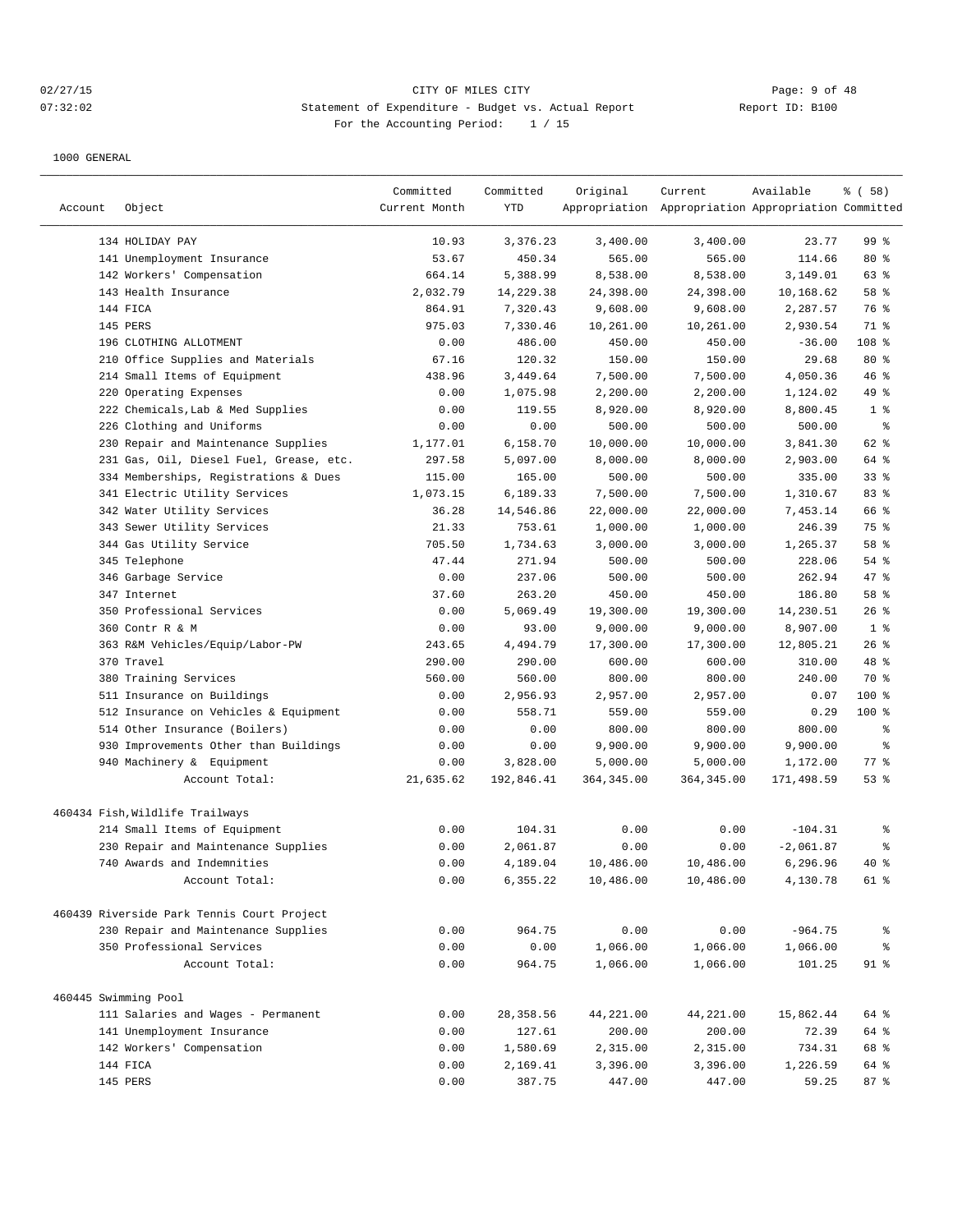# 02/27/15 **Page: 10 of 48** CITY OF MILES CITY **Page: 10 of 48** 07:32:02 Statement of Expenditure - Budget vs. Actual Report Changer Report ID: B100 For the Accounting Period: 1 / 15

|                      |                                           | Committed     | Committed  | Original                                  | Current                                             | Available                     | % (58)           |
|----------------------|-------------------------------------------|---------------|------------|-------------------------------------------|-----------------------------------------------------|-------------------------------|------------------|
| Account              | Object                                    | Current Month | <b>YTD</b> |                                           | Appropriation Appropriation Appropriation Committed |                               |                  |
|                      | 214 Small Items of Equipment              | 0.00          | 199.85     | 200.00                                    | 200.00                                              | 0.15                          | 100 %            |
|                      | 220 Operating Expenses                    | 0.00          | 236.03     | 900.00                                    | 900.00                                              | 663.97                        | $26$ %           |
|                      | 222 Chemicals, Lab & Med Supplies         | 0.00          | 281.69     | 3,500.00                                  | 3,500.00                                            | 3,218.31                      | 8%               |
|                      | 226 Clothing and Uniforms                 | 0.00          | 311.00     | 500.00                                    | 500.00                                              | 189.00                        | 62 %             |
|                      | 230 Repair and Maintenance Supplies       | 0.00          | 0.00       | 1,000.00                                  | 1,000.00                                            | 1,000.00                      | နွ               |
|                      | 341 Electric Utility Services             | 18.03         | 1,257.21   | 1,000.00                                  | 1,000.00                                            | $-257.21$                     | 126%             |
|                      | 342 Water Utility Services                | 0.00          | 249.01     | 300.00                                    | 300.00                                              | 50.99                         | 83 %             |
|                      | 343 Sewer Utility Services                | 0.00          | 85.32      | 85.00                                     | 85.00                                               | $-0.32$                       | 100%             |
|                      | 345 Telephone                             | 0.00          | 139.91     | 130.00                                    | 130.00                                              | $-9.91$                       | 108 %            |
|                      | 350 Professional Services                 | 0.00          | 0.00       | 250.00                                    | 250.00                                              | 250.00                        | နွ               |
|                      | 360 Contr R & M                           | 0.00          | 0.00       | 500.00                                    | 500.00                                              | 500.00                        | န္               |
|                      | 363 R&M Vehicles/Equip/Labor-PW           | 0.00          | 0.00       | 1,000.00                                  | 1,000.00                                            | 1,000.00                      | န္               |
|                      | 380 Training Services                     | 0.00          | 0.00       | 1,200.00                                  | 1,200.00                                            | 1,200.00                      | န္               |
|                      | 540 Special Assessments                   | 0.00          | 0.00       | 678.00                                    | 678.00                                              | 678.00                        | š                |
|                      | 810 Losses (Bad debt expense - Enterprise | 0.00          | 17.50      | 0.00                                      | 0.00                                                | $-17.50$                      | ٥Ŗ               |
|                      | Account Total:                            | 18.03         | 35, 401.54 | 61,822.00                                 | 61,822.00                                           | 26,420.46                     | 57%              |
|                      | Account Group Total:                      | 21,653.65     | 235,567.92 | 442,719.00                                | 442,719.00                                          | 207,151.08                    | 53%              |
|                      | 470000 Housing and Community Development  |               |            |                                           |                                                     |                               |                  |
|                      | 470300 Ecomonic Development               |               |            |                                           |                                                     |                               |                  |
|                      | 350 Professional Services                 | 0.00          | 13,646.00  | 13,646.00                                 | 13,646.00                                           | 0.00                          | 100%             |
|                      | Account Total:                            | 0.00          | 13,646.00  | 13,646.00                                 | 13,646.00                                           | 0.00                          | 100 %            |
|                      | Account Group Total:                      | 0.00          | 13,646.00  | 13,646.00                                 | 13,646.00                                           | 0.00                          | 100 %            |
| 490000 DEBT SERVICE  |                                           |               |            |                                           |                                                     |                               |                  |
|                      | 490500 Other Debt Service Payments        |               |            |                                           |                                                     |                               |                  |
|                      | 610 Principal-Police Cars                 | 0.00          | 9,137.56   | 9,138.00                                  | 9,138.00                                            | 0.44                          | 100 %            |
|                      | 620 Interest-Police Cars                  | 0.00          | 45.31      | 0.00                                      | 0.00                                                | $-45.31$                      | နွ               |
|                      | Account Total:                            | 0.00          | 9,182.87   | 9,138.00                                  | 9,138.00                                            | $-44.87$                      | 100 %            |
|                      | Account Group Total:                      | 0.00          | 9,182.87   | 9,138.00                                  | 9,138.00                                            | $-44.87$                      | 100 <sub>8</sub> |
| 510000 MISCELLANEOUS |                                           |               |            |                                           |                                                     |                               |                  |
|                      | 510330 Comprehensive Liability Insurance  |               |            |                                           |                                                     |                               |                  |
|                      | 513 Liability                             | 0.00          | 28,656.32  | 28,657.00                                 | 28,657.00                                           | 0.68                          | 100 %            |
|                      | Account Total:                            | 0.00          | 28,656.32  | 28,657.00                                 | 28,657.00                                           | 0.68                          | 100 %            |
|                      | Account Group Total:                      | 0.00          | 28,656.32  | 28,657.00                                 | 28,657.00                                           | 0.68                          | 100 %            |
|                      | 520000 OTHER FINANCING USES               |               |            |                                           |                                                     |                               |                  |
|                      | 521000 Interfund Operating Transfers Out  |               |            |                                           |                                                     |                               |                  |
|                      | 820 Transfers to Other Funds              | 23,978.25     | 201,304.75 | 321,196.00                                | 321,196.00                                          | 119,891.25                    | 63 %             |
|                      | Account Total:                            | 23,978.25     | 201,304.75 | 321,196.00                                | 321,196.00                                          | 119,891.25                    | $63$ $%$         |
|                      | Account Group Total:                      | 23,978.25     | 201,304.75 | 321,196.00                                | 321,196.00                                          | 119,891.25                    | 63 %             |
|                      | Fund Total:                               |               |            | 310, 159.75 2, 497, 250.79 4, 458, 496.00 |                                                     | 4, 464, 761.00 1, 967, 510.21 | 56 %             |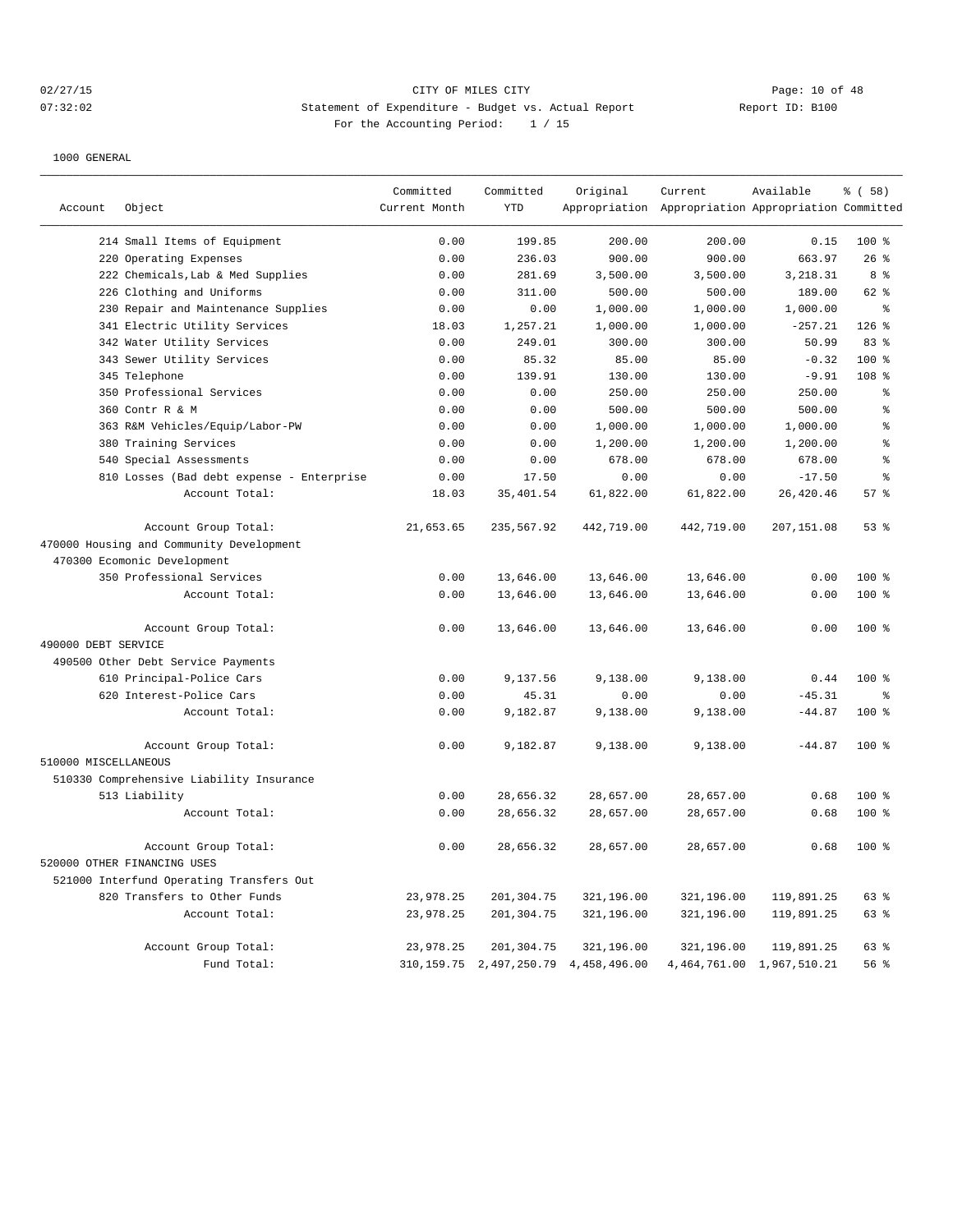# 02/27/15 **Page: 11 of 48** CITY OF MILES CITY **Page: 11 of 48** 07:32:02 Statement of Expenditure - Budget vs. Actual Report Report ID: B100 For the Accounting Period: 1 / 15

2220 LIBRARY

| Account              | Object                                              | Committed<br>Current Month | Committed<br><b>YTD</b> | Original    | Current<br>Appropriation Appropriation Appropriation Committed | Available    | % (58)          |
|----------------------|-----------------------------------------------------|----------------------------|-------------------------|-------------|----------------------------------------------------------------|--------------|-----------------|
|                      | 460000 CULTURE AND RECREATION                       |                            |                         |             |                                                                |              |                 |
|                      | 460100 Library Services(16)                         |                            |                         |             |                                                                |              |                 |
|                      | 111 Salaries and Wages - Permanent                  | 13,853.62                  | 98,149.55               | 176, 111.00 | 176,111.00                                                     | 77,961.45    | 56 %            |
|                      | 121 OVERTIME-PERMANENT                              | 0.00                       | 0.00                    | 600.00      | 600.00                                                         | 600.00       | နွ              |
|                      | 131 VACATION                                        | 501.80                     | 10,465.26               | 12,000.00   | 12,000.00                                                      | 1,534.74     | 87%             |
|                      | 132 SICK LEAVE                                      | 1,787.28                   | 2,467.56                | 4,000.00    | 4,000.00                                                       | 1,532.44     | 62 %            |
|                      | 133 OTHER LEAVE PAY                                 | 0.00                       | 693.98                  | 3,839.00    | 3,839.00                                                       | 3,145.02     | 18 %            |
|                      | 141 Unemployment Insurance                          | 72.64                      | 506.38                  | 885.00      | 885.00                                                         | 378.62       | 57%             |
|                      | 142 Workers' Compensation                           | 67.12                      | 467.83                  | 768.00      | 768.00                                                         | 300.17       | 61 %            |
|                      | 143 Health Insurance                                | 3,136.80                   | 21,957.60               | 37,650.00   | 37,650.00                                                      | 15,692.40    | 58 %            |
|                      | 144 FICA                                            | 1,221.12                   | 8,511.59                | 15,044.00   | 15,044.00                                                      | 6,532.41     | 57%             |
|                      | 145 PERS                                            | 1,318.84                   | 9,132.04                | 16,067.00   | 16,067.00                                                      | 6,934.96     | 57%             |
|                      | 196 CLOTHING ALLOTMENT                              | 0.00                       | 750.00                  | 900.00      | 900.00                                                         | 150.00       | 83%             |
|                      | 210 Office Supplies and Materials                   | 0.00                       | 452.23                  | 1,500.00    | 1,500.00                                                       | 1,047.77     | $30*$           |
|                      | 214 Small Items of Equipment                        | 0.00                       | 40.98                   | 2,000.00    | 2,000.00                                                       | 1,959.02     | 2 <sup>8</sup>  |
|                      | 220 Operating Expenses                              | 0.00                       | 23.53                   | 200.00      | 200.00                                                         | 176.47       | $12$ %          |
|                      | 224 Janitorial Supplies                             | 36.13                      | 376.21                  | 700.00      | 700.00                                                         | 323.79       | 54 %            |
|                      | 311 Postage, Box Rent, Etc.                         | 101.97                     | 613.61                  | 2,000.00    | 2,000.00                                                       | 1,386.39     | $31$ %          |
|                      | 320 Printing, Duplicating, Typing &                 | 0.00                       | 324.50                  | 1,500.00    | 1,500.00                                                       | 1,175.50     | $22$ %          |
|                      | 334 Memberships, Registrations & Dues               | 0.00                       | 0.00                    | 250.00      | 250.00                                                         | 250.00       | $\epsilon$      |
|                      | 341 Electric Utility Services                       | 380.32                     | 4,079.60                | 7,000.00    | 7,000.00                                                       | 2,920.40     | 58 %            |
|                      | 342 Water Utility Services                          | 36.07                      | 242.30                  | 400.00      | 400.00                                                         | 157.70       | 61 %            |
|                      | 343 Sewer Utility Services                          | 14.35                      | 100.45                  | 200.00      | 200.00                                                         | 99.55        | 50%             |
|                      | 344 Gas Utility Service                             | 483.12                     | 1,040.60                | 3,000.00    | 3,000.00                                                       | 1,959.40     | 35%             |
|                      | 345 Telephone                                       | 73.35                      | 418.67                  | 1,000.00    | 1,000.00                                                       | 581.33       | 42 %            |
|                      | 346 Garbage Service                                 | 0.00                       | 0.00                    | 300.00      | 300.00                                                         | 300.00       | နွ              |
|                      | 347 Internet                                        | 58.36                      | 483.16                  | 1,100.00    | 1,100.00                                                       | 616.84       | 44 %            |
|                      | 350 Professional Services                           | 0.00                       | 245.00                  | 8,000.00    | 8,000.00                                                       | 7,755.00     | 3 <sup>°</sup>  |
|                      | 360 Contr R & M                                     | 0.00                       | 3,264.00                | 9,187.00    | 9,187.00                                                       | 5,923.00     | 36%             |
|                      | 370 Travel                                          | 0.00                       | 802.82                  | 2,200.00    | 2,200.00                                                       | 1,397.18     | 36%             |
|                      | 380 Training Services                               | 0.00                       | 0.00                    | 500.00      | 500.00                                                         | 500.00       | နွ              |
|                      | 382 Books                                           | 926.80                     | 4,966.09                | 15,000.00   | 15,000.00                                                      | 10,033.91    | 33 <sup>8</sup> |
|                      | 511 Insurance on Buildings                          | 0.00                       | 2,972.27                | 5,000.00    | 5,000.00                                                       | 2,027.73     | 59 %            |
|                      | Account Total:                                      | 24,069.69                  | 173,547.81              | 328,901.00  | 328,901.00                                                     | 155, 353. 19 | 53%             |
| 510000 MISCELLANEOUS | Account Group Total:                                | 24,069.69                  | 173,547.81              | 328,901.00  | 328,901.00                                                     | 155, 353. 19 | $53$ $%$        |
|                      | 510330 Comprehensive Liability Insurance            |                            |                         |             |                                                                |              |                 |
|                      | 513 Liability                                       | 0.00                       | 1,750.68                | 1,750.00    | 1,750.00                                                       | $-0.68$      | 100 %           |
|                      | Account Total:                                      | 0.00                       | 1,750.68                | 1,750.00    | 1,750.00                                                       | $-0.68$      | 100 %           |
|                      | Account Group Total:<br>520000 OTHER FINANCING USES | 0.00                       | 1,750.68                | 1,750.00    | 1,750.00                                                       | $-0.68$      | 100 %           |
|                      | 521000 Interfund Operating Transfers Out            |                            |                         |             |                                                                |              |                 |
|                      | 820 Transfers to Other Funds                        | 1,701.12                   | 13, 455.89              | 20,413.00   | 20,413.00                                                      | 6,957.11     | 66 %            |
|                      | Account Total:                                      | 1,701.12                   | 13,455.89               | 20,413.00   | 20,413.00                                                      | 6,957.11     | 66 %            |
|                      | Account Group Total:                                | 1,701.12                   | 13,455.89               | 20, 413.00  | 20, 413.00                                                     | 6,957.11     | 66 %            |
|                      | Fund Total:                                         | 25,770.81                  | 188,754.38              | 351,064.00  | 351,064.00                                                     | 162,309.62   | 54 %            |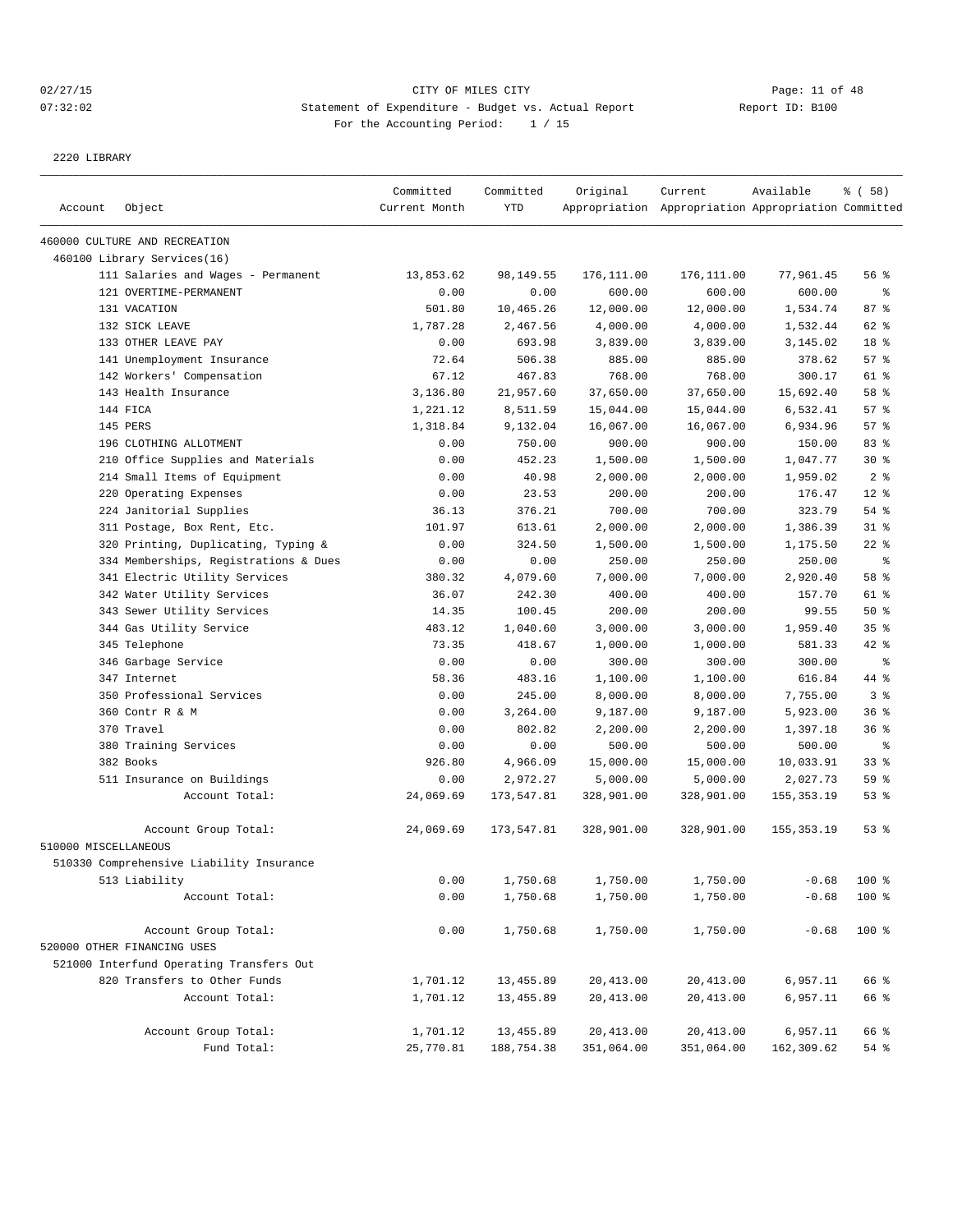# 02/27/15 **Page: 12 of 48** CITY OF MILES CITY **Page: 12 of 48** 07:32:02 Statement of Expenditure - Budget vs. Actual Report Report ID: B100 For the Accounting Period: 1 / 15

2270 Health

| Object<br>Account                  | Committed<br>Current Month | Committed<br>YTD | Original<br>Appropriation | Current<br>Appropriation Appropriation Committed | Available | <sub>8</sub> (58) |
|------------------------------------|----------------------------|------------------|---------------------------|--------------------------------------------------|-----------|-------------------|
|                                    |                            |                  |                           |                                                  |           |                   |
| 440000 PUBLIC HEALTH               |                            |                  |                           |                                                  |           |                   |
| 440140 Registration and Inspection |                            |                  |                           |                                                  |           |                   |
| 311 Postage, Box Rent, Etc.        | 27.30                      | 31.08            | 200.00                    | 200.00                                           | 168.92    | 16 <sup>8</sup>   |
| 350 Professional Services          | 2,750.00                   | 22,000.00        | 30,000.00                 | 30,000.00                                        | 8,000.00  | 73 %              |
| Account Total:                     | 2,777.30                   | 22,031.08        | 30,200.00                 | 30,200.00                                        | 8,168.92  | 73 %              |
| Account Group Total:               | 2,777.30                   | 22,031.08        | 30,200.00                 | 30,200.00                                        | 8,168.92  | 73 %              |
| Fund Total:                        | 2,777.30                   | 22,031.08        | 30,200.00                 | 30,200.00                                        | 8,168.92  | 73 %              |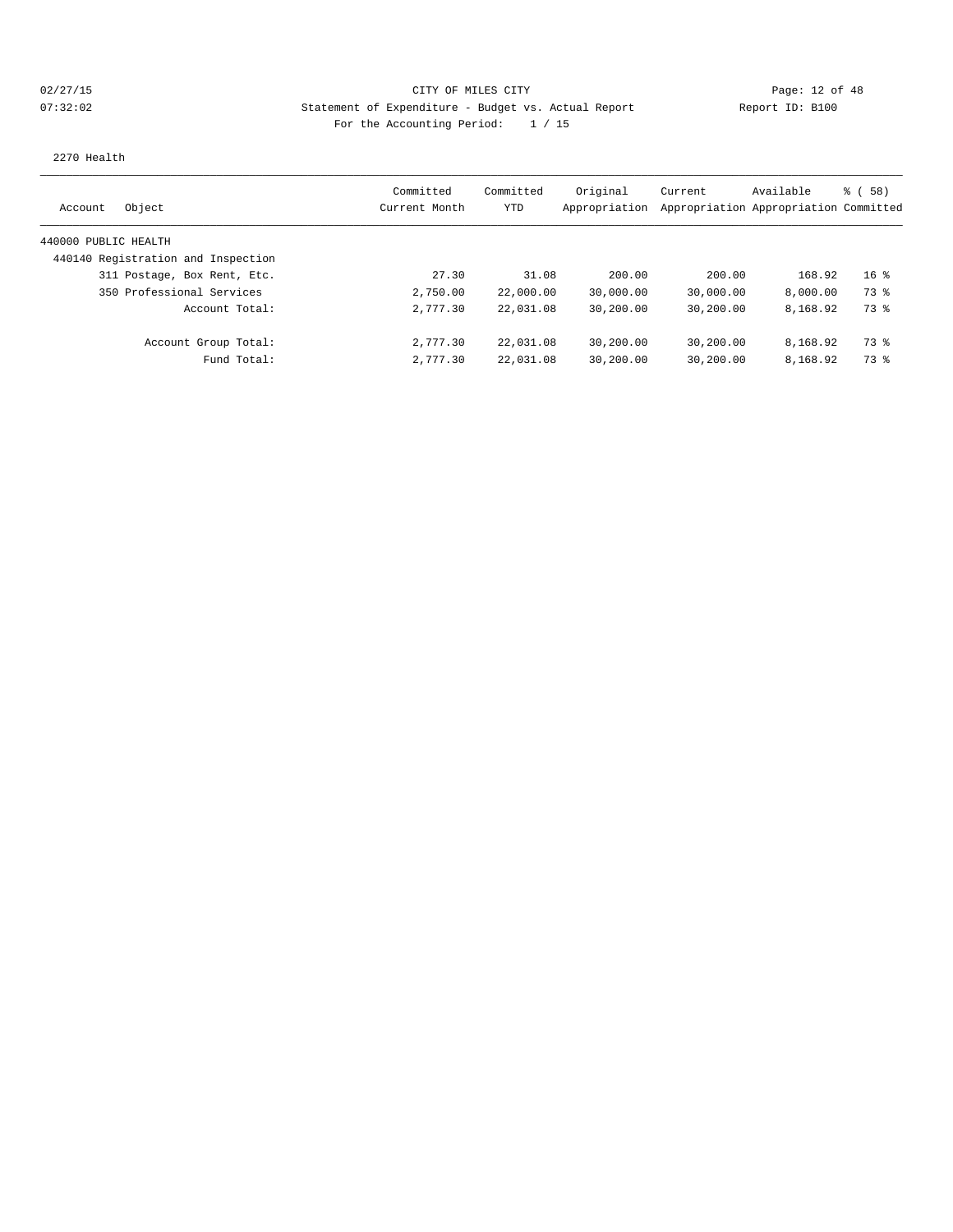# 02/27/15 **Page: 13 of 48** CITY OF MILES CITY **Page: 13 of 48** 07:32:02 Statement of Expenditure - Budget vs. Actual Report Changer Report ID: B100 For the Accounting Period: 1 / 15

2350 Local Government/Study Commission

| Account | Object                               | Committed<br>Current Month | Committed<br>YTD | Original<br>Appropriation | Current   | Available<br>Appropriation Appropriation Committed | 8 ( 58)         |
|---------|--------------------------------------|----------------------------|------------------|---------------------------|-----------|----------------------------------------------------|-----------------|
|         | 410000 GENERAL GOVERNMENT            |                            |                  |                           |           |                                                    |                 |
|         | 410130 Committees and Special Bodies |                            |                  |                           |           |                                                    |                 |
|         | 210 Office Supplies and Materials    | 0.00                       | 0.00             | 500.00                    | 500.00    | 500.00                                             | နွ              |
|         | 220 Operating Expenses               | 0.00                       | 175.45           | 500.00                    | 500.00    | 324.55                                             | 35 <sup>8</sup> |
|         | 311 Postage, Box Rent, Etc.          | 0.00                       | 0.00             | 1,000.00                  | 1,000.00  | 1,000.00                                           | နွ              |
|         | 320 Printing, Duplicating, Typing &  | 0.00                       | 0.00             | 1,000.00                  | 1,000.00  | 1,000.00                                           | နွ              |
|         | 350 Professional Services            | 0.00                       | 0.00             | 8,142.00                  | 8,142.00  | 8,142.00                                           | ి               |
|         | 370 Travel                           | 890.30                     | 1,291.74         | 3,000.00                  | 3,000.00  | 1,708.26                                           | $43$ %          |
|         | 380 Training Services                | 0.00                       | 936.00           | 0.00                      | 0.00      | $-936.00$                                          | ႜ               |
|         | Account Total:                       | 890.30                     | 2,403.19         | 14,142.00                 | 14,142.00 | 11,738.81                                          | $17*$           |
|         | Account Group Total:                 | 890.30                     | 2,403.19         | 14,142.00                 | 14,142.00 | 11,738.81                                          | $17$ %          |
|         | Fund Total:                          | 890.30                     | 2,403.19         | 14,142.00                 | 14,142.00 | 11,738.81                                          | $17$ %          |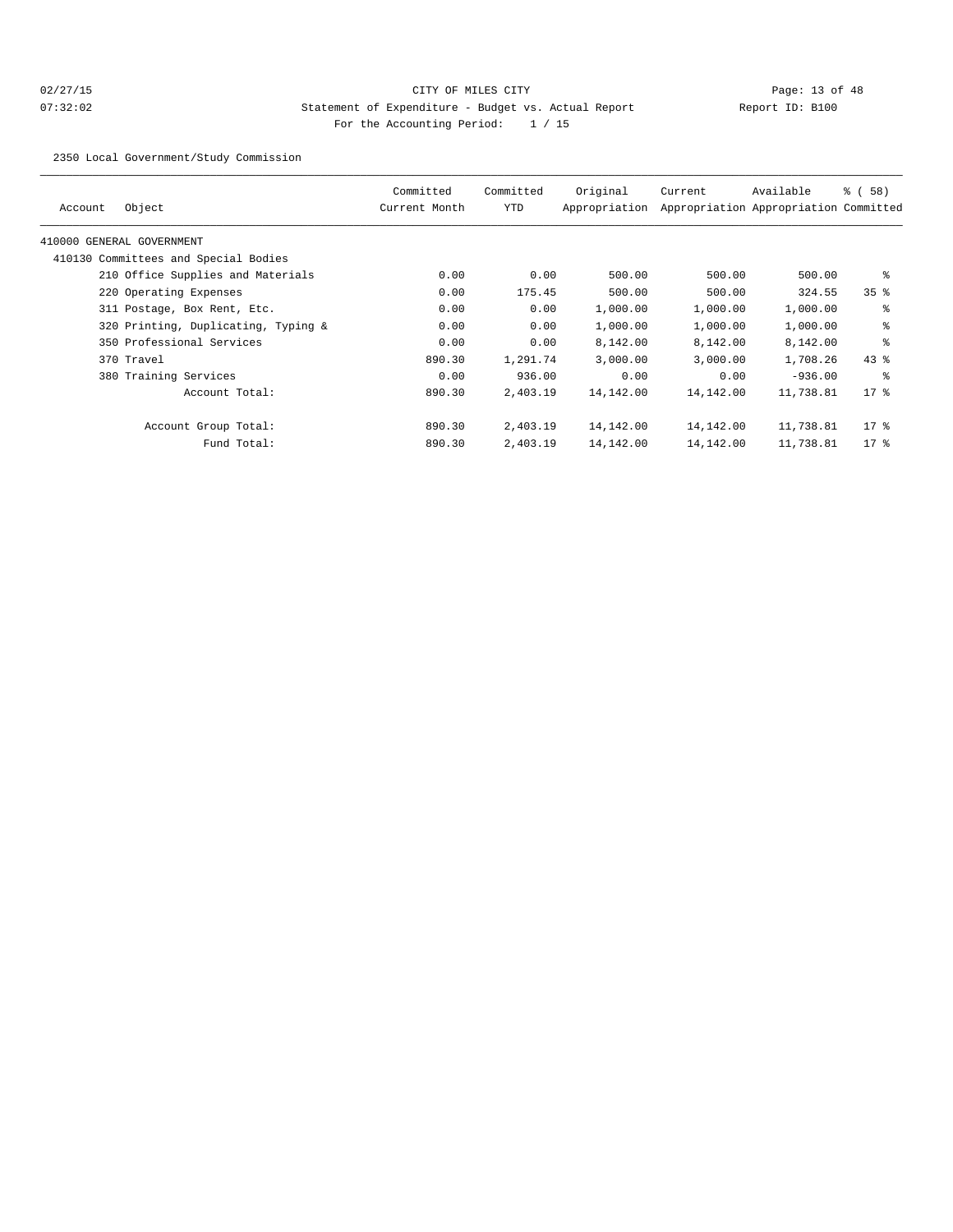2372 Permissive Medical Levy

| Object<br>Account                        | Committed<br>Current Month | Committed<br>YTD | Original<br>Appropriation | Current    | Available<br>Appropriation Appropriation Committed | <sub>8</sub> (58) |
|------------------------------------------|----------------------------|------------------|---------------------------|------------|----------------------------------------------------|-------------------|
| 520000 OTHER FINANCING USES              |                            |                  |                           |            |                                                    |                   |
| 521000 Interfund Operating Transfers Out |                            |                  |                           |            |                                                    |                   |
| 820 Transfers to Other Funds             | 0.00                       | 81,032.00        | 162,064.00                | 162,064.00 | 81,032.00                                          | 50%               |
| Account Total:                           | 0.00                       | 81,032.00        | 162,064.00                | 162,064.00 | 81,032.00                                          | $50*$             |
| Account Group Total:                     | 0.00                       | 81,032.00        | 162,064.00                | 162,064.00 | 81,032.00                                          | $50*$             |
| Fund Total:                              | 0.00                       | 81,032.00        | 162,064.00                | 162,064.00 | 81,032.00                                          | $50*$             |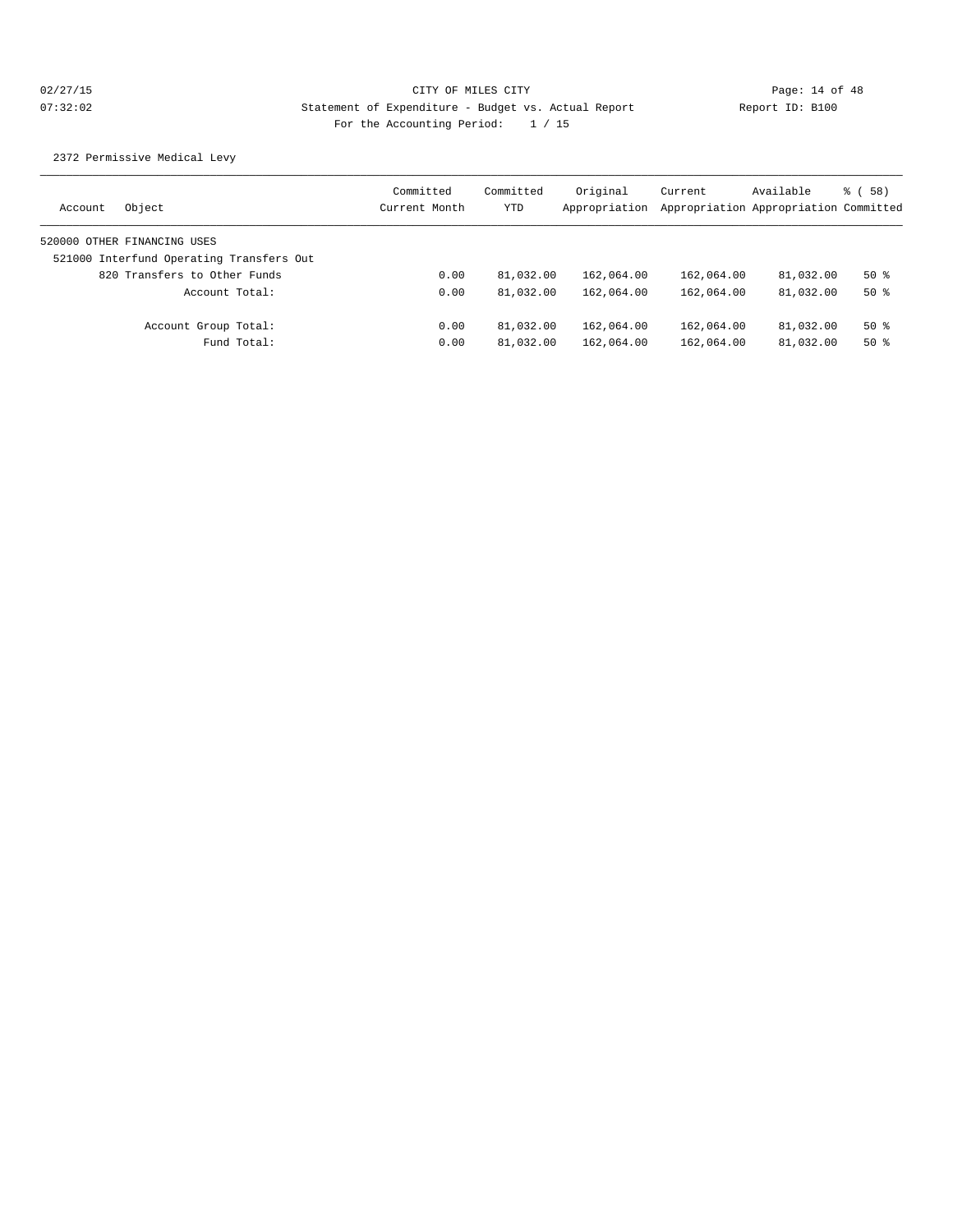### 02/27/15 **Page: 15 of 48** CITY OF MILES CITY **Page: 15 of 48** 07:32:02 Statement of Expenditure - Budget vs. Actual Report Changer Report ID: B100 For the Accounting Period: 1 / 15

### 2394 BUILDING CODE ENFORCEMENT

|                      |                                          | Committed     | Committed  | Original   | Current                                             | Available | % (58)          |
|----------------------|------------------------------------------|---------------|------------|------------|-----------------------------------------------------|-----------|-----------------|
| Account              | Object                                   | Current Month | YTD        |            | Appropriation Appropriation Appropriation Committed |           |                 |
| 420000 PUBLIC SAFETY |                                          |               |            |            |                                                     |           |                 |
|                      | 420531 Building Inspection               |               |            |            |                                                     |           |                 |
|                      | 111 Salaries and Wages - Permanent       | 584.68        | 3,750.13   | 6,784.00   | 6,784.00                                            | 3,033.87  | 55 %            |
|                      | 121 OVERTIME-PERMANENT                   | 5.45          | 70.93      | 150.00     | 150.00                                              | 79.07     | 47 %            |
|                      | 131 VACATION                             | 47.30         | 441.43     | 500.00     | 500.00                                              | 58.57     | 88 %            |
|                      | 132 SICK LEAVE                           | 3.63          | 173.33     | 300.00     | 300.00                                              | 126.67    | 58 %            |
|                      | 133 OTHER LEAVE PAY                      | 0.00          | 0.00       | 328.00     | 328.00                                              | 328.00    | ႜ               |
|                      | 141 Unemployment Insurance               | 2.88          | 20.10      | 37.00      | 37.00                                               | 16.90     | 54 %            |
|                      | 142 Workers' Compensation                | 21.56         | 148.83     | 272.00     | 272.00                                              | 123.17    | 55 %            |
|                      | 143 Health Insurance                     | 125.52        | 878.56     | 1,506.00   | 1,506.00                                            | 627.44    | 58 %            |
|                      | 144 FICA                                 | 49.00         | 332.65     | 617.00     | 617.00                                              | 284.35    | 54 %            |
|                      | 145 PERS                                 | 52.39         | 362.44     | 659.00     | 659.00                                              | 296.56    | 55 %            |
|                      | 196 CLOTHING ALLOTMENT                   | 0.00          | 30.00      | 30.00      | 30.00                                               | 0.00      | 100 %           |
|                      | 210 Office Supplies and Materials        | 0.00          | 194.90     | 3,000.00   | 3,000.00                                            | 2,805.10  | 6 <sup>°</sup>  |
|                      | 214 Small Items of Equipment             | 0.00          | 6,763.23   | 12,000.00  | 12,000.00                                           | 5,236.77  | 56%             |
|                      | 220 Operating Expenses                   | 0.00          | 330.49     | 0.00       | 0.00                                                | $-330.49$ | $\epsilon$      |
|                      | 311 Postage, Box Rent, Etc.              | 28.35         | 148.61     | 250.00     | 250.00                                              | 101.39    | 59 %            |
|                      | 320 Printing, Duplicating, Typing &      | 0.00          | 0.00       | 300.00     | 300.00                                              | 300.00    | နွ              |
|                      | 330 Publicity, Subscriptions & Dues      | 0.00          | 46.00      | 150.00     | 150.00                                              | 104.00    | 31.8            |
|                      | 334 Memberships, Registrations & Dues    | 0.00          | 225.00     | 300.00     | 300.00                                              | 75.00     | 75 %            |
|                      | 345 Telephone                            | 26.36         | 184.52     | 400.00     | 400.00                                              | 215.48    | 46 %            |
|                      | 347 Internet                             | 0.00          | 0.00       | 200.00     | 200.00                                              | 200.00    | $\epsilon$      |
|                      | 350 Professional Services                | 1,597.80      | 14,944.03  | 75,000.00  | 75,000.00                                           | 60,055.97 | $20*$           |
|                      | 360 Contr R & M                          | 94.69         | 589.14     | 0.00       | 0.00                                                | $-589.14$ | ి               |
|                      | 380 Training Services                    | 0.00          | 0.00       | 1,500.00   | 1,500.00                                            | 1,500.00  | န္              |
|                      | 382 Books                                | 0.00          | 0.00       | 400.00     | 400.00                                              | 400.00    | န္              |
|                      | 513 Liability                            | 0.00          | 375.00     | 0.00       | 0.00                                                | $-375.00$ | $\approx$       |
|                      | 540 Special Assessments                  | 0.00          | 709.93     | 700.00     | 700.00                                              | $-9.93$   | 101 %           |
|                      | Account Total:                           | 2,639.61      | 30,719.25  | 105,383.00 | 105,383.00                                          | 74,663.75 | 29%             |
| 510000 MISCELLANEOUS | Account Group Total:                     | 2,639.61      | 30,719.25  | 105,383.00 | 105,383.00                                          | 74,663.75 | 29%             |
|                      | 510330 Comprehensive Liability Insurance |               |            |            |                                                     |           |                 |
|                      | 513 Liability                            | 0.00          | 71.62      | 72.00      | 72.00                                               | 0.38      | 99 <sup>8</sup> |
|                      | Account Total:                           | 0.00          | 71.62      | 72.00      | 72.00                                               | 0.38      | 99 %            |
|                      |                                          |               |            |            |                                                     |           |                 |
|                      | Account Group Total:                     | 0.00          | 71.62      | 72.00      | 72.00                                               | 0.38      | 99 %            |
|                      | 520000 OTHER FINANCING USES              |               |            |            |                                                     |           |                 |
|                      | 521000 Interfund Operating Transfers Out |               |            |            |                                                     |           |                 |
|                      | 820 Transfers to Other Funds             | 522.38        | 4,126.77   | 6,269.00   | 6,269.00                                            | 2,142.23  | 66 %            |
|                      | Account Total:                           | 522.38        | 4,126.77   | 6, 269.00  | 6, 269.00                                           | 2,142.23  | 66 %            |
|                      | Account Group Total:                     | 522.38        | 4,126.77   | 6, 269.00  | 6, 269.00                                           | 2,142.23  | 66 %            |
|                      | Fund Total:                              | 3,161.99      | 34, 917.64 | 111,724.00 | 111,724.00                                          | 76,806.36 | 31.8            |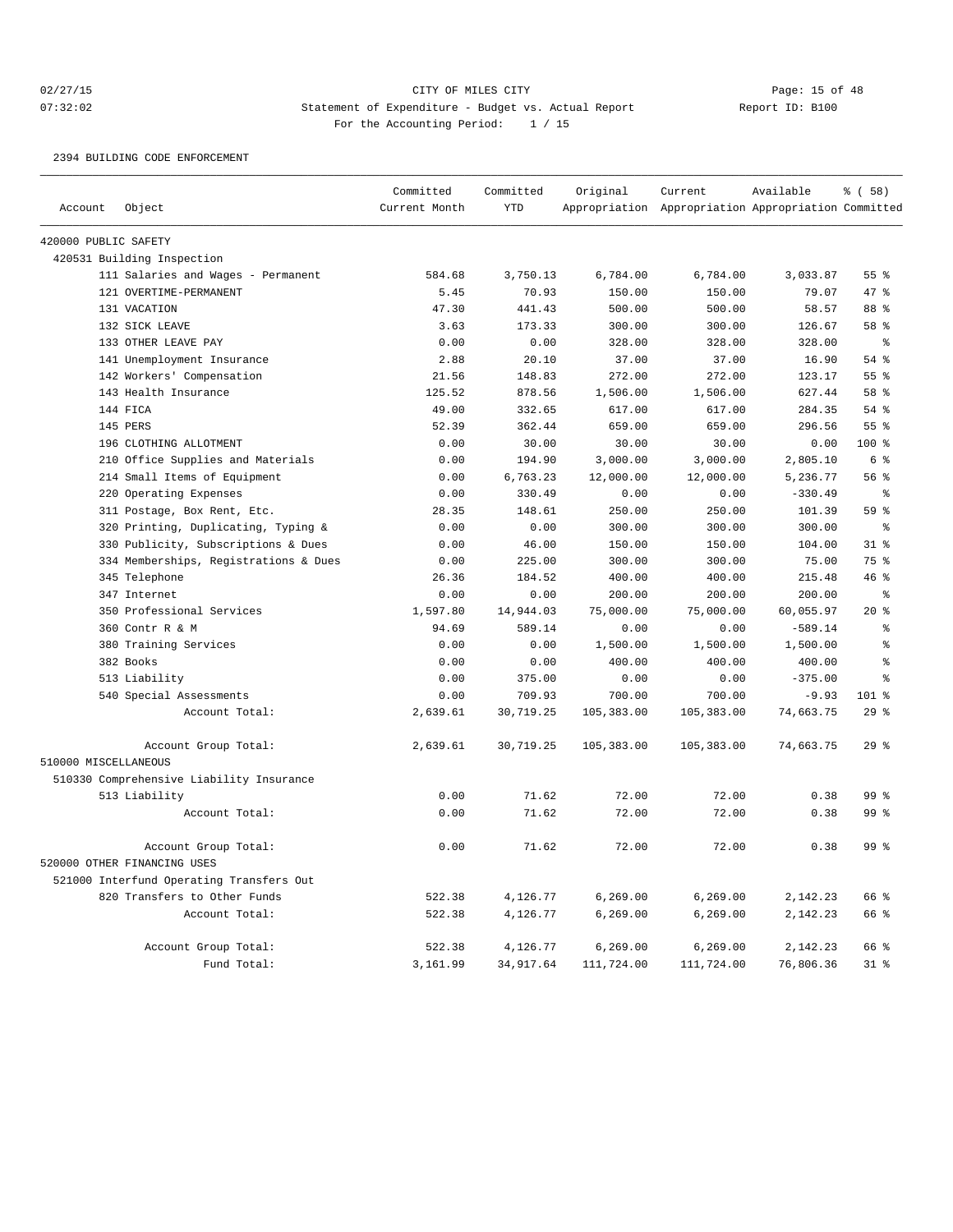2400 LTG M D#165-(Gen City)

| Object<br>Account                        | Committed<br>Current Month | Committed<br><b>YTD</b> | Original<br>Appropriation | Current    | Available<br>Appropriation Appropriation Committed | % (58)   |
|------------------------------------------|----------------------------|-------------------------|---------------------------|------------|----------------------------------------------------|----------|
| 430000 Public Works                      |                            |                         |                           |            |                                                    |          |
| 430263 STREET LIGHTING                   |                            |                         |                           |            |                                                    |          |
| 341 Electric Utility Services            | 9,787.40                   | 58, 341.76              | 117,500.00                | 117,500.00 | 59,158.24                                          | 50%      |
| 533 Machinery and Equipment Rental       | 4,653.05                   | 27,449.30               | 47,000.00                 | 47,000.00  | 19,550.70                                          | 58 %     |
| Account Total:                           | 14,440.45                  | 85,791.06               | 164,500.00                | 164,500.00 | 78,708.94                                          | $52$ $%$ |
| Account Group Total:                     | 14,440.45                  | 85,791.06               | 164,500.00                | 164,500.00 | 78,708.94                                          | $52$ $%$ |
| 520000 OTHER FINANCING USES              |                            |                         |                           |            |                                                    |          |
| 521000 Interfund Operating Transfers Out |                            |                         |                           |            |                                                    |          |
| 820 Transfers to Other Funds             | 0.00                       | 1,000.00                | 1,000.00                  | 1,000.00   | 0.00                                               | $100$ %  |
| Account Total:                           | 0.00                       | 1,000.00                | 1,000.00                  | 1,000.00   | 0.00                                               | $100$ %  |
| Account Group Total:                     | 0.00                       | 1,000.00                | 1,000.00                  | 1,000.00   | 0.00                                               | $100$ %  |
| Fund Total:                              | 14,440.45                  | 86,791.06               | 165,500.00                | 165,500.00 | 78,708.94                                          | $52$ $%$ |
|                                          |                            |                         |                           |            |                                                    |          |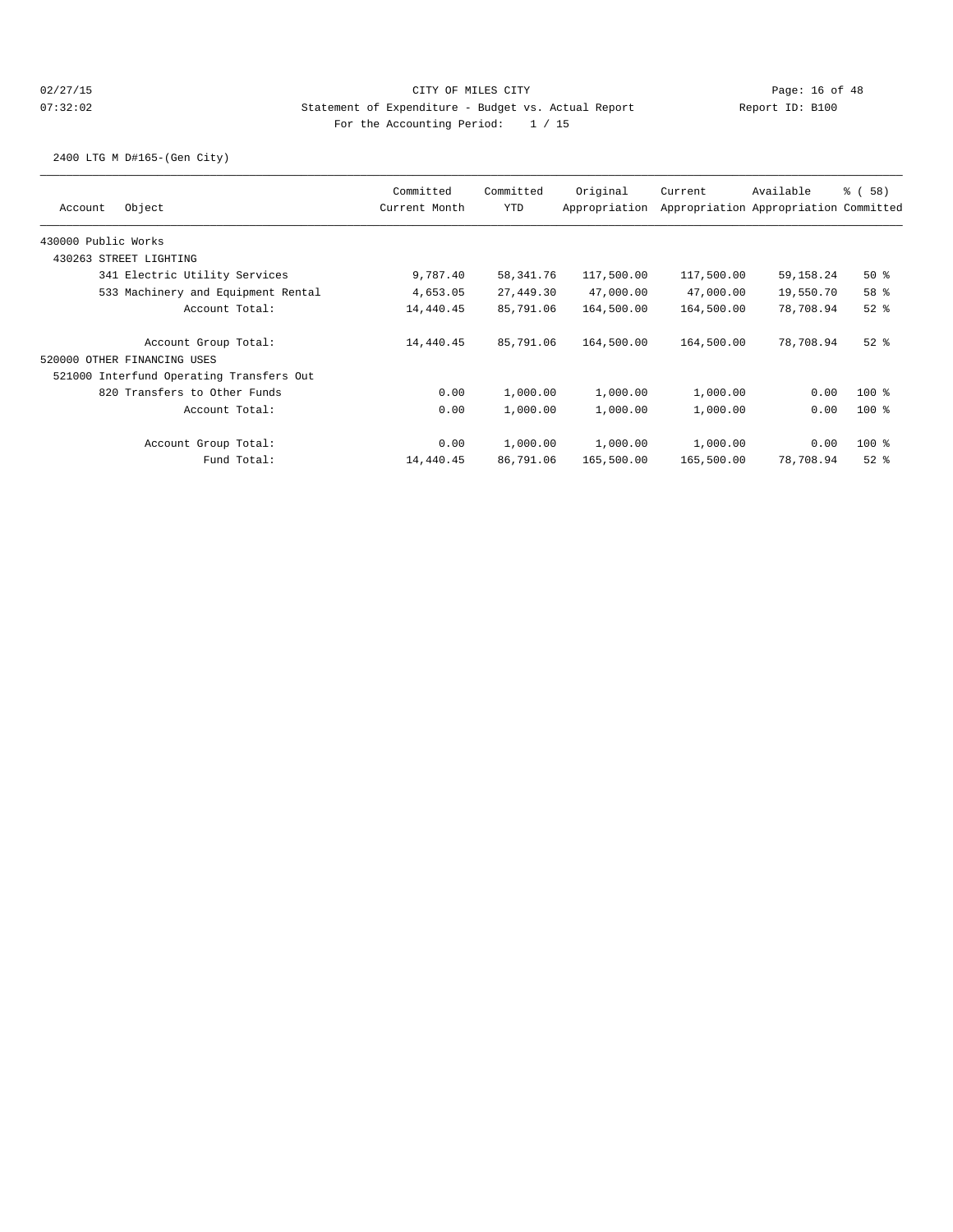2420 LTG M D#167-(MilesAddn Etc)

|                                          | Committed     | Committed  | Original      | Current   | Available                             | % (58)          |
|------------------------------------------|---------------|------------|---------------|-----------|---------------------------------------|-----------------|
| Object<br>Account                        | Current Month | <b>YTD</b> | Appropriation |           | Appropriation Appropriation Committed |                 |
| 430000 Public Works                      |               |            |               |           |                                       |                 |
| 430263 STREET LIGHTING                   |               |            |               |           |                                       |                 |
| 341 Electric Utility Services            | 1,806.69      | 13,685.17  | 21,900.00     | 21,900.00 | 8,214.83                              | $62$ $%$        |
| 533 Machinery and Equipment Rental       | 675.50        | 3,529.80   | 9,000.00      | 9,000.00  | 5,470.20                              | 39 <sup>8</sup> |
| Account Total:                           | 2,482.19      | 17,214.97  | 30,900.00     | 30,900.00 | 13,685.03                             | 56%             |
| Account Group Total:                     | 2,482.19      | 17,214.97  | 30,900.00     | 30,900.00 | 13,685.03                             | 56 <sup>8</sup> |
| 520000 OTHER FINANCING USES              |               |            |               |           |                                       |                 |
| 521000 Interfund Operating Transfers Out |               |            |               |           |                                       |                 |
| 820 Transfers to Other Funds             | 0.00          | 1,000.00   | 1,000.00      | 1,000.00  | 0.00                                  | $100$ %         |
| Account Total:                           | 0.00          | 1,000.00   | 1,000.00      | 1,000.00  | 0.00                                  | $100$ %         |
| Account Group Total:                     | 0.00          | 1,000.00   | 1,000.00      | 1,000.00  | 0.00                                  | $100$ %         |
| Fund Total:                              | 2,482.19      | 18, 214.97 | 31,900.00     | 31,900.00 | 13,685.03                             | 57%             |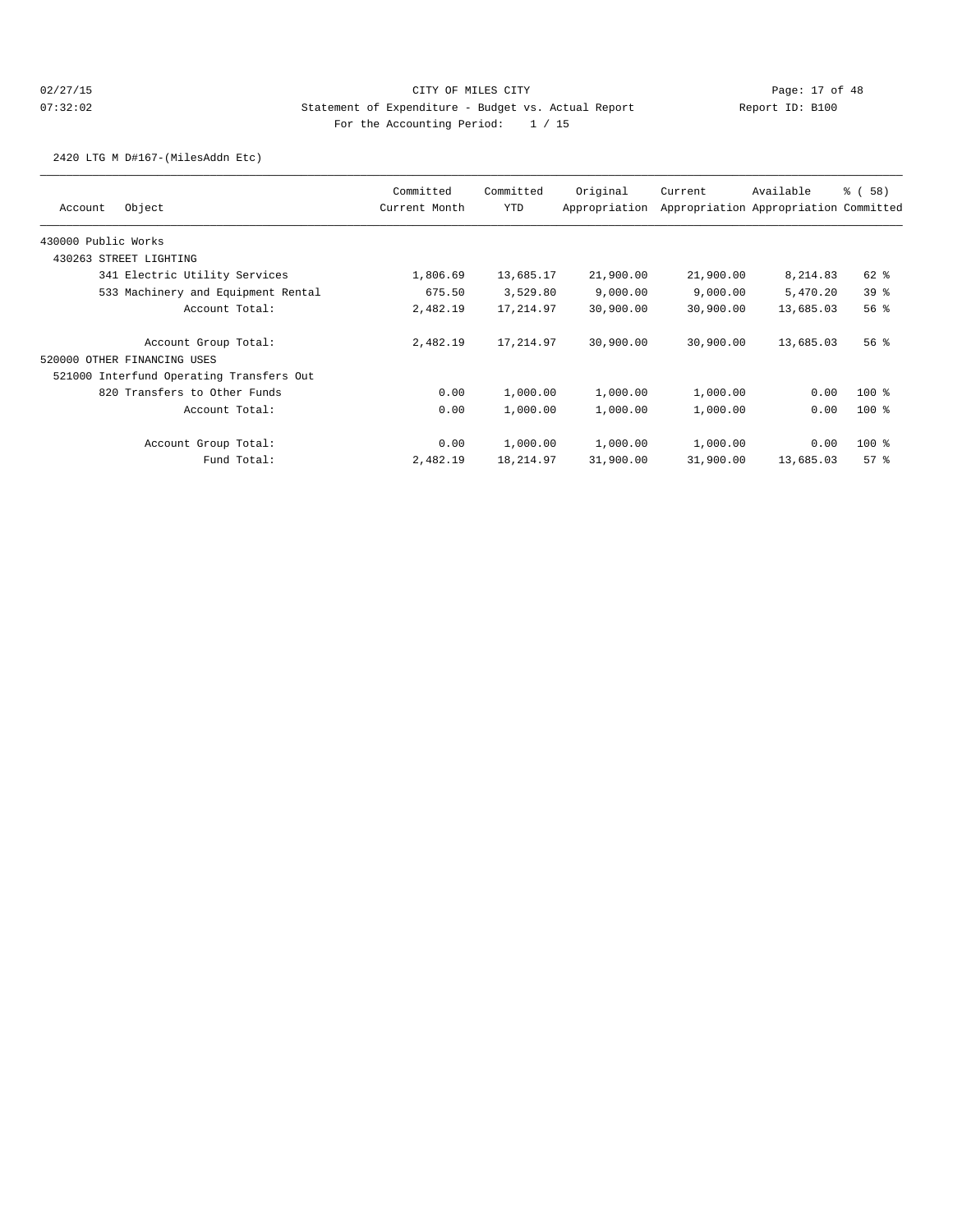# 02/27/15 **Page: 18 of 48** CITY OF MILES CITY **Page: 18 of 48** 07:32:02 Statement of Expenditure - Budget vs. Actual Report Report ID: B100 For the Accounting Period: 1 / 15

2430 LTG M D#171-(Balsam Est)

| Account             | Object                                   | Committed<br>Current Month | Committed<br>YTD | Original<br>Appropriation | Current  | Available<br>Appropriation Appropriation Committed | % (58)   |
|---------------------|------------------------------------------|----------------------------|------------------|---------------------------|----------|----------------------------------------------------|----------|
| 430000 Public Works |                                          |                            |                  |                           |          |                                                    |          |
|                     | 430263 STREET LIGHTING                   |                            |                  |                           |          |                                                    |          |
|                     | 230 Repair and Maintenance Supplies      | 0.00                       | 0.00             | 700.00                    | 700.00   | 700.00                                             | ႜ        |
|                     | 341 Electric Utility Services            | 128.02                     | 883.86           | 1,700.00                  | 1,700.00 | 816.14                                             | $52$ $%$ |
|                     | 360 Contr R & M                          | 0.00                       | 0.00             | 500.00                    | 500.00   | 500.00                                             | ి        |
|                     | Account Total:                           | 128.02                     | 883.86           | 2,900.00                  | 2,900.00 | 2,016.14                                           | $30*$    |
|                     | Account Group Total:                     | 128.02                     | 883.86           | 2,900.00                  | 2,900.00 | 2,016.14                                           | $30*$    |
|                     | 520000 OTHER FINANCING USES              |                            |                  |                           |          |                                                    |          |
|                     | 521000 Interfund Operating Transfers Out |                            |                  |                           |          |                                                    |          |
|                     | 820 Transfers to Other Funds             | 0.00                       | 1,000.00         | 1,000.00                  | 1,000.00 | 0.00                                               | $100$ %  |
|                     | Account Total:                           | 0.00                       | 1,000.00         | 1,000.00                  | 1,000.00 | 0.00                                               | $100$ %  |
|                     | Account Group Total:                     | 0.00                       | 1,000.00         | 1,000.00                  | 1,000.00 | 0.00                                               | $100$ %  |
|                     | Fund Total:                              | 128.02                     | 1,883.86         | 3,900.00                  | 3,900.00 | 2,016.14                                           | 48 %     |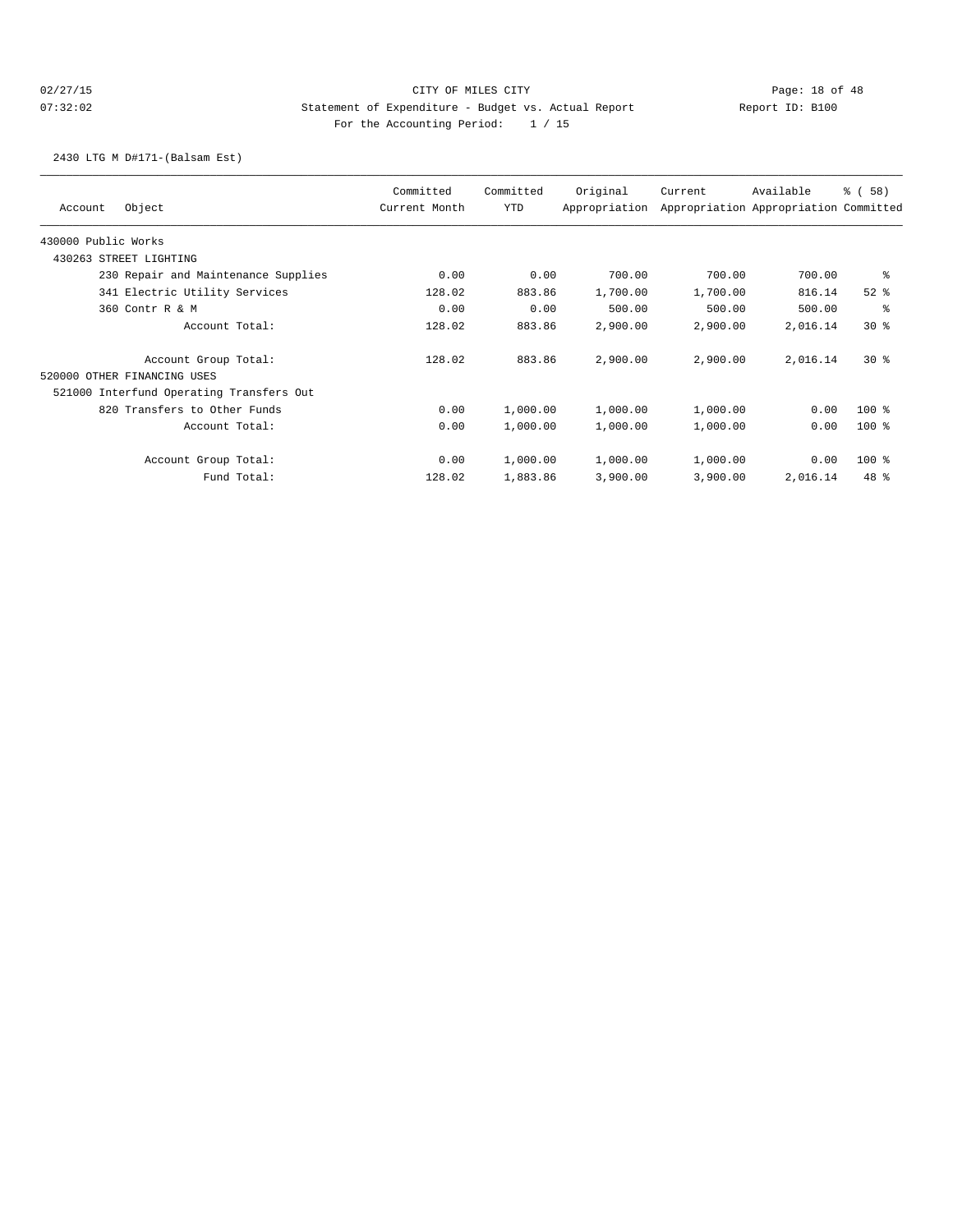2440 LTG M D#172-(Main Str)

| Object<br>Account                        | Committed<br>Current Month | Committed<br>YTD | Original<br>Appropriation | Current   | Available<br>Appropriation Appropriation Committed | % (58)  |
|------------------------------------------|----------------------------|------------------|---------------------------|-----------|----------------------------------------------------|---------|
|                                          |                            |                  |                           |           |                                                    |         |
| 430000 Public Works                      |                            |                  |                           |           |                                                    |         |
| 430263 STREET LIGHTING                   |                            |                  |                           |           |                                                    |         |
| 230 Repair and Maintenance Supplies      | 0.00                       | 180.87           | 3,000.00                  | 3,000.00  | 2,819.13                                           | 6 %     |
| 341 Electric Utility Services            | 1,196.86                   | 6,941.46         | 14,000.00                 | 14,000.00 | 7,058.54                                           | $50*$   |
| 360 Contr R & M                          | 0.00                       | 1,027.03         | 1,700.00                  | 1,700.00  | 672.97                                             | 60 %    |
| Account Total:                           | 1,196.86                   | 8,149.36         | 18,700.00                 | 18,700.00 | 10,550.64                                          | 44 %    |
| Account Group Total:                     | 1,196.86                   | 8,149.36         | 18,700.00                 | 18,700.00 | 10,550.64                                          | $44*$   |
| 520000 OTHER FINANCING USES              |                            |                  |                           |           |                                                    |         |
| 521000 Interfund Operating Transfers Out |                            |                  |                           |           |                                                    |         |
| 820 Transfers to Other Funds             | 0.00                       | 1,000.00         | 1,000.00                  | 1,000.00  | 0.00                                               | $100$ % |
| Account Total:                           | 0.00                       | 1,000.00         | 1,000.00                  | 1,000.00  | 0.00                                               | $100$ % |
| Account Group Total:                     | 0.00                       | 1,000.00         | 1,000.00                  | 1,000.00  | 0.00                                               | $100$ % |
| Fund Total:                              | 1,196.86                   | 9,149.36         | 19,700.00                 | 19,700.00 | 10,550.64                                          | $46*$   |
|                                          |                            |                  |                           |           |                                                    |         |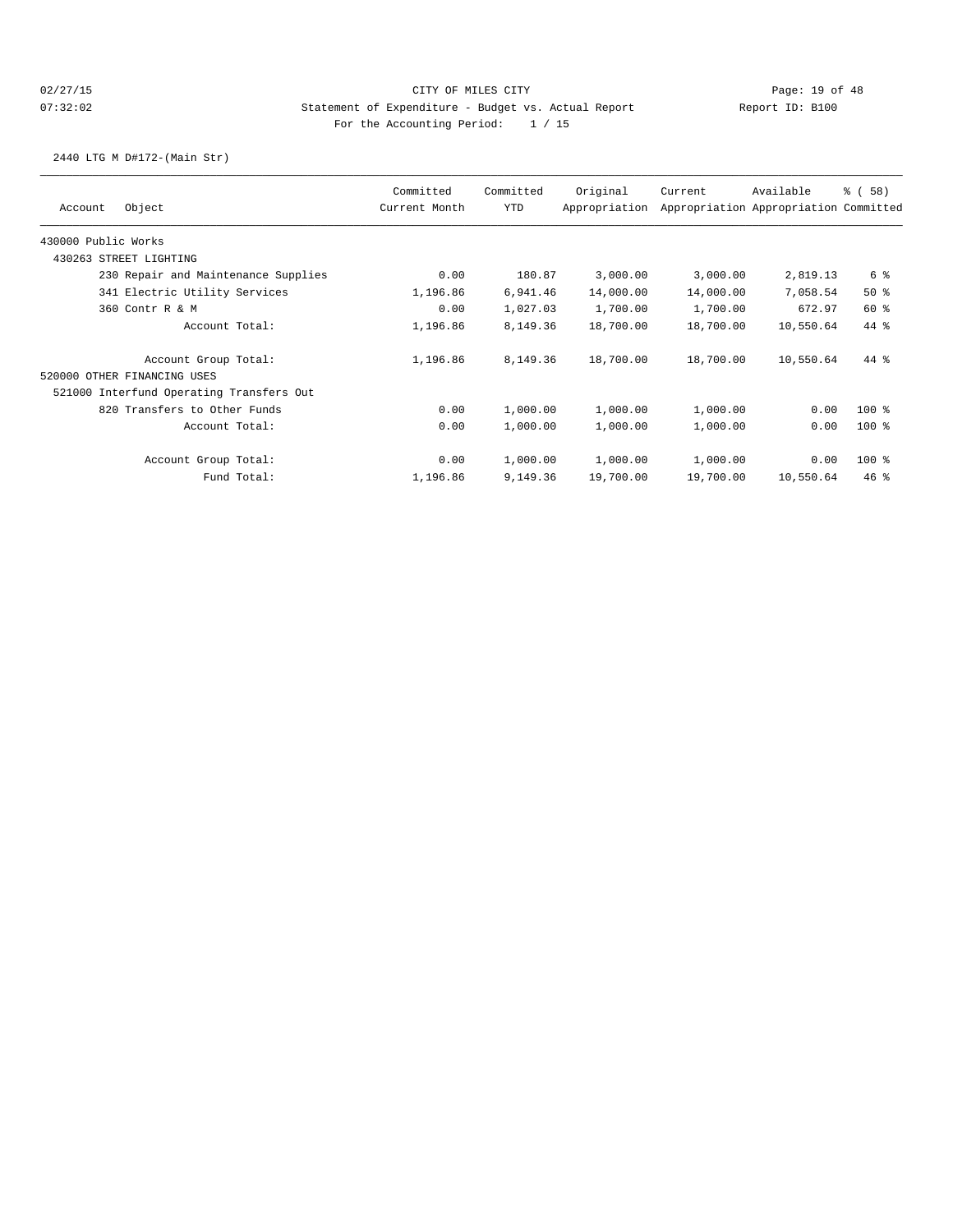2450 LTG M D#195-(SG-Trico)

| Object<br>Account                        | Committed<br>Current Month | Committed<br>YTD | Original<br>Appropriation | Current   | Available<br>Appropriation Appropriation Committed | % ( 58 ) |
|------------------------------------------|----------------------------|------------------|---------------------------|-----------|----------------------------------------------------|----------|
| 430000 Public Works                      |                            |                  |                           |           |                                                    |          |
| 430263 STREET LIGHTING                   |                            |                  |                           |           |                                                    |          |
| 341 Electric Utility Services            | 803.68                     | 2,812.88         | 5,250.00                  | 5,250.00  | 2,437.12                                           | $54$ $%$ |
| Account Total:                           | 803.68                     | 2,812.88         | 5,250.00                  | 5,250.00  | 2,437.12                                           | $54$ $%$ |
| Account Group Total:                     | 803.68                     | 2,812.88         | 5,250.00                  | 5.250.00  | 2,437.12                                           | $54$ $%$ |
| 520000 OTHER FINANCING USES              |                            |                  |                           |           |                                                    |          |
| 521000 Interfund Operating Transfers Out |                            |                  |                           |           |                                                    |          |
| 820 Transfers to Other Funds             | 0.00                       | 1,000.00         | 1,000.00                  | 1,000.00  | 0.00                                               | $100*$   |
| Account Total:                           | 0.00                       | 1,000.00         | 1,000.00                  | 1,000.00  | 0.00                                               | $100$ %  |
| Account Group Total:                     | 0.00                       | 1,000.00         | 1,000.00                  | 1,000.00  | 0.00                                               | $100$ %  |
| Fund Total:                              | 803.68                     | 3,812.88         | 6,250.00                  | 6, 250.00 | 2,437.12                                           | $61$ %   |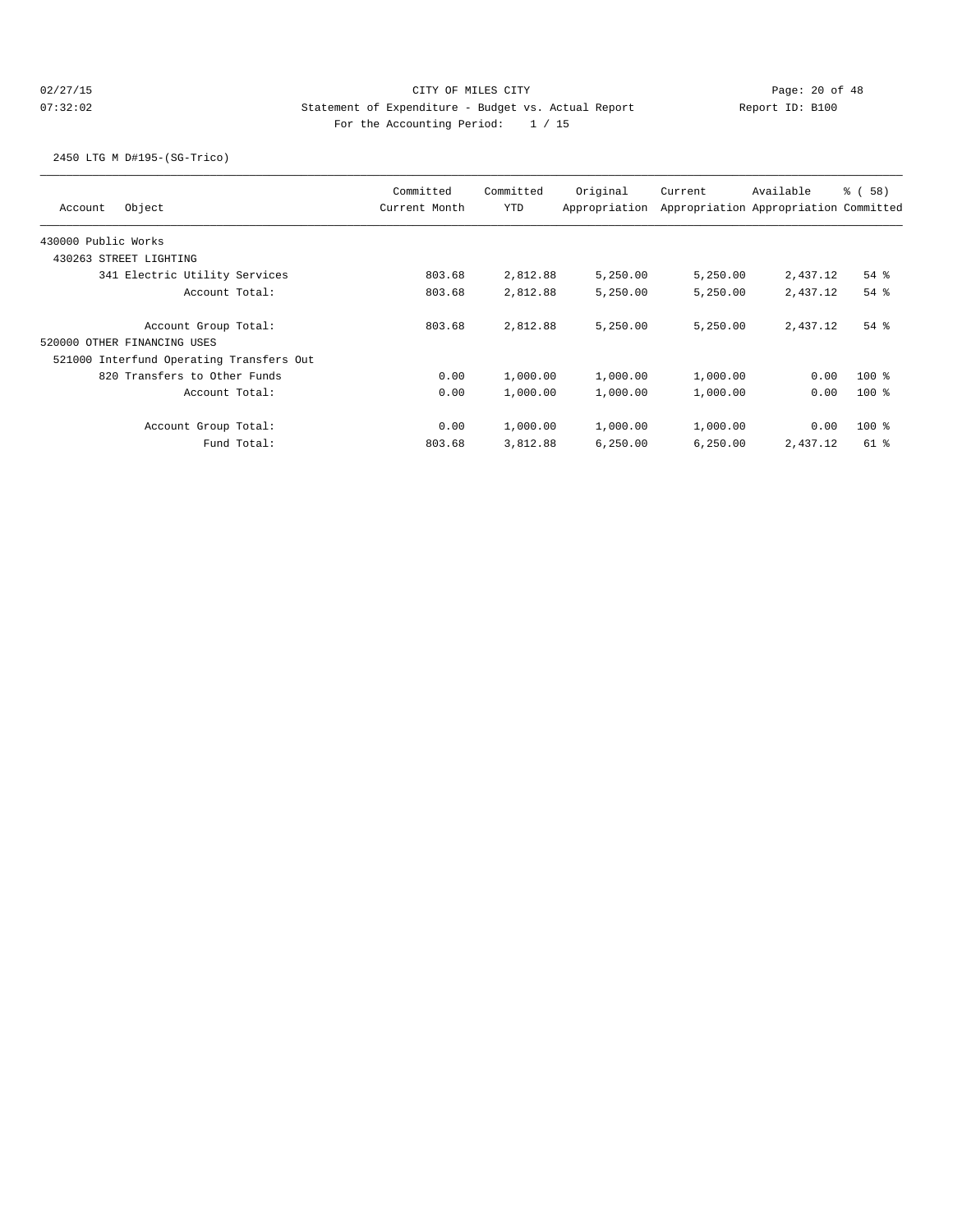2470 LTG M D#202-(SG-MDU&NV)

| Object<br>Account                        | Committed<br>Current Month | Committed<br><b>YTD</b> | Original<br>Appropriation | Current  | Available<br>Appropriation Appropriation Committed | % (58)  |
|------------------------------------------|----------------------------|-------------------------|---------------------------|----------|----------------------------------------------------|---------|
| 430000 Public Works                      |                            |                         |                           |          |                                                    |         |
| 430263 STREET LIGHTING                   |                            |                         |                           |          |                                                    |         |
| 341 Electric Utility Services            | 273.65                     | 1,614.82                | 3,650.00                  | 3,650.00 | 2,035.18                                           | 44 %    |
| 533 Machinery and Equipment Rental       | 304.12                     | 1,824.72                | 3,200.00                  | 3,200.00 | 1,375.28                                           | 57%     |
| Account Total:                           | 577.77                     | 3,439.54                | 6,850.00                  | 6,850.00 | 3,410.46                                           | $50*$   |
| Account Group Total:                     | 577.77                     | 3,439.54                | 6,850.00                  | 6,850.00 | 3,410.46                                           | $50*$   |
| 520000 OTHER FINANCING USES              |                            |                         |                           |          |                                                    |         |
| 521000 Interfund Operating Transfers Out |                            |                         |                           |          |                                                    |         |
| 820 Transfers to Other Funds             | 0.00                       | 1,000.00                | 1,000.00                  | 1,000.00 | 0.00                                               | $100$ % |
| Account Total:                           | 0.00                       | 1,000.00                | 1,000.00                  | 1,000.00 | 0.00                                               | $100$ % |
| Account Group Total:                     | 0.00                       | 1,000.00                | 1,000.00                  | 1,000.00 | 0.00                                               | $100$ % |
| Fund Total:                              | 577.77                     | 4,439.54                | 7,850.00                  | 7,850.00 | 3,410.46                                           | 57%     |
|                                          |                            |                         |                           |          |                                                    |         |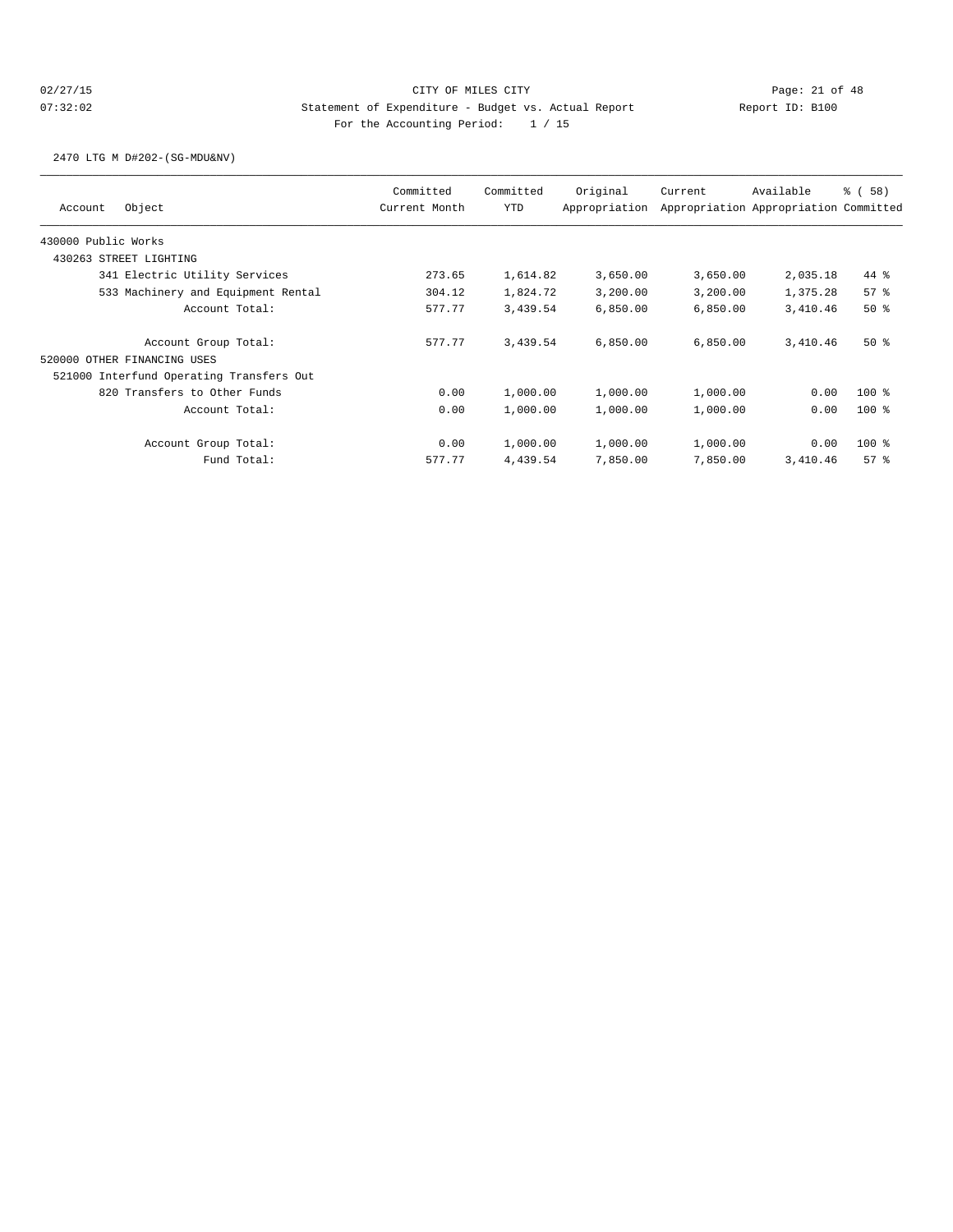# 02/27/15 **Page: 22 of 48** CITY OF MILES CITY **Page: 22 of 48** 07:32:02 Statement of Expenditure - Budget vs. Actual Report Report ID: B100 For the Accounting Period: 1 / 15

2480 LTG M M#173-(Milestown Estates)

| Object<br>Account                        | Committed<br>Current Month | Committed<br>YTD | Original<br>Appropriation | Current  | Available<br>Appropriation Appropriation Committed | % (58)          |
|------------------------------------------|----------------------------|------------------|---------------------------|----------|----------------------------------------------------|-----------------|
| 430000 Public Works                      |                            |                  |                           |          |                                                    |                 |
| STREET LIGHTING<br>430263                |                            |                  |                           |          |                                                    |                 |
| 230 Repair and Maintenance Supplies      | 0.00                       | 69.24            | 460.00                    | 460.00   | 390.76                                             | 15 <sup>8</sup> |
| 341 Electric Utility Services            | 112.63                     | 698.85           | 1,320.00                  | 1,320.00 | 621.15                                             | $53$ $%$        |
| 360 Contr R & M                          | 0.00                       | 0.00             | 100.00                    | 100.00   | 100.00                                             | နွ              |
| Account Total:                           | 112.63                     | 768.09           | 1,880.00                  | 1,880.00 | 1,111.91                                           | $41*$           |
| Account Group Total:                     | 112.63                     | 768.09           | 1,880.00                  | 1,880.00 | 1,111.91                                           | $41*$           |
| 520000 OTHER FINANCING USES              |                            |                  |                           |          |                                                    |                 |
| 521000 Interfund Operating Transfers Out |                            |                  |                           |          |                                                    |                 |
| 820 Transfers to Other Funds             | 0.00                       | 250.00           | 250.00                    | 250.00   | 0.00                                               | $100$ %         |
| Account Total:                           | 0.00                       | 250.00           | 250.00                    | 250.00   | 0.00                                               | $100$ %         |
| Account Group Total:                     | 0.00                       | 250.00           | 250.00                    | 250.00   | 0.00                                               | $100$ %         |
| Fund Total:                              | 112.63                     | 1,018.09         | 2,130.00                  | 2,130.00 | 1,111.91                                           | $48*$           |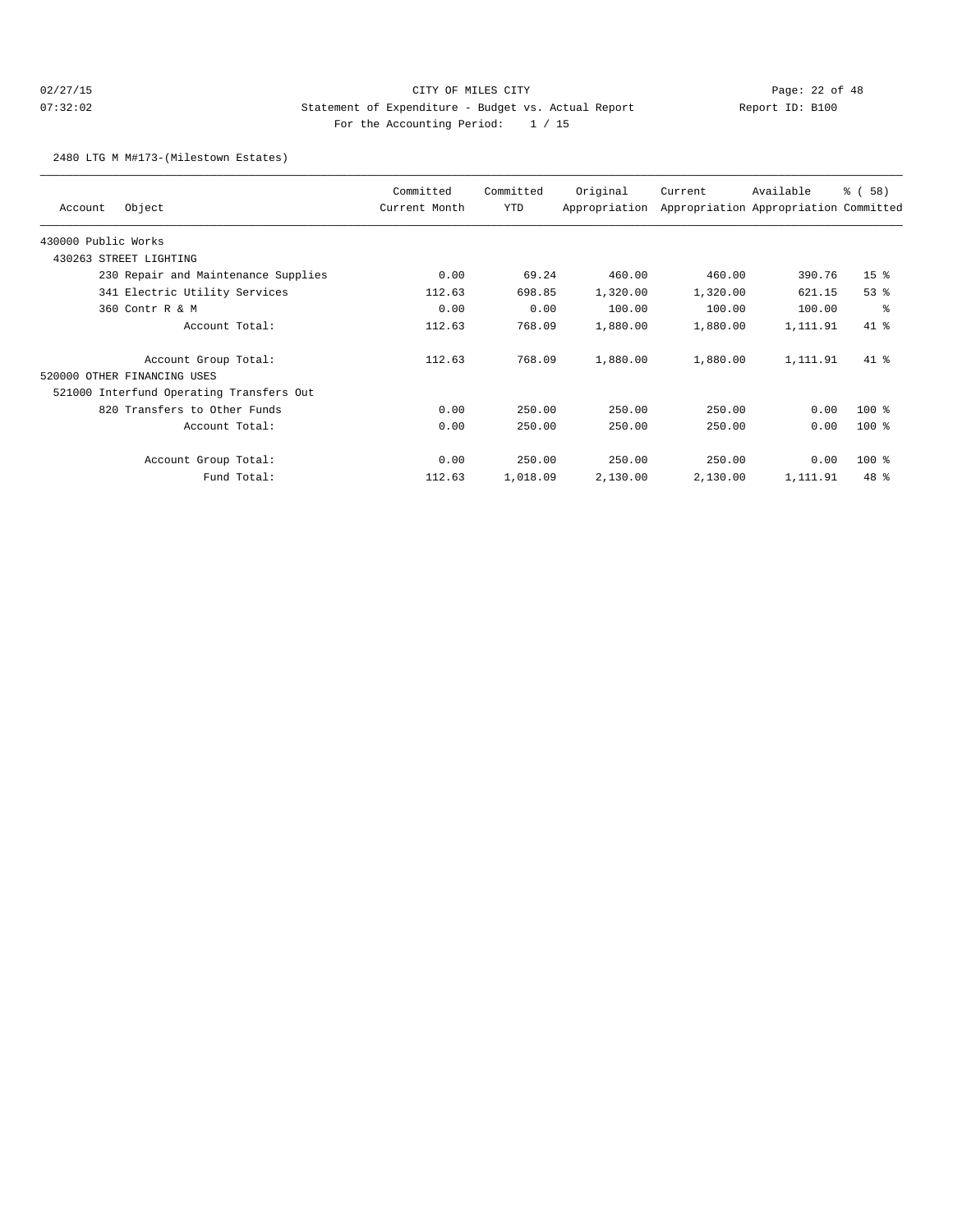### 02/27/15 **Page: 23 of 48** CITY OF MILES CITY **Page: 23 of 48** 07:32:02 Statement of Expenditure - Budget vs. Actual Report Changer Report ID: B100 For the Accounting Period: 1 / 15

|                     |                                                                 | Committed     | Committed        | Original         | Current                                             | Available        | % ( 58 )        |
|---------------------|-----------------------------------------------------------------|---------------|------------------|------------------|-----------------------------------------------------|------------------|-----------------|
| Account             | Object                                                          | Current Month | YTD              |                  | Appropriation Appropriation Appropriation Committed |                  |                 |
|                     | 410000 GENERAL GOVERNMENT                                       |               |                  |                  |                                                     |                  |                 |
|                     | 411101 Labor Negotiations                                       |               |                  |                  |                                                     |                  |                 |
|                     | 350 Professional Services                                       | 0.00          | 246.87           | 0.00             | 0.00                                                | $-246.87$        | ႜ               |
|                     | Account Total:                                                  | 0.00          | 246.87           | 0.00             | 0.00                                                | $-246.87$        | နွ              |
|                     |                                                                 | 0.00          | 246.87           | 0.00             | 0.00                                                |                  | ి               |
| 430000 Public Works | Account Group Total:                                            |               |                  |                  |                                                     | $-246.87$        |                 |
| 430220 Operations   |                                                                 |               |                  |                  |                                                     |                  |                 |
|                     | 111 Salaries and Wages - Permanent                              | 15,778.15     | 110,405.28       | 213,283.00       | 213,283.00                                          | 102,877.72       | $52$ $%$        |
|                     | 121 OVERTIME-PERMANENT                                          | 1,224.75      | 4,028.78         | 5,919.00         | 5,919.00                                            | 1,890.22         | 68 %            |
|                     | 131 VACATION                                                    | 1,444.12      | 6,397.03         | 10,000.00        | 10,000.00                                           | 3,602.97         | 64 %            |
|                     | 132 SICK LEAVE                                                  | 1,288.06      | 4,645.93         | 5,000.00         | 5,000.00                                            | 354.07           | 93%             |
|                     | 133 OTHER LEAVE PAY                                             | 0.00          | 0.00             | 685.00           | 685.00                                              | 685.00           | နွ              |
|                     | 134 HOLIDAY PAY                                                 | 557.12        | 1,023.35         | 400.00           | 400.00                                              | $-623.35$        | $256$ %         |
|                     | 141 Unemployment Insurance                                      | 91.27         | 572.22           | 1,099.00         | 1,099.00                                            | 526.78           | $52$ $%$        |
|                     | 142 Workers' Compensation                                       | 1,127.80      | 7,206.09         | 11,763.00        | 11,763.00                                           | 4,556.91         | 61 %            |
|                     | 143 Health Insurance                                            | 3,212.85      | 20,761.00        | 39,758.00        | 39,758.00                                           | 18,997.00        | $52$ $%$        |
|                     | 144 FICA                                                        | 1,493.80      | 9,301.06         | 18,688.00        | 18,688.00                                           | 9,386.94         | 50%             |
|                     | 145 PERS                                                        | 1,657.88      | 10,158.20        | 19,958.00        | 19,958.00                                           | 9,799.80         | $51$ %          |
|                     | 196 CLOTHING ALLOTMENT                                          | 0.00          | 679.50           | 600.00           | 600.00                                              | $-79.50$         | $113$ %         |
|                     | 210 Office Supplies and Materials                               | 33.09         | 269.91           | 500.00           | 500.00                                              | 230.09           | $54$ %          |
|                     | 214 Small Items of Equipment                                    | 0.00          | 2,267.24         | 6,000.00         | 6,000.00                                            | 3,732.76         | 38 <sup>8</sup> |
|                     | 220 Operating Expenses                                          | 3,683.17      | 8,978.42         | 15,000.00        | 15,000.00                                           | 6,021.58         | 60 %            |
|                     | 222 Chemicals, Lab & Med Supplies                               | 0.00          | 0.00             | 600.00           | 600.00                                              | 600.00           | နွ              |
|                     | 226 Clothing and Uniforms                                       | 0.00          | 0.00             | 550.00           | 550.00                                              | 550.00           | နွ              |
|                     | 230 Repair and Maintenance Supplies                             | 376.96        | 1,647.17         | 18,000.00        | 18,000.00                                           | 16, 352.83       | 9 %             |
|                     |                                                                 | 1,992.36      | 20,594.73        | 36,000.00        | 36,000.00                                           | 15,405.27        | 57%             |
|                     | 231 Gas, Oil, Diesel Fuel, Grease, etc.<br>241 Consumable Tools | 0.00          | 0.00             | 50.00            | 50.00                                               | 50.00            | ႜ               |
|                     |                                                                 | 1,220.61      | 6,824.03         | 7,000.00         | 7,000.00                                            | 175.97           | 97%             |
|                     | 242 Sign Parts and Supplies                                     |               | 22.60            | 75.00            | 75.00                                               | 52.40            | $30*$           |
|                     | 311 Postage, Box Rent, Etc.                                     | 0.00          |                  | 100.00           |                                                     |                  |                 |
|                     | 320 Printing, Duplicating, Typing &                             | 0.00          | 0.00             |                  | 100.00                                              | 100.00           | ႜ<br>37%        |
|                     | 330 Publicity, Subscriptions & Dues                             | 0.00<br>0.00  | 260.80<br>0.00   | 700.00<br>250.00 | 700.00<br>250.00                                    | 439.20<br>250.00 | နွ              |
|                     | 334 Memberships, Registrations & Dues                           |               |                  |                  |                                                     |                  | 65 %            |
|                     | 341 Electric Utility Services                                   | 112.82        | 648.59<br>322.57 | 1,000.00         | 1,000.00                                            | 351.41           | 32%             |
|                     | 344 Gas Utility Service                                         | 130.06        |                  | 1,000.00         | 1,000.00                                            | 677.43           | 65 %            |
|                     | 345 Telephone                                                   | 139.06        | 1,296.21         | 2,000.00         | 2,000.00                                            | 703.79           | ి               |
|                     | 346 Garbage Service                                             | 0.00<br>0.00  | 0.00             | 175.00           | 175.00                                              | 175.00<br>200.00 | ⊱               |
|                     | 347 Internet                                                    |               | 0.00             | 200.00           | 200.00                                              |                  |                 |
|                     | 350 Professional Services                                       | 0.00          | 284.20           | 3,000.00         | 3,000.00                                            | 2,715.80         | 9 %             |
|                     | 360 Contr R & M                                                 | 100.78        | 778.34           | 8,000.00         | 8,000.00                                            | 7,221.66         | 10 <sup>°</sup> |
|                     | 363 R&M Vehicles/Equip/Labor-PW                                 | 2,180.49      | 40,879.35        | 80,000.00        | 80,000.00                                           | 39,120.65        | $51$ %          |
|                     | 370 Travel                                                      | 286.49        | 286.49           | 1,000.00         | 1,000.00                                            | 713.51           | 29%             |
|                     | 380 Training Services                                           | 140.00        | 220.00           | 700.00           | 700.00                                              | 480.00           | $31$ %          |
|                     | 382 Books                                                       | 0.00          | 0.00             | 200.00           | 200.00                                              | 200.00           | ႜૢ              |
|                     | 511 Insurance on Buildings                                      | 0.00          | 791.43           | 792.00           | 792.00                                              | 0.57             | 100 %           |
|                     | 512 Insurance on Vehicles & Equipment                           | 0.00          | 2,731.50         | 2,732.00         | 2,732.00                                            | 0.50             | 100 %           |
|                     | 513 Liability                                                   | 0.00          | 900.00           | 0.00             | 0.00                                                | $-900.00$        | နွ              |
|                     | 531 Building & Office Rental                                    | 350.00        | 2,450.00         | 4,200.00         | 4,200.00                                            | 1,750.00         | 58 %            |
|                     | 532 Land Rental                                                 | 0.00          | 4,697.18         | 8,100.00         | 8,100.00                                            | 3,402.82         | 58 %            |
|                     | Account Total:                                                  | 38,621.69     | 272,329.20       | 525,077.00       | 525,077.00                                          | 252,747.80       | $52$ $%$        |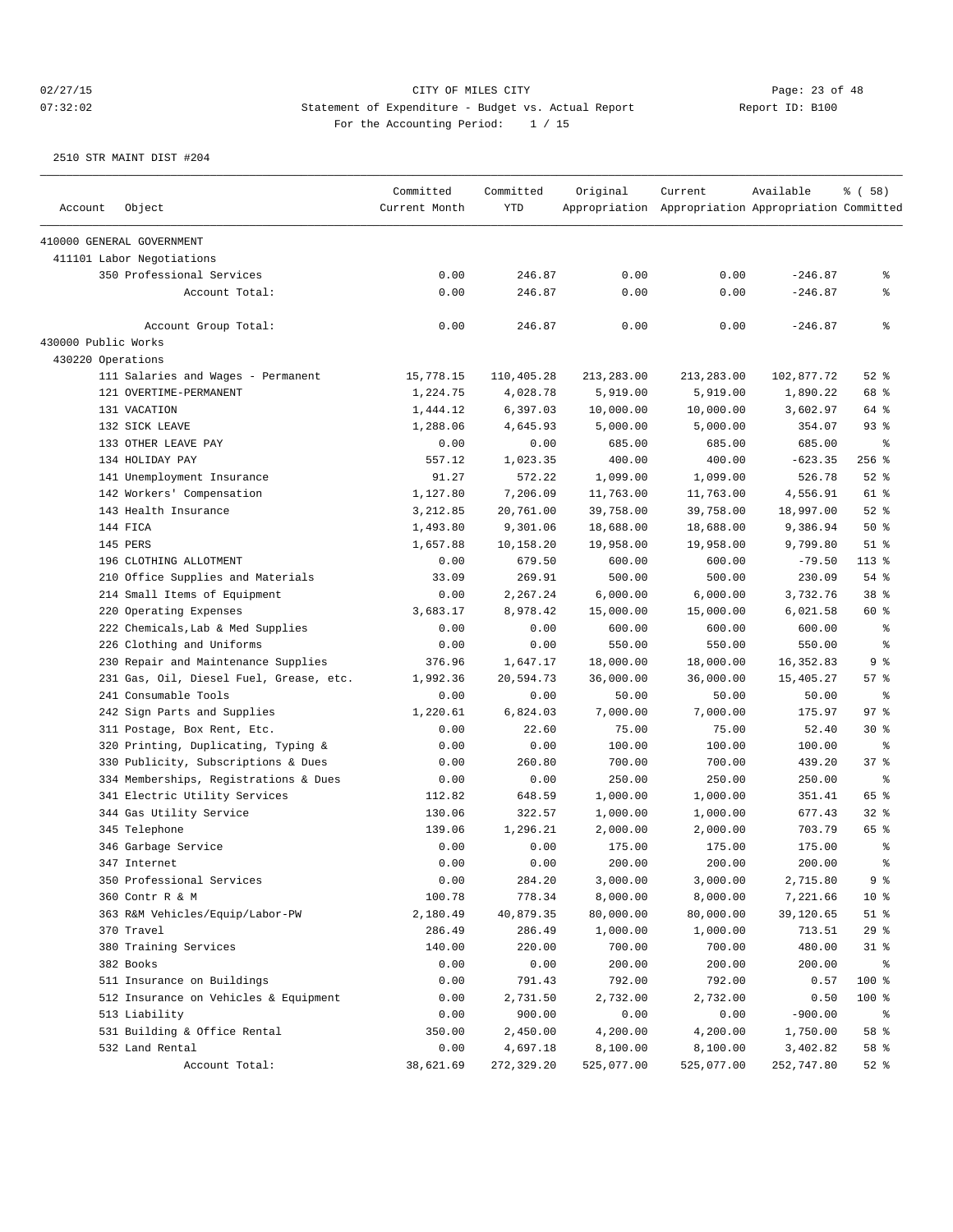| Object<br>Account                        | Committed<br>Current Month | Committed<br><b>YTD</b> | Original<br>Appropriation | Current      | Available<br>Appropriation Appropriation Committed | % (58)          |
|------------------------------------------|----------------------------|-------------------------|---------------------------|--------------|----------------------------------------------------|-----------------|
| 430233 Roadway/Re-surfacing              |                            |                         |                           |              |                                                    |                 |
| 350 Professional Services                | 1,248.91                   | 8,117.51                | 297,000.00                | 297,000.00   | 288,882.49                                         | 3 <sup>8</sup>  |
| Account Total:                           | 1,248.91                   | 8,117.51                | 297,000.00                | 297,000.00   | 288,882.49                                         | 3%              |
| 430234 CURB AND GUTTER                   |                            |                         |                           |              |                                                    |                 |
| 350 Professional Services                | 0.00                       | 11,027.54               | 120,000.00                | 120,000.00   | 108,972.46                                         | 9 <sup>8</sup>  |
| 940 Machinery & Equipment                | 0.00                       | $-54, 406.55$           | 0.00                      | 0.00         | 54,406.55                                          | ွေ              |
| Account Total:                           | 0.00                       | $-43, 379.01$           | 120,000.00                | 120,000.00   | 163, 379.01                                        | $-36$ %         |
| 430235 Storm Drain & Culvert Maintenance |                            |                         |                           |              |                                                    |                 |
| 230 Repair and Maintenance Supplies      | 308.24                     | 6,594.27                | 25,000.00                 | 25,000.00    | 18,405.73                                          | 26%             |
| Account Total:                           | 308.24                     | 6,594.27                | 25,000.00                 | 25,000.00    | 18,405.73                                          | $26$ %          |
| Account Group Total:                     | 40,178.84                  | 243,661.97              | 967,077.00                | 967,077.00   | 723, 415.03                                        | 25%             |
| 510000 MISCELLANEOUS                     |                            |                         |                           |              |                                                    |                 |
| 510330 Comprehensive Liability Insurance |                            |                         |                           |              |                                                    |                 |
| 513 Liability                            | 0.00                       | 4,135.32                | 4,136.00                  | 4,136.00     | 0.68                                               | $100*$          |
| Account Total:                           | 0.00                       | 4,135.32                | 4,136.00                  | 4,136.00     | 0.68                                               | 100 %           |
| Account Group Total:                     | 0.00                       | 4,135.32                | 4,136.00                  | 4,136.00     | 0.68                                               | $100*$          |
| 520000 OTHER FINANCING USES              |                            |                         |                           |              |                                                    |                 |
| 521000 Interfund Operating Transfers Out |                            |                         |                           |              |                                                    |                 |
| 820 Transfers to Other Funds             | 165,002.11                 | 186,790.28              | 204,165.00                | 204,165.00   | 17,374.72                                          | 91 <sup>°</sup> |
| Account Total:                           | 165,002.11                 | 186,790.28              | 204,165.00                | 204,165.00   | 17,374.72                                          | $91$ %          |
| Account Group Total:                     | 165,002.11                 | 186,790.28              | 204,165.00                | 204,165.00   | 17,374.72                                          | $91$ %          |
| Fund Total:                              | 205,180.95                 |                         | 434,834.44 1,175,378.00   | 1,175,378.00 | 740,543.56                                         | 37%             |
|                                          |                            |                         |                           |              |                                                    |                 |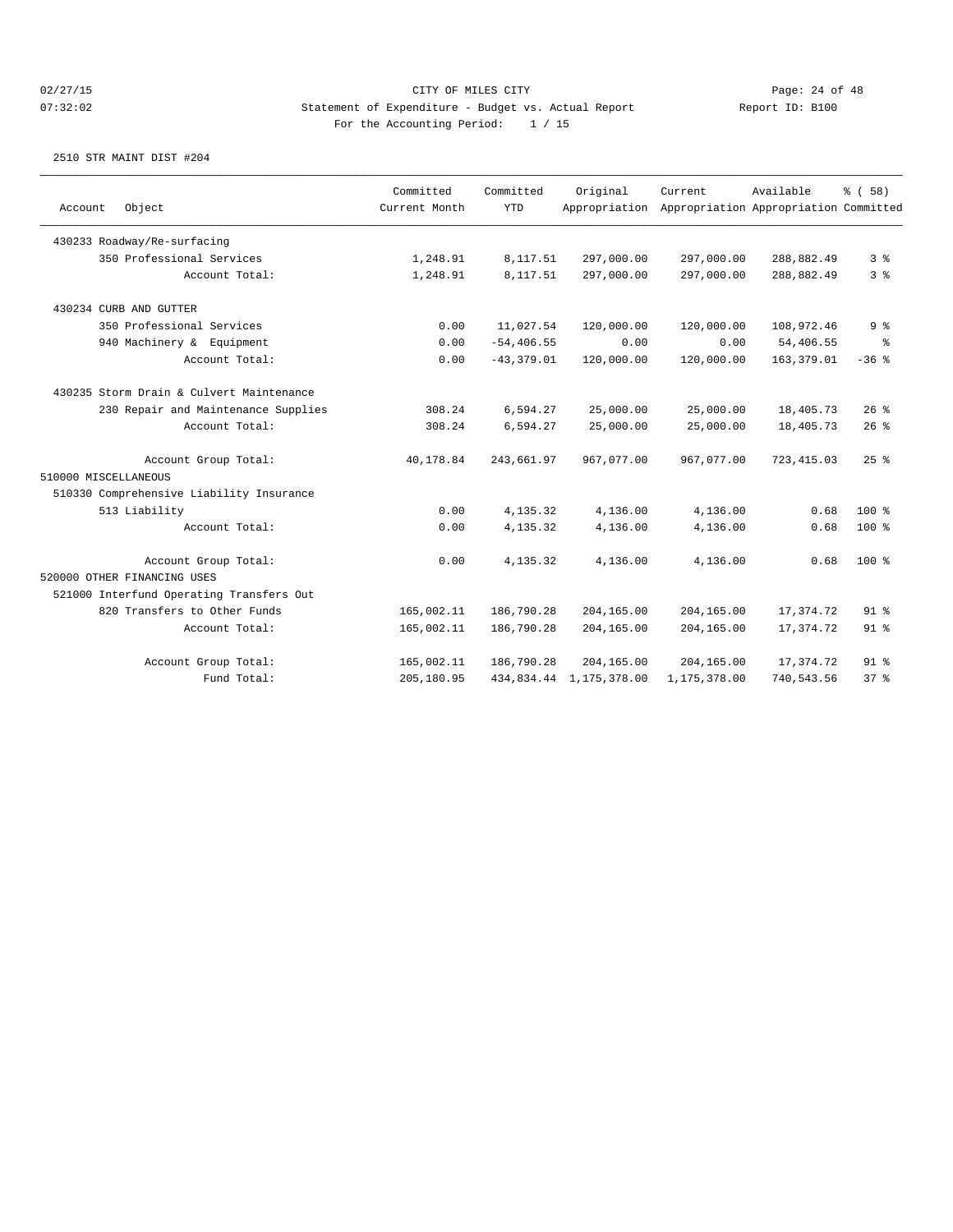| Account             | Object                                  | Committed<br>Current Month | Committed<br><b>YTD</b> | Original   | Current<br>Appropriation Appropriation Appropriation Committed | Available | % (58)          |
|---------------------|-----------------------------------------|----------------------------|-------------------------|------------|----------------------------------------------------------------|-----------|-----------------|
|                     |                                         |                            |                         |            |                                                                |           |                 |
|                     | 410000 GENERAL GOVERNMENT               |                            |                         |            |                                                                |           |                 |
|                     | 411101 Labor Negotiations               |                            |                         |            |                                                                |           |                 |
|                     | 350 Professional Services               | 0.00                       | 62.51                   | 0.00       | 0.00                                                           | $-62.51$  | နွ              |
|                     | Account Total:                          | 0.00                       | 62.51                   | 0.00       | 0.00                                                           | $-62.51$  | နွ              |
|                     | Account Group Total:                    | 0.00                       | 62.51                   | 0.00       | 0.00                                                           | $-62.51$  | ៖               |
| 430000 Public Works |                                         |                            |                         |            |                                                                |           |                 |
| 430220 Operations   |                                         |                            |                         |            |                                                                |           |                 |
|                     | 111 Salaries and Wages - Permanent      | 4,785.25                   | 33,430.03               | 53,035.00  | 53,035.00                                                      | 19,604.97 | 63 %            |
|                     | 121 OVERTIME-PERMANENT                  | 320.00                     | 1,129.53                | 2,096.00   | 2,096.00                                                       | 966.47    | 54 %            |
|                     | 131 VACATION                            | 436.35                     | 2,037.60                | 10,000.00  | 10,000.00                                                      | 7,962.40  | $20*$           |
|                     | 132 SICK LEAVE                          | 326.06                     | 1,251.64                | 5,000.00   | 5,000.00                                                       | 3,748.36  | $25$ %          |
|                     | 133 OTHER LEAVE PAY                     | 0.00                       | 0.00                    | 1,182.00   | 1,182.00                                                       | 1,182.00  | ႜ               |
|                     | 134 HOLIDAY PAY                         | 141.46                     | 259.69                  | 400.00     | 400.00                                                         | 140.31    | 65 %            |
|                     | 141 Unemployment Insurance              | 27.07                      | 172.55                  | 333.00     | 333.00                                                         | 160.45    | $52$ $%$        |
|                     | 142 Workers' Compensation               | 312.92                     | 2,015.77                | 3,404.00   | 3,404.00                                                       | 1,388.23  | 59 %            |
|                     | 143 Health Insurance                    | 953.80                     | 6,237.59                | 11,747.00  | 11,747.00                                                      | 5,509.41  | 53%             |
|                     | 144 FICA                                | 441.87                     | 2,788.62                | 5,659.00   | 5,659.00                                                       | 2,870.38  | 49 %            |
|                     | 145 PERS                                | 490.97                     | 3,068.70                | 6,044.00   | 6,044.00                                                       | 2,975.30  | $51$ %          |
|                     | 196 CLOTHING ALLOTMENT                  | 0.00                       | 205.50                  | 180.00     | 180.00                                                         | $-25.50$  | 114 %           |
|                     | 210 Office Supplies and Materials       | 8.27                       | 76.20                   | 200.00     | 200.00                                                         | 123.80    | 38 %            |
|                     | 214 Small Items of Equipment            | 0.00                       | 568.56                  | 3,000.00   | 3,000.00                                                       | 2,431.44  | 19 <sup>°</sup> |
|                     | 220 Operating Expenses                  | 920.79                     | 2,344.44                | 3,500.00   | 3,500.00                                                       | 1,155.56  | 67%             |
|                     | 222 Chemicals, Lab & Med Supplies       | 0.00                       | 0.00                    | 500.00     | 500.00                                                         | 500.00    | $\epsilon$      |
|                     | 226 Clothing and Uniforms               | 0.00                       | 0.00                    | 150.00     | 150.00                                                         | 150.00    | ి               |
|                     | 230 Repair and Maintenance Supplies     | 94.24                      | 373.75                  | 5,000.00   | 5,000.00                                                       | 4,626.25  | 7 <sup>°</sup>  |
|                     | 231 Gas, Oil, Diesel Fuel, Grease, etc. | 498.09                     | 5,186.74                | 10,000.00  | 10,000.00                                                      | 4,813.26  | $52$ $%$        |
|                     | 242 Sign Parts and Supplies             | 304.79                     | 1,705.64                | 2,600.00   | 2,600.00                                                       | 894.36    | 66 %            |
|                     | 311 Postage, Box Rent, Etc.             | 0.00                       | 4.11                    | 40.00      | 40.00                                                          | 35.89     | $10*$           |
|                     | 330 Publicity, Subscriptions & Dues     | 0.00                       | 65.20                   | 150.00     | 150.00                                                         | 84.80     | $43$ %          |
|                     | 334 Memberships, Registrations & Dues   | 0.00                       | 0.00                    | 50.00      | 50.00                                                          | 50.00     | နွ              |
|                     | 341 Electric Utility Services           | 10.87                      | 43.72                   | 150.00     | 150.00                                                         | 106.28    | 29%             |
|                     | 344 Gas Utility Service                 | 32.52                      | 80.65                   | 200.00     | 200.00                                                         | 119.35    | $40*$           |
|                     | 345 Telephone                           | 55.75                      | 425.86                  | 750.00     | 750.00                                                         | 324.14    | 57%             |
|                     | 350 Professional Services               | 0.00                       | 71.06                   | 700.00     | 700.00                                                         | 628.94    | 10 <sup>8</sup> |
|                     | 360 Contr R & M                         | 50.39                      | 358.66                  | 1,000.00   | 1,000.00                                                       | 641.34    | 36%             |
|                     | 363 R&M Vehicles/Equip/Labor-PW         | 545.12                     | 16, 152.57              | 35,000.00  | 35,000.00                                                      | 18,847.43 | 46 %            |
|                     | 370 Travel                              | 71.62                      | 71.62                   | 250.00     | 250.00                                                         | 178.38    | 29 %            |
|                     | 380 Training Services                   | 35.00                      | 55.00                   | 150.00     | 150.00                                                         | 95.00     | 37%             |
|                     | 382 Books                               | 0.00                       | 0.00                    | 100.00     | 100.00                                                         | 100.00    | နွ              |
|                     | 511 Insurance on Buildings              | 0.00                       | 197.86                  | 198.00     | 198.00                                                         | 0.14      | 100 %           |
|                     | 512 Insurance on Vehicles & Equipment   | 0.00                       | 782.52                  | 783.00     | 783.00                                                         | 0.48      | 100 %           |
|                     | 513 Liability                           | 0.00                       | 225.00                  | 0.00       | 0.00                                                           | $-225.00$ | ိ               |
|                     | 531 Building & Office Rental            | 166.66                     | 1,166.62                | 2,000.00   | 2,000.00                                                       | 833.38    | 58 %            |
|                     | 532 Land Rental                         | 0.00                       | 0.00                    | 1,500.00   | 1,500.00                                                       | 1,500.00  | ိ               |
|                     | Account Total:                          | 11,029.86                  | 82,553.00               | 167,051.00 | 167,051.00                                                     | 84,498.00 | 49 %            |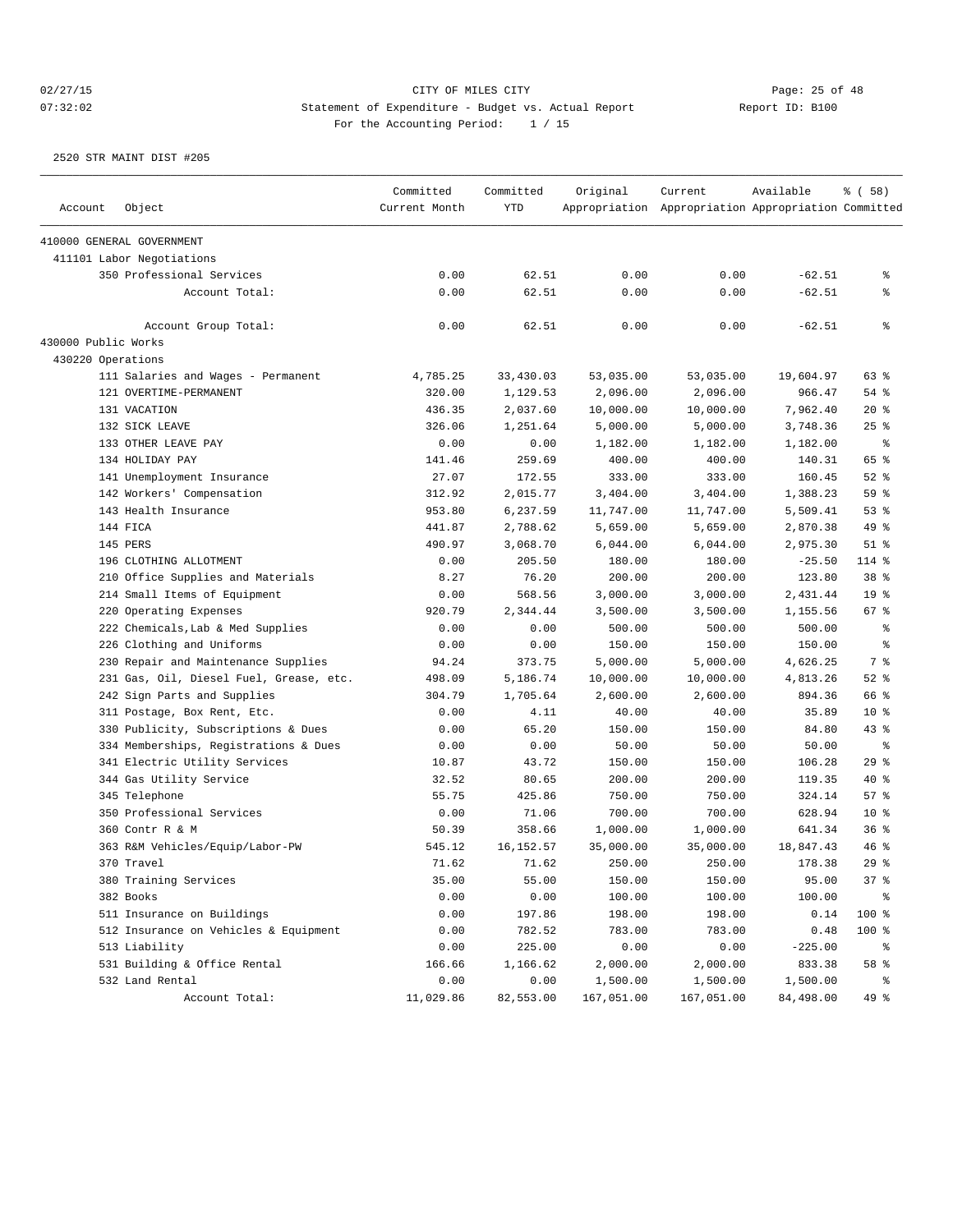|                      |                                          | Committed     | Committed   | Original      | Current    | Available                             | % (58)          |
|----------------------|------------------------------------------|---------------|-------------|---------------|------------|---------------------------------------|-----------------|
| Account              | Object                                   | Current Month | <b>YTD</b>  | Appropriation |            | Appropriation Appropriation Committed |                 |
|                      | 430233 Roadway/Re-surfacing              |               |             |               |            |                                       |                 |
|                      | 350 Professional Services                | 0.00          | 5,532.08    | 375,903.00    | 375,903.00 | 370, 370.92                           | 1 <sup>8</sup>  |
|                      | Account Total:                           | 0.00          | 5,532.08    | 375,903.00    | 375,903.00 | 370, 370.92                           | 1 <sup>8</sup>  |
|                      | 430235 Storm Drain & Culvert Maintenance |               |             |               |            |                                       |                 |
|                      | 230 Repair and Maintenance Supplies      | 0.00          | 307.07      | 20,000.00     | 20,000.00  | 19,692.93                             | 2 <sup>8</sup>  |
|                      | Account Total:                           | 0.00          | 307.07      | 20,000.00     | 20,000.00  | 19,692.93                             | 2 <sup>8</sup>  |
|                      | Account Group Total:                     | 11,029.86     | 88, 392. 15 | 562,954.00    | 562,954.00 | 474,561.85                            | 16 <sup>8</sup> |
| 510000 MISCELLANEOUS |                                          |               |             |               |            |                                       |                 |
|                      | 510330 Comprehensive Liability Insurance |               |             |               |            |                                       |                 |
|                      | 513 Liability                            | 0.00          | 571.80      | 572.00        | 572.00     | 0.20                                  | $100*$          |
|                      | Account Total:                           | 0.00          | 571.80      | 572.00        | 572.00     | 0.20                                  | $100*$          |
|                      | Account Group Total:                     | 0.00          | 571.80      | 572.00        | 572.00     | 0.20                                  | $100*$          |
|                      | 520000 OTHER FINANCING USES              |               |             |               |            |                                       |                 |
|                      | 521000 Interfund Operating Transfers Out |               |             |               |            |                                       |                 |
|                      | 820 Transfers to Other Funds             | 42,060.90     | 51, 371.93  | 58,015.00     | 58,015.00  | 6,643.07                              | 89 %            |
|                      | Account Total:                           | 42,060.90     | 51, 371.93  | 58,015.00     | 58,015.00  | 6,643.07                              | 89 %            |
|                      | Account Group Total:                     | 42,060.90     | 51, 371.93  | 58,015.00     | 58,015.00  | 6,643.07                              | 89 %            |
|                      | Fund Total:                              | 53,090.76     | 140,398.39  | 621,541.00    | 621,541.00 | 481,142.61                            | $23$ $%$        |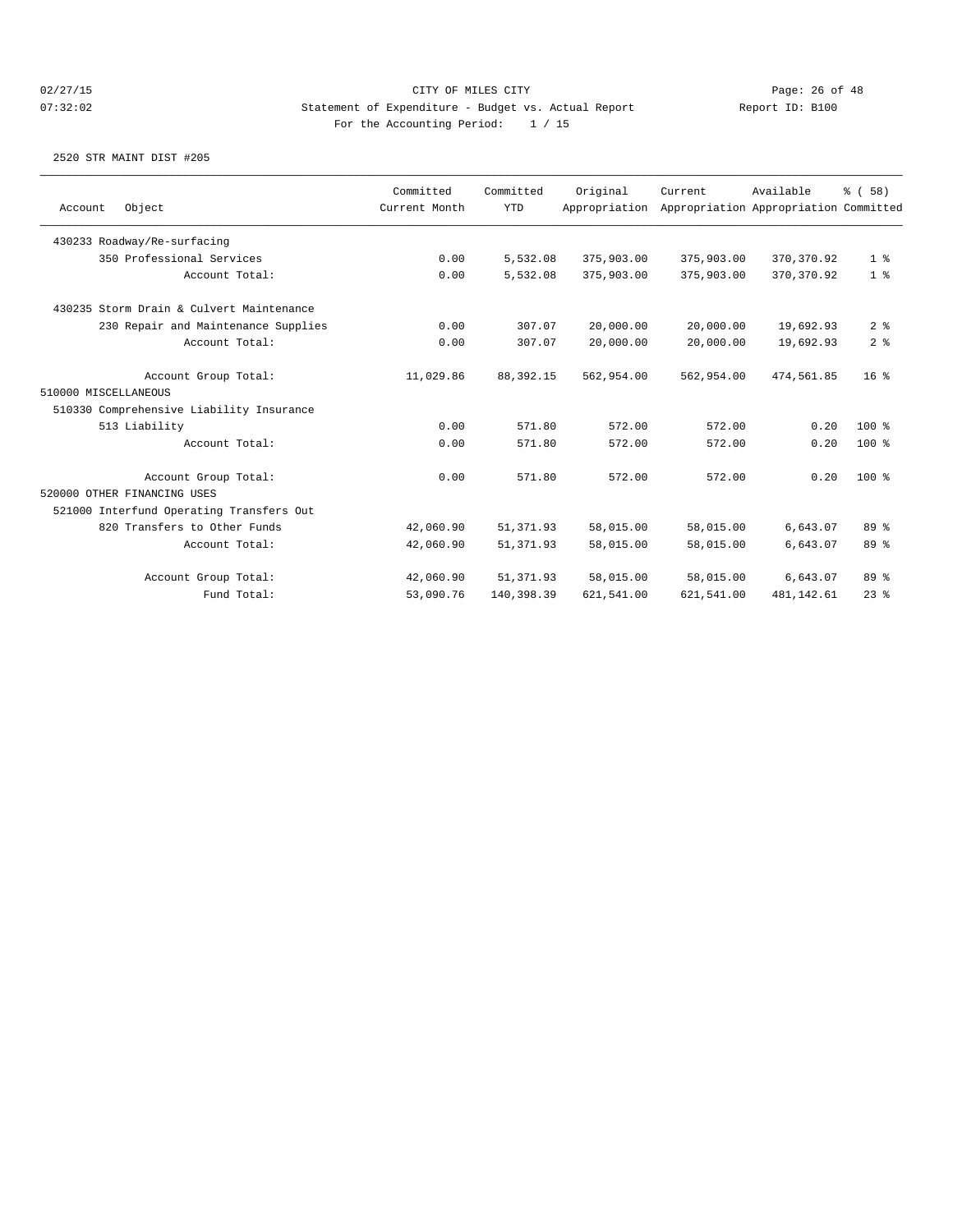# 02/27/15 **Page: 27 of 48** CITY OF MILES CITY **Page: 27 of 48** 07:32:02 Statement of Expenditure - Budget vs. Actual Report Report ID: B100 For the Accounting Period: 1 / 15

2540 STR MAINT DIST#207-(MILESTOWN ESTATES)

| Account              | Object                                   | Committed<br>Current Month | Committed<br><b>YTD</b> | Original | Current<br>Appropriation Appropriation Appropriation Committed | Available | % ( 58 )        |
|----------------------|------------------------------------------|----------------------------|-------------------------|----------|----------------------------------------------------------------|-----------|-----------------|
| 430000 Public Works  |                                          |                            |                         |          |                                                                |           |                 |
| 430220 Operations    |                                          |                            |                         |          |                                                                |           |                 |
|                      | 111 Salaries and Wages - Permanent       | 254.12                     | 1,708.78                | 3,048.00 | 3,048.00                                                       | 1,339.22  | 56 %            |
|                      | 121 OVERTIME-PERMANENT                   | 22.12                      | 68.83                   | 100.00   | 100.00                                                         | 31.17     | 69 %            |
|                      | 131 VACATION                             | 22.27                      | 110.88                  | 300.00   | 300.00                                                         | 189.12    | 37 <sup>8</sup> |
|                      | 132 SICK LEAVE                           | 16.20                      | 70.62                   | 100.00   | 100.00                                                         | 29.38     | 71.8            |
|                      | 133 OTHER LEAVE PAY                      | 0.00                       | 0.00                    | 54.00    | 54.00                                                          | 54.00     | ွေ              |
|                      | 134 HOLIDAY PAY                          | 8.67                       | 15.33                   | 20.00    | 20.00                                                          | 4.67      | 77.8            |
|                      | 141 Unemployment Insurance               | 1.50                       | 8.95                    | 17.00    | 17.00                                                          | 8.05      | 53%             |
|                      | 142 Workers' Compensation                | 16.79                      | 104.37                  | 176.00   | 176.00                                                         | 71.63     | 59%             |
|                      | 143 Health Insurance                     | 50.11                      | 323.08                  | 602.00   | 602.00                                                         | 278.92    | 54 %            |
|                      | 144 FICA                                 | 23.86                      | 144.77                  | 286.00   | 286.00                                                         | 141.23    | $51$ %          |
|                      | 145 PERS                                 | 26.40                      | 158.99                  | 305.00   | 305.00                                                         | 146.01    | $52$ $%$        |
|                      | 196 CLOTHING ALLOTMENT                   | 0.00                       | 10.50                   | 10.00    | 10.00                                                          | $-0.50$   | $105$ %         |
|                      | 350 Professional Services                | 0.00                       | 3.12                    | 0.00     | 0.00                                                           | $-3.12$   | ႜ               |
|                      | Account Total:                           | 442.04                     | 2,728.22                | 5,018.00 | 5,018.00                                                       | 2,289.78  | 54 %            |
|                      | Account Group Total:                     | 442.04                     | 2,728.22                | 5,018.00 | 5,018.00                                                       | 2,289.78  | 54%             |
| 510000 MISCELLANEOUS |                                          |                            |                         |          |                                                                |           |                 |
|                      | 510330 Comprehensive Liability Insurance |                            |                         |          |                                                                |           |                 |
|                      | 513 Liability                            | 0.00                       | 29.10                   | 30.00    | 30.00                                                          | 0.90      | 97 <sup>°</sup> |
|                      | Account Total:                           | 0.00                       | 29.10                   | 30.00    | 30.00                                                          | 0.90      | 97 <sub>8</sub> |
|                      | Account Group Total:                     | 0.00                       | 29.10                   | 30.00    | 30.00                                                          | 0.90      | 97 <sub>8</sub> |
|                      | Fund Total:                              | 442.04                     | 2,757.32                | 5,048.00 | 5,048.00                                                       | 2,290.68  | 55%             |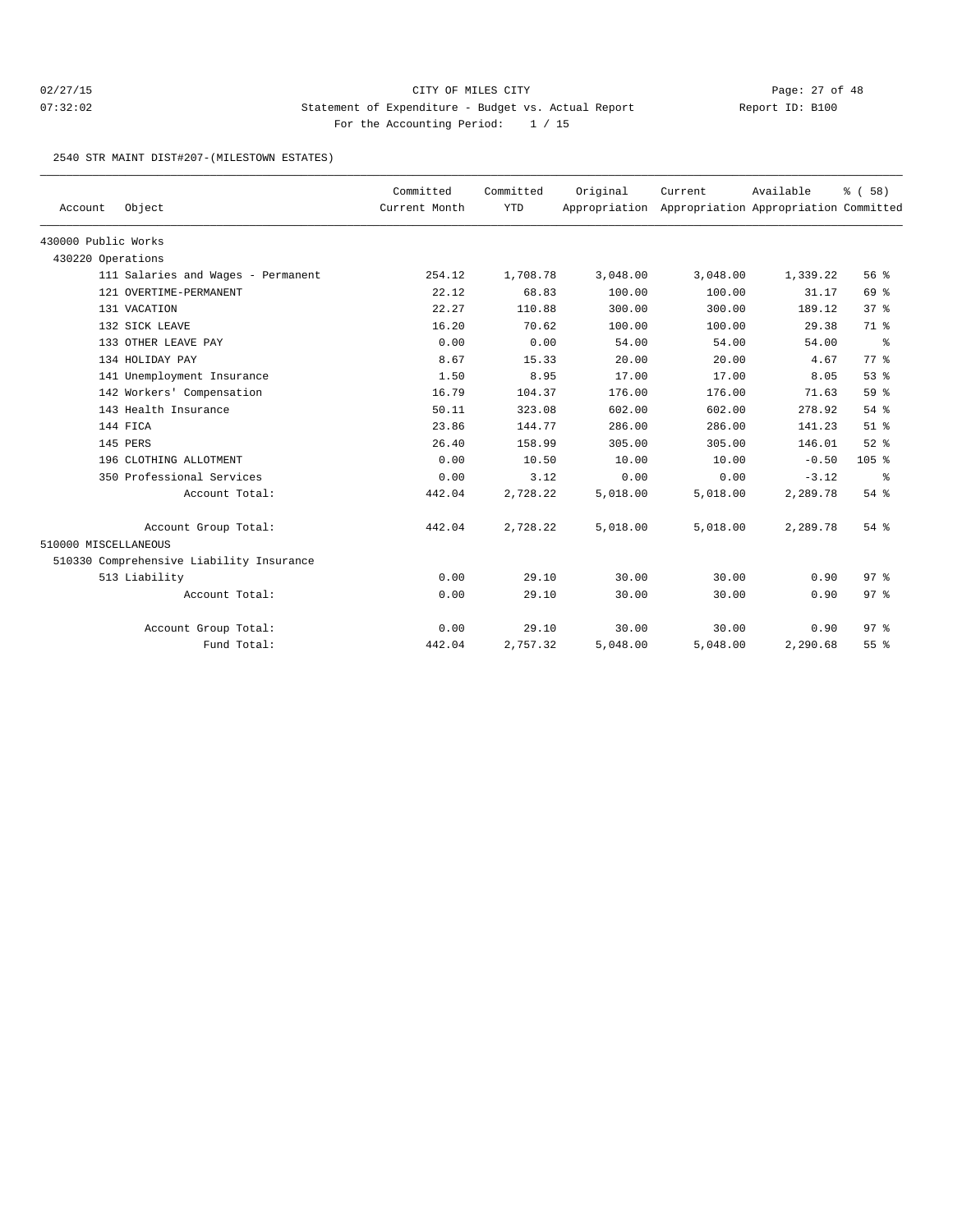# 02/27/15 **Page: 28 of 48** CITY OF MILES CITY **CITY Page: 28 of 48** 07:32:02 Statement of Expenditure - Budget vs. Actual Report Changer Report ID: B100 For the Accounting Period: 1 / 15

2820 GAS TAX

| Object<br>Account                        | Committed<br>Current Month | Committed<br>YTD | Original<br>Appropriation | Current    | Available<br>Appropriation Appropriation Committed | % (58)         |
|------------------------------------------|----------------------------|------------------|---------------------------|------------|----------------------------------------------------|----------------|
|                                          |                            |                  |                           |            |                                                    |                |
| 520000 OTHER FINANCING USES              |                            |                  |                           |            |                                                    |                |
| 521000 Interfund Operating Transfers Out |                            |                  |                           |            |                                                    |                |
| 820 Transfers to Other Funds             | 510.72                     | 4,055.43         | 6,129.00                  | 6,129.00   | 2,073.57                                           | 66 %           |
| Account Total:                           | 510.72                     | 4,055.43         | 6,129.00                  | 6,129.00   | 2,073.57                                           | 66 %           |
| 521204 TRANSFER:<br>SID 204              |                            |                  |                           |            |                                                    |                |
| 820 Transfers to Other Funds             | 0.00                       | 0.00             | 87, 274.00                | 87, 274.00 | 87,274.00                                          | နွ             |
| Account Total:                           | 0.00                       | 0.00             | 87, 274.00                | 87, 274.00 | 87,274.00                                          | နွ             |
| 521205 TRANSFER:<br>SID 205              |                            |                  |                           |            |                                                    |                |
| 820 Transfers to Other Funds             | 0.00                       | 0.00             | 87, 274.00                | 87, 274.00 | 87,274.00                                          | နွ             |
| Account Total:                           | 0.00                       | 0.00             | 87, 274.00                | 87, 274.00 | 87,274.00                                          | နွ             |
| Account Group Total:                     | 510.72                     | 4,055.43         | 180,677.00                | 180,677.00 | 176,621.57                                         | 2 <sup>8</sup> |
| Fund Total:                              | 510.72                     | 4,055.43         | 180,677.00                | 180,677.00 | 176,621.57                                         | 2 <sup>8</sup> |
|                                          |                            |                  |                           |            |                                                    |                |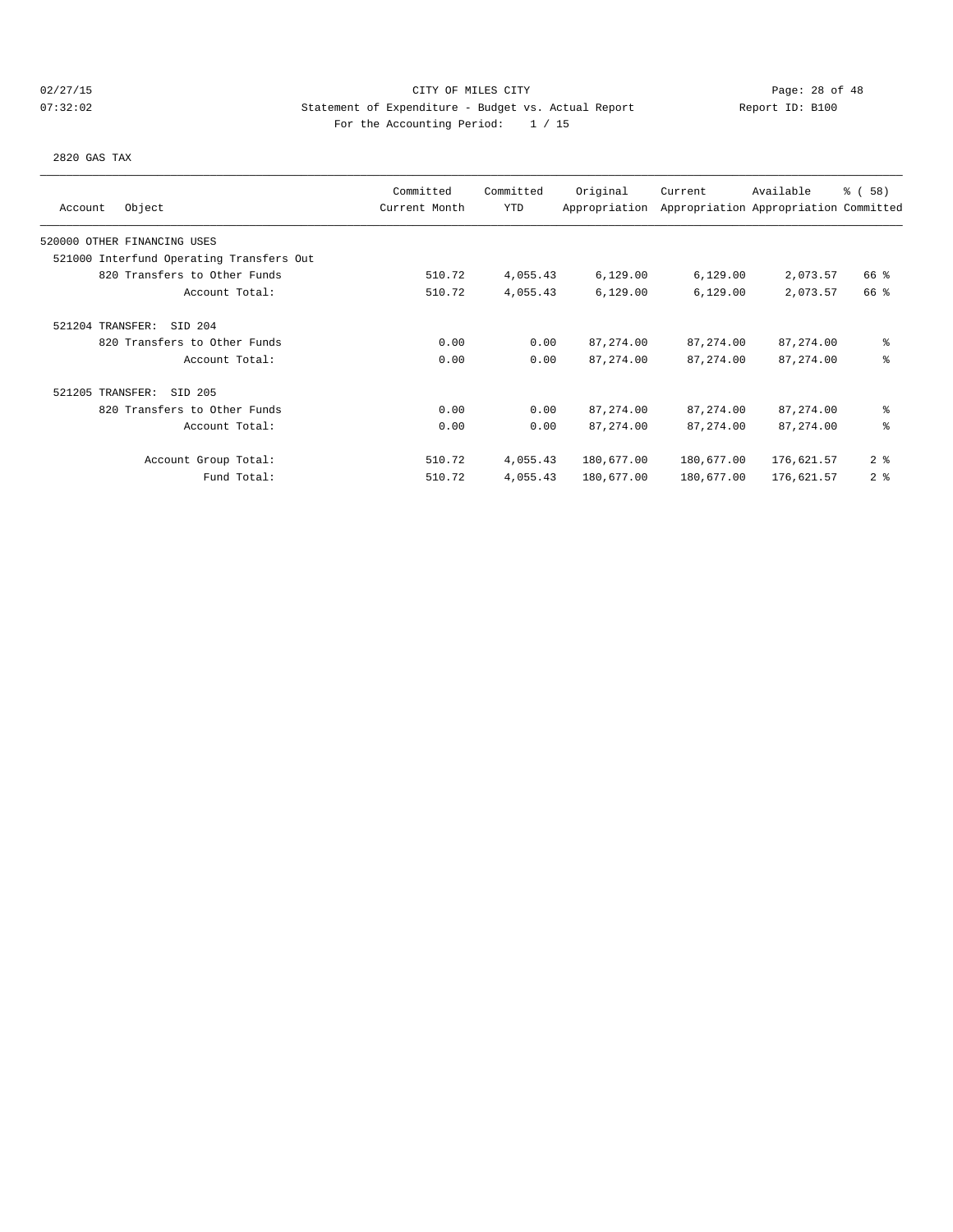2850 911 EMERGENCY

| Account              | Object                                     | Committed<br>Current Month | Committed<br><b>YTD</b> | Original   | Current<br>Appropriation Appropriation Appropriation Committed | Available  | % (58)          |
|----------------------|--------------------------------------------|----------------------------|-------------------------|------------|----------------------------------------------------------------|------------|-----------------|
| 420000 PUBLIC SAFETY |                                            |                            |                         |            |                                                                |            |                 |
|                      | 420140 Crime Control and Investigation(05) |                            |                         |            |                                                                |            |                 |
|                      | 210 Office Supplies and Materials          | 0.00                       | 0.00                    | 1,000.00   | 1,000.00                                                       | 1,000.00   | ႜ               |
|                      | 214 Small Items of Equipment               | 0.00                       | 0.00                    | 3,350.00   | 3,350.00                                                       | 3,350.00   | ႜ               |
|                      | 220 Operating Expenses                     | 0.00                       | 1,340.00                | 15,000.00  | 15,000.00                                                      | 13,660.00  | 9 <sup>°</sup>  |
|                      | 311 Postage, Box Rent, Etc.                | 0.00                       | 0.00                    | 200.00     | 200.00                                                         | 200.00     | ి               |
|                      | 320 Printing, Duplicating, Typing &        | 0.00                       | 0.00                    | 200.00     | 200.00                                                         | 200.00     | ి               |
|                      | 334 Memberships, Registrations & Dues      | 0.00                       | 0.00                    | 200.00     | 200.00                                                         | 200.00     | ి               |
|                      | 341 Electric Utility Services              | 88.24                      | 304.75                  | 1,854.00   | 1,854.00                                                       | 1,549.25   | 16 <sup>8</sup> |
|                      | 345 Telephone                              | 2,234.99                   | 14,090.05               | 25,000.00  | 25,000.00                                                      | 10,909.95  | 56 %            |
|                      | 350 Professional Services                  | 865.00                     | 50,668.91               | 72,000.00  | 72,000.00                                                      | 21,331.09  | 70 %            |
|                      | 370 Travel                                 | 0.00                       | 0.00                    | 500.00     | 500.00                                                         | 500.00     | ႜ               |
|                      | 380 Training Services                      | 0.00                       | 0.00                    | 2,000.00   | 2,000.00                                                       | 2,000.00   | နွ              |
|                      | 512 Insurance on Vehicles & Equipment      | 0.00                       | 124.41                  | 150.00     | 150.00                                                         | 25.59      | 83 %            |
|                      | 940 Machinery & Equipment                  | 0.00                       | 0.00                    | 25,000.00  | 25,000.00                                                      | 25,000.00  | န္              |
|                      | 941 911 Eq & Software (2/01)               | 0.00                       | 0.00                    | 50,000.00  | 50,000.00                                                      | 50,000.00  | နွ              |
|                      | Account Total:                             | 3,188.23                   | 66,528.12               | 196,454.00 | 196,454.00                                                     | 129,925.88 | 34%             |
|                      | Account Group Total:                       | 3,188.23                   | 66,528.12               | 196,454.00 | 196,454.00                                                     | 129,925.88 | 34%             |
|                      | 520000 OTHER FINANCING USES                |                            |                         |            |                                                                |            |                 |
|                      | 521000 Interfund Operating Transfers Out   |                            |                         |            |                                                                |            |                 |
|                      | 820 Transfers to Other Funds               | 0.00                       | 56,000.00               | 112,000.00 | 112,000.00                                                     | 56,000.00  | 50%             |
|                      | Account Total:                             | 0.00                       | 56,000.00               | 112,000.00 | 112,000.00                                                     | 56,000.00  | 50%             |
|                      | Account Group Total:                       | 0.00                       | 56,000.00               | 112,000.00 | 112,000.00                                                     | 56,000.00  | $50*$           |
|                      | Fund Total:                                | 3,188.23                   | 122,528.12              | 308,454.00 | 308,454.00                                                     | 185,925.88 | $40*$           |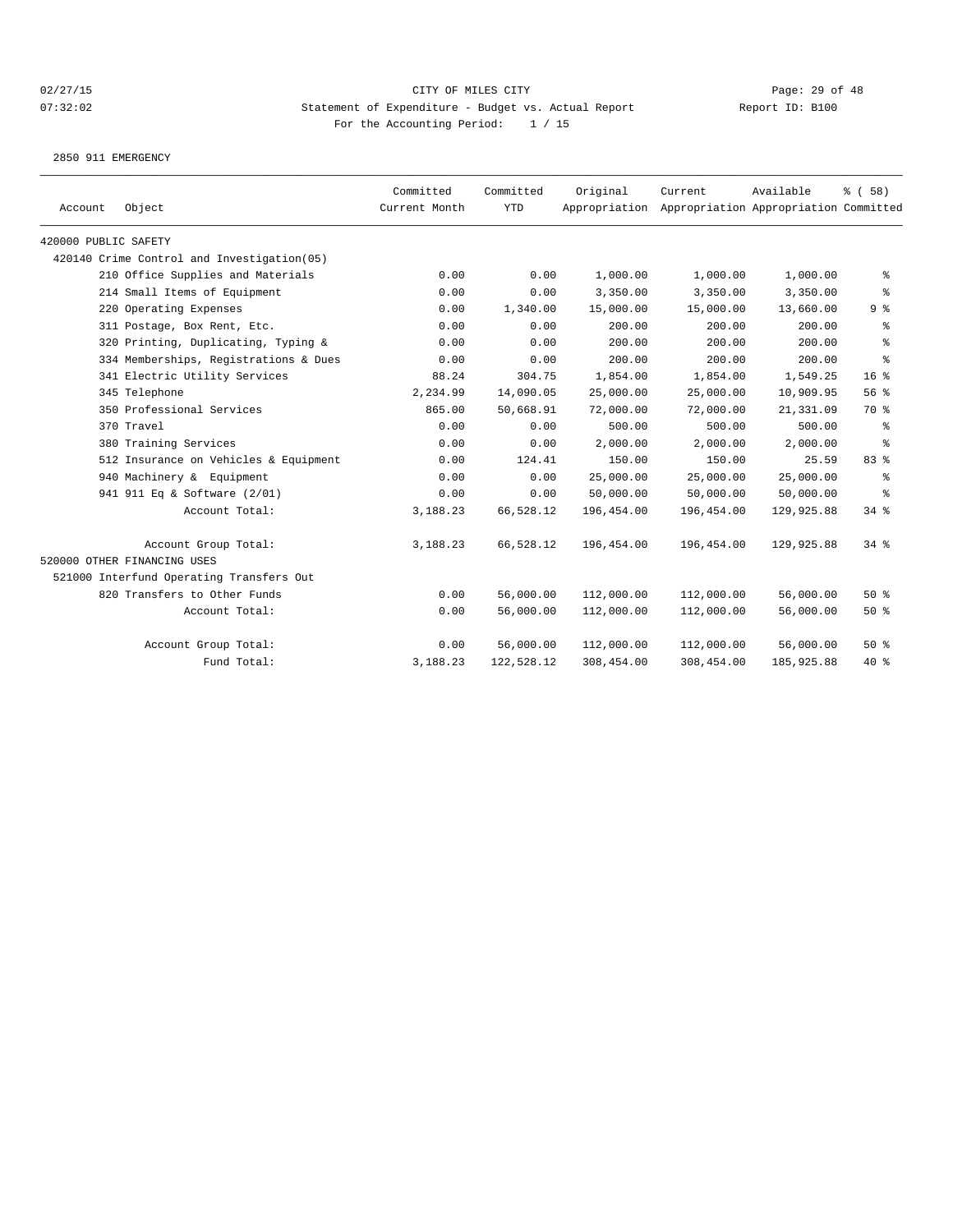2880 LIBRARY GRANTS

| Account | Object                            | Committed<br>Current Month | Committed<br>YTD | Original<br>Appropriation | Current     | Available<br>Appropriation Appropriation Committed | 8 ( 58)         |
|---------|-----------------------------------|----------------------------|------------------|---------------------------|-------------|----------------------------------------------------|-----------------|
|         | 460000 CULTURE AND RECREATION     |                            |                  |                           |             |                                                    |                 |
|         | 460100 Library Services(16)       |                            |                  |                           |             |                                                    |                 |
|         | 210 Office Supplies and Materials | 0.00                       | 60.33            | 617.00                    | 617.00      | 556.67                                             | 10 <sup>8</sup> |
|         | 214 Small Items of Equipment      | 0.00                       | 0.00             | 3,800.00                  | 3,800.00    | 3,800.00                                           | နွ              |
|         | 311 Postage, Box Rent, Etc.       | 0.00                       | 1,685.00         | 4,900.00                  | 4,900.00    | 3,215.00                                           | $34$ $%$        |
|         | 350 Professional Services         | 0.00                       | 897.00           | 10,399.00                 | 10,399.00   | 9,502.00                                           | 9%              |
|         | 370 Travel                        | 0.00                       | 559.03           | 7,409.00                  | 7,409.00    | 6,849.97                                           | 8 %             |
|         | 380 Training Services             | 0.00                       | 0.00             | 1,000.00                  | 1,000.00    | 1,000.00                                           | နွ              |
|         | 382 Books                         | 0.00                       | 0.00             | 100.00                    | 100.00      | 100.00                                             | နွ              |
|         | Account Total:                    | 0.00                       | 3,201.36         | 28, 225, 00               | 28, 225, 00 | 25,023.64                                          | 11 <sup>8</sup> |
|         | Account Group Total:              | 0.00                       | 3,201.36         | 28, 225.00                | 28,225.00   | 25,023.64                                          | $11$ %          |
|         | Fund Total:                       | 0.00                       | 3,201.36         | 28,225.00                 | 28,225.00   | 25,023.64                                          | 11 <sup>8</sup> |
|         |                                   |                            |                  |                           |             |                                                    |                 |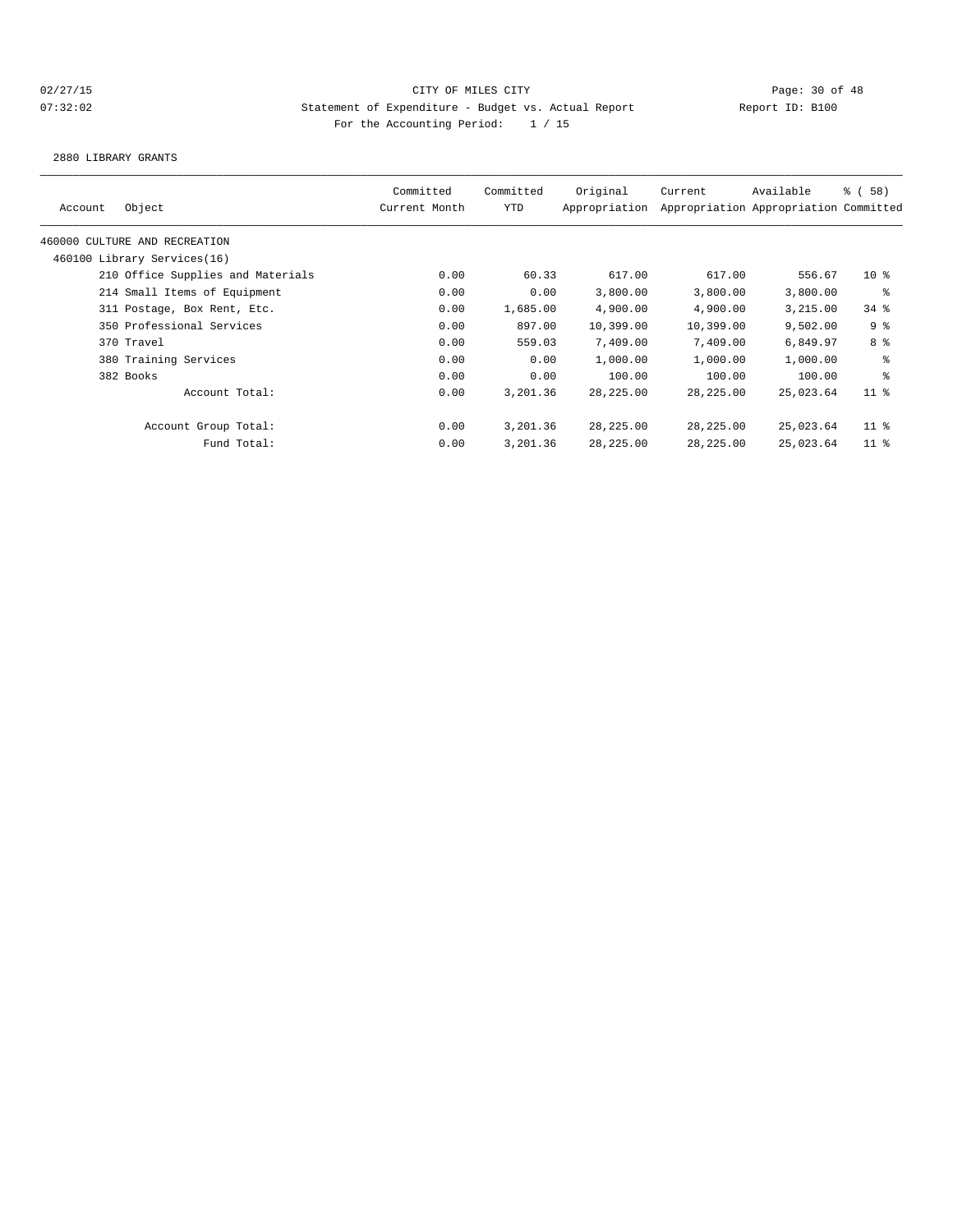# 02/27/15 **Page: 31 of 48** CITY OF MILES CITY **Page: 31 of 48** 07:32:02 Statement of Expenditure - Budget vs. Actual Report Changer Report ID: B100 For the Accounting Period: 1 / 15

2935 Historic Preservation

| Account | Object                                         | Committed<br>Current Month | Committed<br><b>YTD</b> | Original   | Current<br>Appropriation Appropriation Appropriation Committed | Available    | % (58)          |
|---------|------------------------------------------------|----------------------------|-------------------------|------------|----------------------------------------------------------------|--------------|-----------------|
|         | 460000 CULTURE AND RECREATION                  |                            |                         |            |                                                                |              |                 |
|         | 460461 Historic Preservation-Administration    |                            |                         |            |                                                                |              |                 |
|         | 111 Salaries and Wages - Permanent             | 181.30                     | 975.43                  | 2,098.00   | 2,098.00                                                       | 1,122.57     | 46%             |
|         | 131 VACATION                                   | 0.00                       | 33.00                   | 33.00      | 33.00                                                          | 0.00         | $100$ %         |
|         | 132 SICK LEAVE                                 | 0.00                       | 33.00                   | 33.00      | 33.00                                                          | 0.00         | $100$ %         |
|         | 141 Unemployment Insurance                     | 0.82                       | 5.25                    | 10.00      | 10.00                                                          | 4.75         | 53%             |
|         | 142 Workers' Compensation                      | 2.26                       | 14.33                   | 25.00      | 25.00                                                          | 10.67        | 57%             |
|         | 144 FICA                                       | 14.08                      | 89.31                   | 165.00     | 165.00                                                         | 75.69        | 54%             |
|         | 145 PERS                                       | 15.04                      | 95.37                   | 177.00     | 177.00                                                         | 81.63        | 54%             |
|         | 210 Office Supplies and Materials              | 15.20                      | 332.99                  | 750.00     | 750.00                                                         | 417.01       | 44 %            |
|         | 220 Operating Expenses                         | 0.00                       | 0.00                    | 200.00     | 200.00                                                         | 200.00       | ⊱               |
|         | 320 Printing, Duplicating, Typing &            | 0.00                       | 0.00                    | 200.00     | 200.00                                                         | 200.00       | ⊱               |
|         | 330 Publicity, Subscriptions & Dues            | 0.00                       | 0.00                    | 125.00     | 125.00                                                         | 125.00       | နွ              |
|         | 345 Telephone                                  | 0.00                       | 662.43                  | 600.00     | 600.00                                                         | $-62.43$     | $110*$          |
|         | 350 Professional Services                      | 0.00                       | 45.00                   | 0.00       | 0.00                                                           | $-45.00$     | နွ              |
|         | 360 Contr R & M                                | 86.88                      | 171.88                  | 100.00     | 100.00                                                         | $-71.88$     | $172$ %         |
|         | 370 Travel                                     | 0.00                       | 90.36                   | 985.00     | 985.00                                                         | 894.64       | 9 <sup>°</sup>  |
|         | 531 Building & Office Rental                   | 0.00                       | 900.00                  | 0.00       | 0.00                                                           | $-900.00$    | နွ              |
|         | Account Total:                                 | 315.58                     | 3,448.35                | 5,501.00   | 5,501.00                                                       | 2,052.65     | 63%             |
|         | 460465 Historic Preservation- CDGB-ED Grant    |                            |                         |            |                                                                |              |                 |
|         | 311 Postage, Box Rent, Etc.                    | 0.00                       | 241.90                  | 0.00       | 0.00                                                           | $-241.90$    | နွ              |
|         | 330 Publicity, Subscriptions & Dues            | 0.00                       | 419.72                  | 0.00       | 0.00                                                           | $-419.72$    | ి               |
|         | 350 Professional Services                      | 0.00                       | 4,503.21                | 7,500.00   | 7,500.00                                                       | 2,996.79     | 60%             |
|         | 370 Travel                                     | 0.00                       | 2,276.84                | 0.00       | 0.00                                                           | $-2, 276.84$ | နွ              |
|         | Account Total:                                 | 0.00                       | 7,441.67                | 7,500.00   | 7,500.00                                                       | 58.33        | 99 <sup>°</sup> |
|         | 460466 Historic Preservation- Montana Main St. |                            |                         |            |                                                                |              |                 |
|         | 350 Professional Services                      | 0.00                       | 9,775.00                | 8,216.00   | 8,216.00                                                       | $-1,559.00$  | $119$ %         |
|         | 370 Travel                                     | 0.00                       | 225.00                  | 0.00       | 0.00                                                           | $-225.00$    | ႜ               |
|         | Account Total:                                 | 0.00                       | 10,000.00               | 8,216.00   | 8,216.00                                                       | $-1,784.00$  | $122$ %         |
|         | Account Group Total:                           | 315.58                     | 20,890.02               | 21, 217.00 | 21, 217.00                                                     | 326.98       | 98 <sup>8</sup> |
|         | Fund Total:                                    | 315.58                     | 20,890.02               | 21, 217.00 | 21, 217.00                                                     | 326.98       | 98 %            |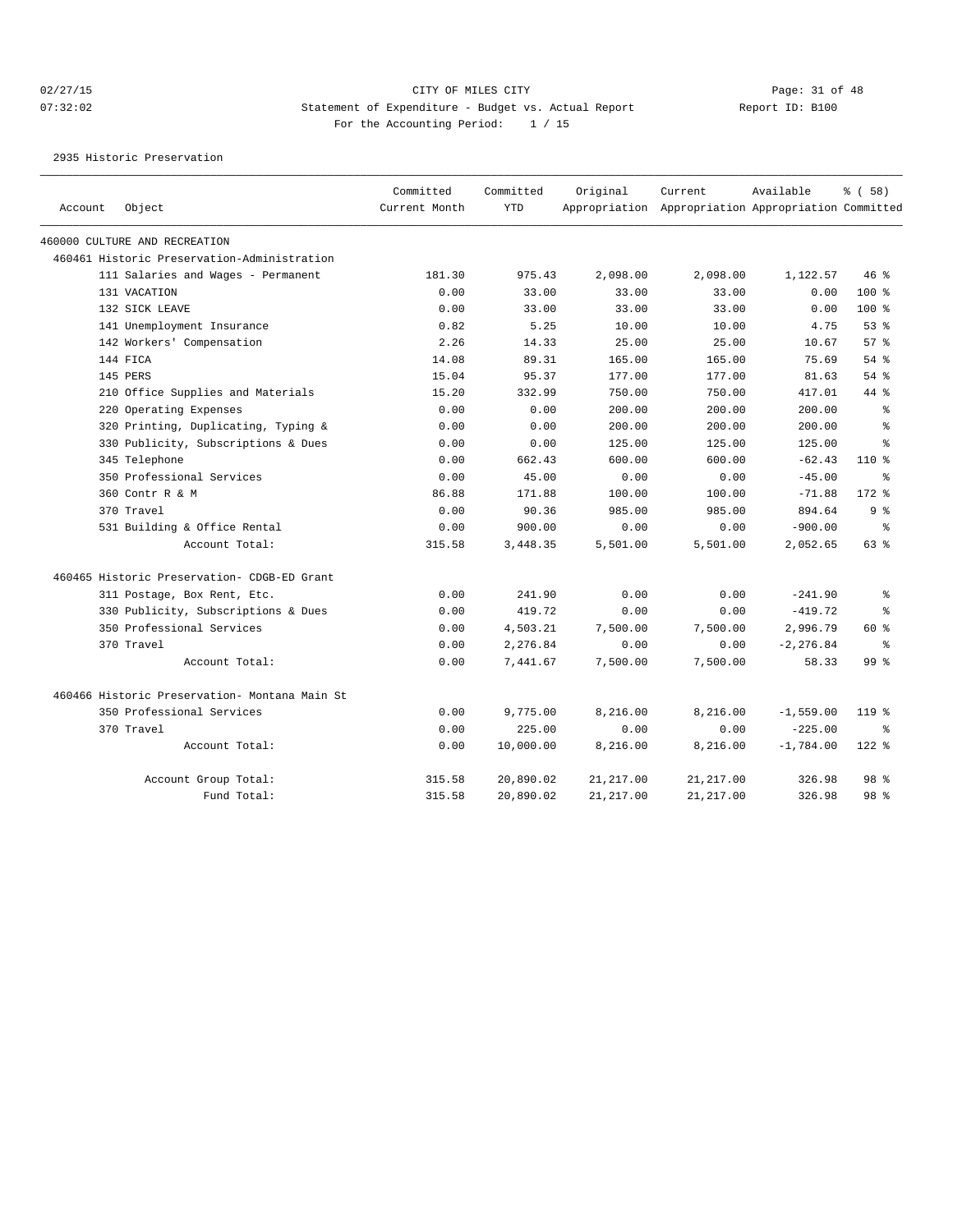### 02/27/15 **Page: 32 of 48** CITY OF MILES CITY **Page: 32 of 48** 07:32:02 Statement of Expenditure - Budget vs. Actual Report Changer Report ID: B100 For the Accounting Period: 1 / 15

2985 RETIRED SENIOR VOLUNTEER PROG (RSVP)

| Account | Object                                | Committed<br>Current Month | Committed<br><b>YTD</b> | Original  | Current<br>Appropriation Appropriation Appropriation Committed | Available    | 8 ( 58)         |
|---------|---------------------------------------|----------------------------|-------------------------|-----------|----------------------------------------------------------------|--------------|-----------------|
|         | 450000 Social and Economic Services   |                            |                         |           |                                                                |              |                 |
|         | 450300 RSVP-FEDERAL GRANT- CUSTER     |                            |                         |           |                                                                |              |                 |
|         | 111 Salaries and Wages - Permanent    | 3,275.04                   | 20,059.68               | 40,359.00 | 40,359.00                                                      | 20,299.32    | 50%             |
|         | 131 VACATION                          | 81.91                      | 1,884.02                | 0.00      | 0.00                                                           | $-1,884.02$  | ႜ               |
|         | 132 SICK LEAVE                        | 40.96                      | 511.97                  | 0.00      | 0.00                                                           | $-511.97$    | ి               |
|         | 133 OTHER LEAVE PAY                   | 0.00                       | 542.69                  | 0.00      | 0.00                                                           | $-542.69$    | ి               |
|         | 141 Unemployment Insurance            | 15.14                      | 107.78                  | 134.00    | 134.00                                                         | 26.22        | $80*$           |
|         | 142 Workers' Compensation             | 41.43                      | 294.63                  | 420.00    | 420.00                                                         | 125.37       | 70 %            |
|         | 143 Health Insurance                  | 627.15                     | 4,390.05                | 7,980.00  | 7,980.00                                                       | 3,589.95     | 55%             |
|         | 144 FICA                              | 257.28                     | 1,831.56                | 3,120.00  | 3,120.00                                                       | 1,288.44     | 59 %            |
|         | 145 PERS                              | 274.98                     | 1,957.14                | 2,856.00  | 2,856.00                                                       | 898.86       | 69 %            |
|         | 210 Office Supplies and Materials     | 0.00                       | 369.60                  | 1,434.00  | 1,434.00                                                       | 1,064.40     | $26$ %          |
|         | 220 Operating Expenses                | 0.00                       | 400.00                  | 0.00      | 0.00                                                           | $-400.00$    | နွ              |
|         | 345 Telephone                         | 0.00                       | 504.87                  | 0.00      | 0.00                                                           | $-504.87$    | နွ              |
|         | 370 Travel                            | 51.75                      | 788.06                  | 4,425.00  | 4,425.00                                                       | 3,636.94     | 18 %            |
|         | Account Total:                        | 4,665.64                   | 33,642.05               | 60,728.00 | 60,728.00                                                      | 27,085.95    | 55%             |
|         | 450330 RSVP Non-Federal Grant-Custer  |                            |                         |           |                                                                |              |                 |
|         | 111 Salaries and Wages - Permanent    | 0.00                       | 717.71                  | 5,225.00  | 5,225.00                                                       | 4,507.29     | $14*$           |
|         | 141 Unemployment Insurance            | 0.00                       | 0.00                    | 10.00     | 10.00                                                          | 10.00        | နွ              |
|         | 142 Workers' Compensation             | 0.00                       | 0.00                    | 30.00     | 30.00                                                          | 30.00        | ి               |
|         | 144 FICA                              | 0.00                       | 0.00                    | 424.00    | 424.00                                                         | 424.00       | š               |
|         | 145 PERS                              | 0.00                       | 0.00                    | 371.00    | 371.00                                                         | 371.00       | ి               |
|         | 210 Office Supplies and Materials     | 0.00                       | 19.99                   | 0.00      | 0.00                                                           | $-19.99$     | ి               |
|         | 220 Operating Expenses                | 1,891.61                   | 5,118.55                | 4,560.00  | 4,560.00                                                       | $-558.55$    | $112$ %         |
|         | 311 Postage, Box Rent, Etc.           | 128.56                     | 506.81                  | 0.00      | 0.00                                                           | $-506.81$    | နွ              |
|         | 330 Publicity, Subscriptions & Dues   | 0.00                       | 0.00                    | 140.00    | 140.00                                                         | 140.00       | နွ              |
|         | 334 Memberships, Registrations & Dues | 0.00                       | 150.00                  | 150.00    | 150.00                                                         | 0.00         | $100$ %         |
|         | 345 Telephone                         | 134.85                     | 432.54                  | 1,680.00  | 1,680.00                                                       | 1,247.46     | 26%             |
|         | 370 Travel                            | 26.00                      | 110.50                  | 500.00    | 500.00                                                         | 389.50       | $22$ %          |
|         | 512 Insurance on Vehicles & Equipment | 0.00                       | $-300.70$               | 300.00    | 300.00                                                         | 600.70       | $***$ 8         |
|         | 513 Liability                         | 0.00                       | $-836.89$               | 837.00    | 837.00                                                         | 1,673.89     | $***$ $%$       |
|         | 530 Rent                              | 0.00                       | 2,100.00                | 4,650.00  | 4,650.00                                                       | 2,550.00     | 45 %            |
|         | Account Total:                        | 2,181.02                   | 8,018.51                | 18,877.00 | 18,877.00                                                      | 10,858.49    | $42$ %          |
|         | 450340 RSVP FEDERAL GRANT- FALLON     |                            |                         |           |                                                                |              |                 |
|         | 111 Salaries and Wages - Permanent    | 165.35                     | 1,226.75                | 11,621.00 | 11,621.00                                                      | 10,394.25    | $11$ %          |
|         | 141 Unemployment Insurance            | 0.90                       | 4.50                    | 52.00     | 52.00                                                          | 47.50        | 9%              |
|         | 142 Workers' Compensation             | 2.31                       | 11.55                   | 144.00    | 144.00                                                         | 132.45       | 8 %             |
|         | 144 FICA                              | 15.30                      | 76.50                   | 890.00    | 890.00                                                         | 813.50       | 9 <sup>°</sup>  |
|         | 145 PERS                              | 16.14                      | 80.70                   | 802.00    | 802.00                                                         | 721.30       | 10 <sup>°</sup> |
|         | 210 Office Supplies and Materials     | 0.00                       | 0.00                    | 885.00    | 885.00                                                         | 885.00       | ႜૢ              |
|         | 214 Small Items of Equipment          | 0.00                       | 980.99                  | 1,943.00  | 1,943.00                                                       | 962.01       | 50%             |
|         | 220 Operating Expenses                | 781.00                     | 1,611.14                | 178.00    | 178.00                                                         | $-1, 433.14$ | $905$ %         |
|         | 311 Postage, Box Rent, Etc.           | 0.00                       | 0.00                    | 500.00    | 500.00                                                         | 500.00       | ႜૢ              |
|         | 330 Publicity, Subscriptions & Dues   | 0.00                       | 0.00                    | 100.00    | 100.00                                                         | 100.00       | ႜૢ              |
|         | 370 Travel                            | 98.16                      | 188.56                  | 6,069.00  | 6,069.00                                                       | 5,880.44     | 3%              |
|         | Account Total:                        | 1,079.16                   | 4,180.69                | 23,184.00 | 23,184.00                                                      | 19,003.31    | 18 %            |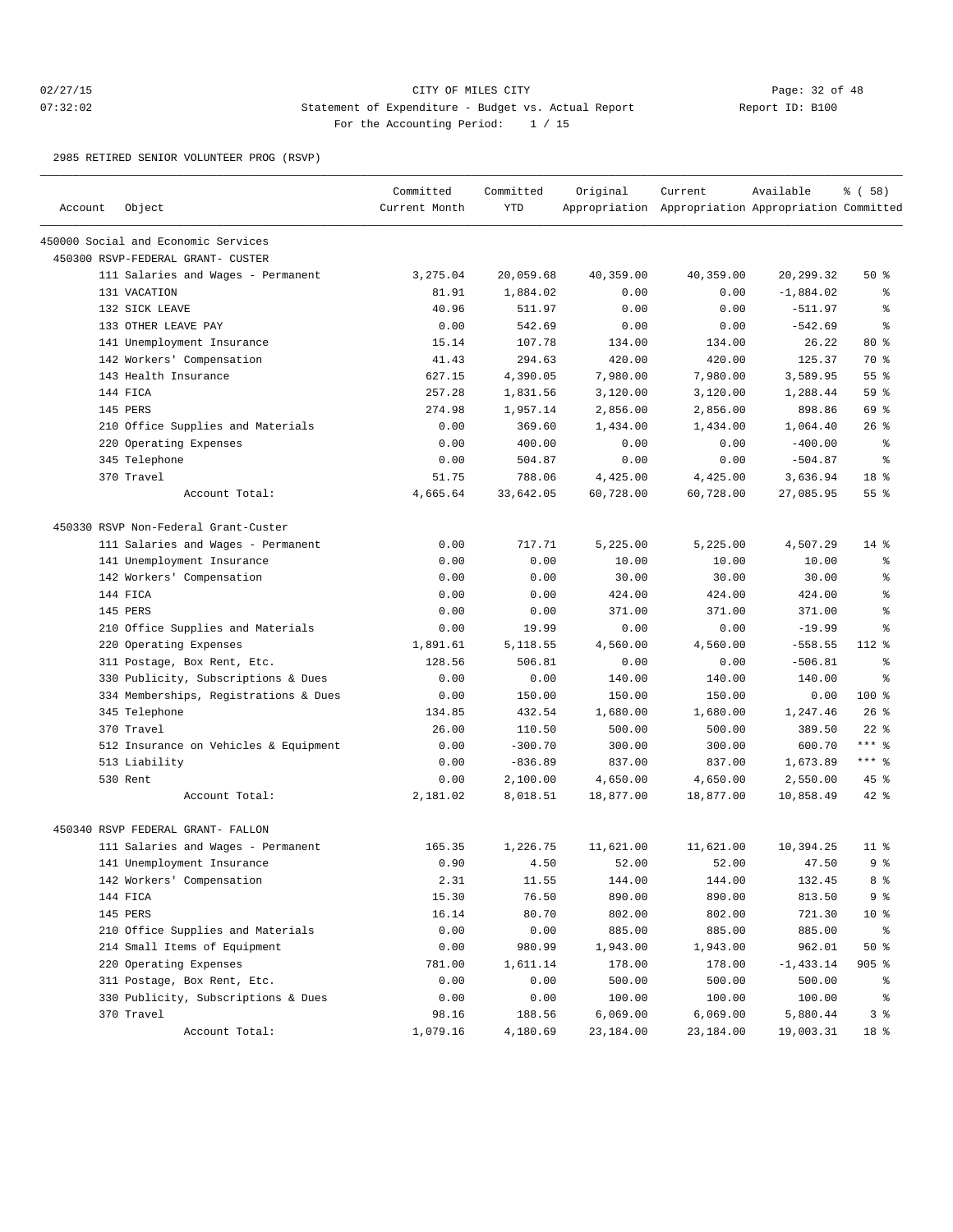2985 RETIRED SENIOR VOLUNTEER PROG (RSVP)

| Object<br>Account                     | Committed<br>Current Month | Committed<br><b>YTD</b> | Original<br>Appropriation | Current    | Available<br>Appropriation Appropriation Committed | % (58)          |
|---------------------------------------|----------------------------|-------------------------|---------------------------|------------|----------------------------------------------------|-----------------|
|                                       |                            |                         |                           |            |                                                    |                 |
| 450350 RSVP-Non federal grant- Fallon |                            |                         |                           |            |                                                    |                 |
| 111 Salaries and Wages - Permanent    | 0.00                       | 0.00                    | 485.00                    | 485.00     | 485.00                                             | နွ              |
| 141 Unemployment Insurance            | 0.00                       | 0.00                    | 3.00                      | 3.00       | 3.00                                               | နွ              |
| 142 Workers' Compensation             | 0.00                       | 0.00                    | 6.00                      | 6.00       | 6.00                                               | နွ              |
| 144 FICA                              | 0.00                       | 0.00                    | 38.00                     | 38.00      | 38.00                                              | နွ              |
| 145 PERS                              | 0.00                       | 0.00                    | 34.00                     | 34.00      | 34.00                                              | နွ              |
| 210 Office Supplies and Materials     | 0.00                       | 0.00                    | 100.00                    | 100.00     | 100.00                                             | နွ              |
| 220 Operating Expenses                | 0.00                       | 0.00                    | 500.00                    | 500.00     | 500.00                                             | နွ              |
| 370 Travel                            | 0.00                       | 252.65                  | 0.00                      | 0.00       | $-252.65$                                          | နွ              |
| 512 Insurance on Vehicles & Equipment | 0.00                       | 0.00                    | 58.00                     | 58.00      | 58.00                                              | နွ              |
| 513 Liability                         | 0.00                       | 0.00                    | 100.00                    | 100.00     | 100.00                                             | ి               |
| Account Total:                        | 0.00                       | 252.65                  | 1,324.00                  | 1,324.00   | 1,071.35                                           | 19 <sup>°</sup> |
| Account Group Total:                  | 7,925.82                   | 46,093.90               | 104,113.00                | 104,113.00 | 58,019.10                                          | 44 %            |
| Fund Total:                           | 7,925.82                   | 46,093.90               | 104,113.00                | 104,113.00 | 58,019.10                                          | 44 %            |
|                                       |                            |                         |                           |            |                                                    |                 |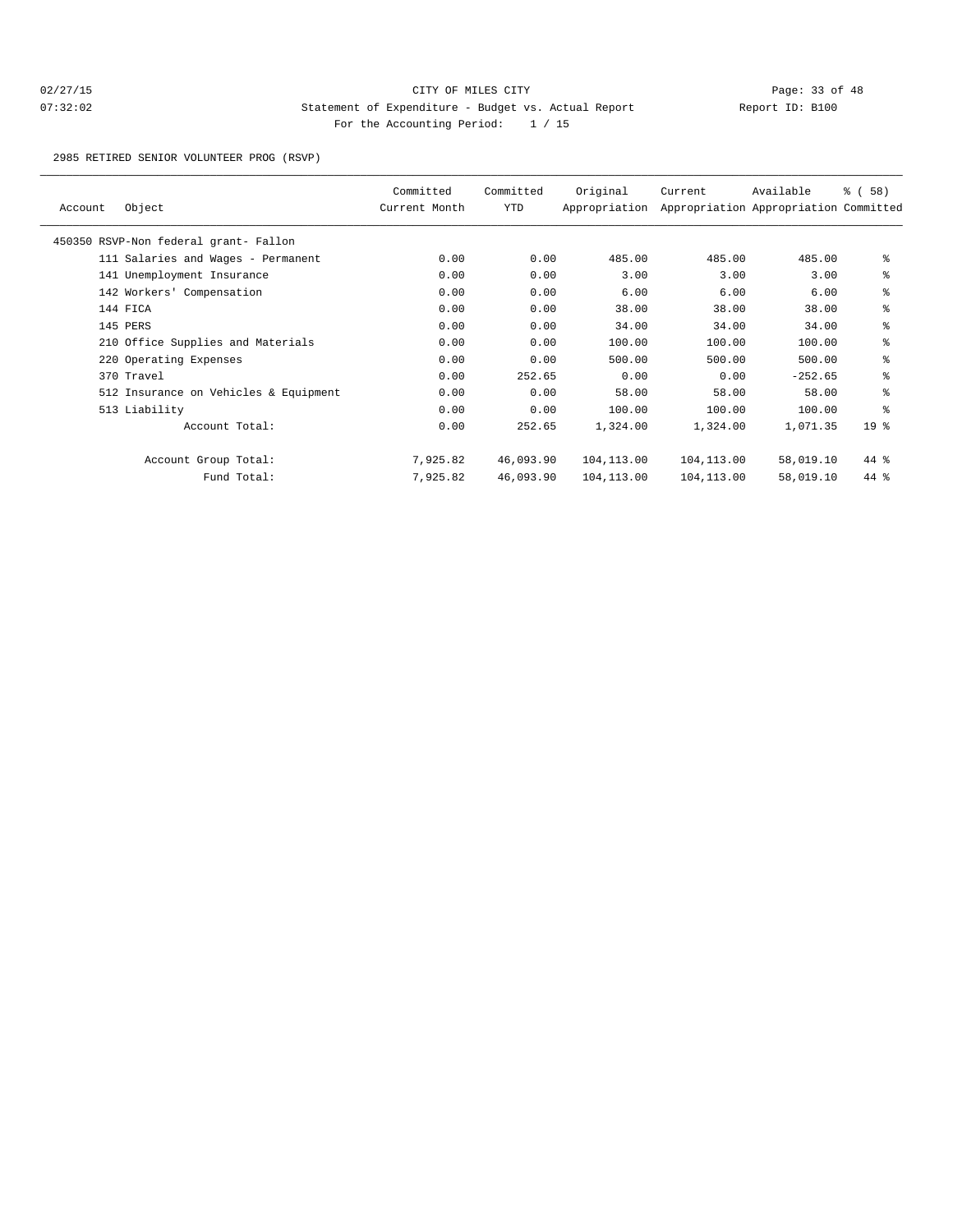4000 General Fund Capitol Improvement Fund

| Object<br>Account               | Committed<br>Current Month | Committed<br>YTD | Original<br>Appropriation | Current    | Available<br>Appropriation Appropriation Committed | 8 ( 58 ) |
|---------------------------------|----------------------------|------------------|---------------------------|------------|----------------------------------------------------|----------|
| 410000 GENERAL GOVERNMENT       |                            |                  |                           |            |                                                    |          |
| 410100 Legislative Services(02) |                            |                  |                           |            |                                                    |          |
| 940 Machinery &<br>Equipment    | 78,002.00                  | 107,977.00       | 30,000.00                 | 108,002.00 | 25.00                                              | $100*$   |
| Account Total:                  | 78,002.00                  | 107,977.00       | 30,000.00                 | 108,002.00 | 25.00                                              | $100*$   |
| Account Group Total:            | 78,002.00                  | 107,977.00       | 30,000.00                 | 108,002.00 | 25.00                                              | $100*$   |
| Fund Total:                     | 78,002.00                  | 107,977.00       | 30,000.00                 | 108,002.00 | 25.00                                              | $100*$   |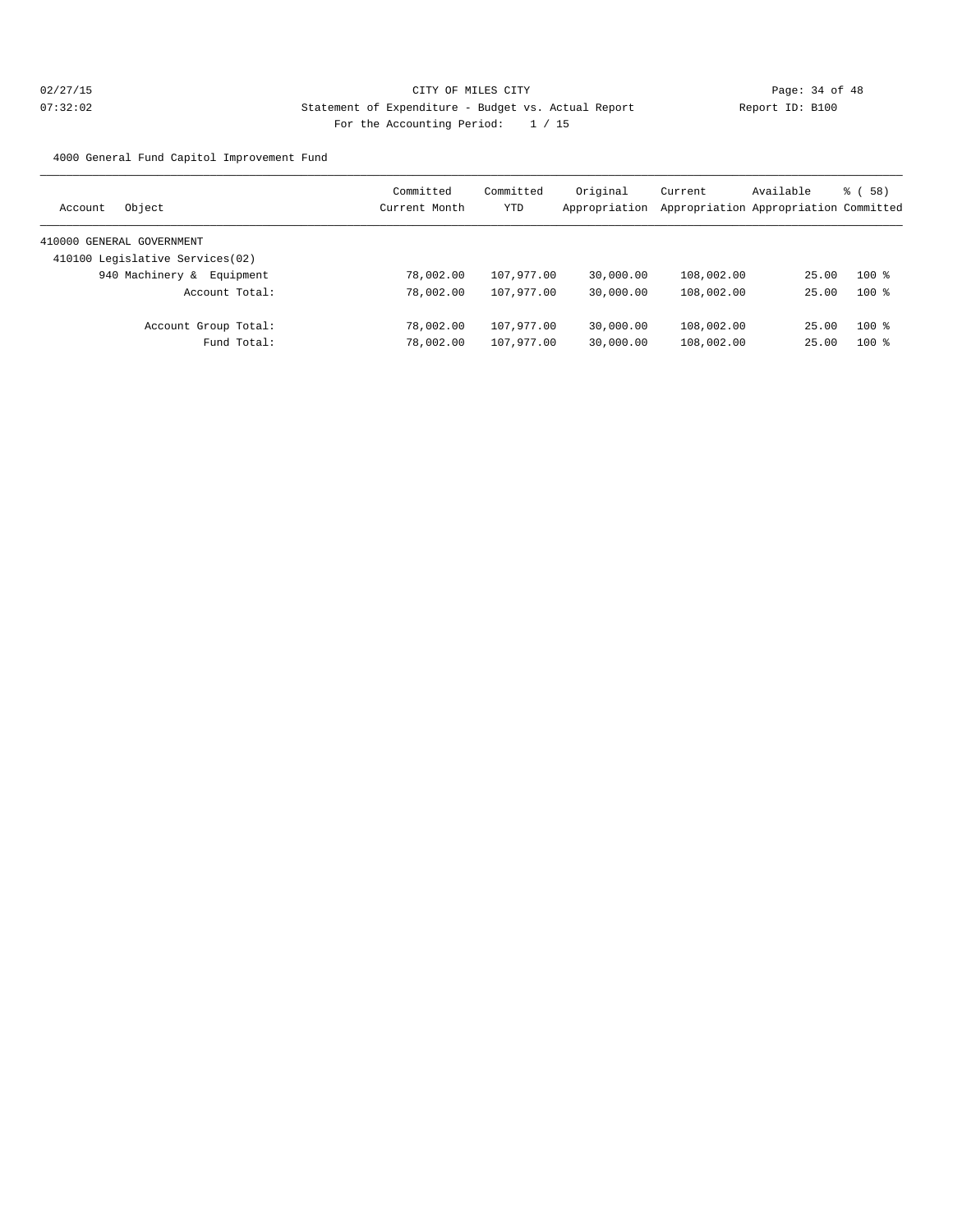4060 CAPITAL IMPROV-PUBLIC WORKS

| Object<br>Account            | Committed<br>Current Month | Committed<br>YTD | Original<br>Appropriation | Current    | Available<br>Appropriation Appropriation Committed | 8 ( 58 ) |
|------------------------------|----------------------------|------------------|---------------------------|------------|----------------------------------------------------|----------|
| 430000 Public Works          |                            |                  |                           |            |                                                    |          |
| 430233 Roadway/Re-surfacing  |                            |                  |                           |            |                                                    |          |
| 940 Machinery &<br>Equipment | 0.00                       | 97,480.00        | 231,659.00                | 231,659.00 | 134,179.00                                         | $42$ $%$ |
| Account Total:               | 0.00                       | 97,480.00        | 231,659.00                | 231,659.00 | 134, 179, 00                                       | $42$ $%$ |
| Account Group Total:         | 0.00                       | 97,480.00        | 231,659.00                | 231,659.00 | 134,179.00                                         | $42$ $%$ |
| Fund Total:                  | 0.00                       | 97,480.00        | 231,659.00                | 231,659.00 | 134,179.00                                         | $42$ %   |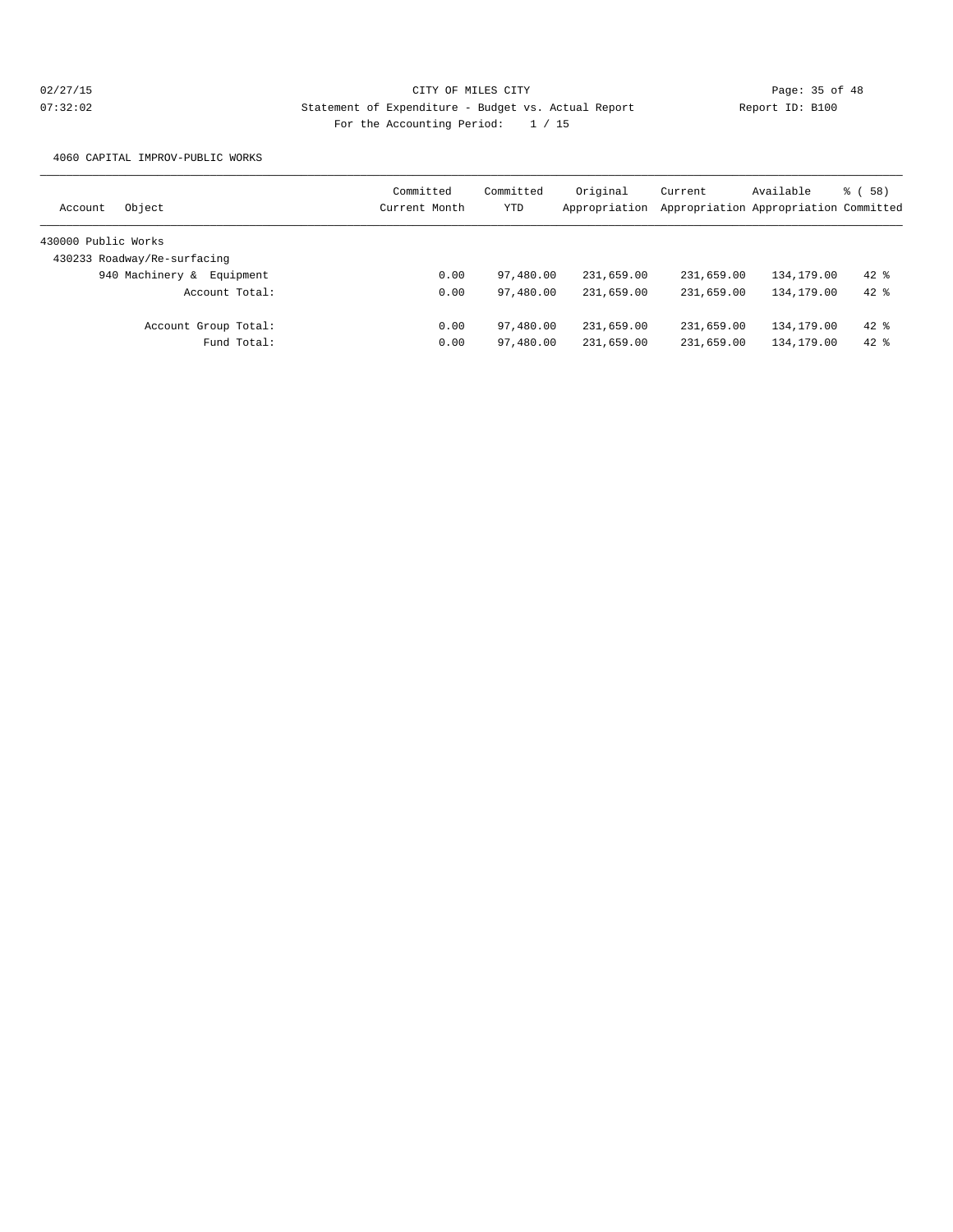# 02/27/15 **Page: 36 of 48** CITY OF MILES CITY **Page: 36 of 48** 07:32:02 Statement of Expenditure - Budget vs. Actual Report Changer Report ID: B100 For the Accounting Period: 1 / 15

| Account             | Object                                        | Committed<br>Current Month | Committed<br>YTD | Original   | Current<br>Appropriation Appropriation Appropriation Committed | Available | % (58)          |
|---------------------|-----------------------------------------------|----------------------------|------------------|------------|----------------------------------------------------------------|-----------|-----------------|
|                     | 410000 GENERAL GOVERNMENT                     |                            |                  |            |                                                                |           |                 |
|                     | 411101 Labor Negotiations                     |                            |                  |            |                                                                |           |                 |
|                     | 350 Professional Services                     | 0.00                       | 236.25           | 0.00       | 0.00                                                           | $-236.25$ | နွ              |
|                     | Account Total:                                | 0.00                       | 236.25           | 0.00       | 0.00                                                           | $-236.25$ | နွ              |
|                     | Account Group Total:                          | 0.00                       | 236.25           | 0.00       | 0.00                                                           | $-236.25$ | နွ              |
| 430000 Public Works |                                               |                            |                  |            |                                                                |           |                 |
|                     | 430510 Water Administration(25)               |                            |                  |            |                                                                |           |                 |
|                     | 111 Salaries and Wages - Permanent            | 2,097.27                   | 13,649.62        | 23,009.00  | 23,009.00                                                      | 9,359.38  | 59 %            |
|                     | 121 OVERTIME-PERMANENT                        | 24.11                      | 74.09            | 250.00     | 250.00                                                         | 175.91    | $30*$           |
|                     | 131 VACATION                                  | 41.39                      | 1,185.94         | 1,500.00   | 1,500.00                                                       | 314.06    | 79 %            |
|                     | 132 SICK LEAVE                                | 8.01                       | 164.14           | 1,000.00   | 1,000.00                                                       | 835.86    | 16 <sup>8</sup> |
|                     | 141 Unemployment Insurance                    | 9.75                       | 68.36            | 116.00     | 116.00                                                         | 47.64     | 59 %            |
|                     | 142 Workers' Compensation                     | 26.54                      | 186.41           | 297.00     | 297.00                                                         | 110.59    | 63 %            |
|                     | 143 Health Insurance                          | 313.72                     | 2,195.56         | 3,765.00   | 3,765.00                                                       | 1,569.44  | 58 %            |
|                     | 144 FICA                                      | 166.06                     | 1,163.64         | 1,970.00   | 1,970.00                                                       | 806.36    | 59 %            |
|                     | 145 PERS                                      | 117.39                     | 801.84           | 2,105.00   | 2,105.00                                                       | 1,303.16  | 38 %            |
|                     | 196 CLOTHING ALLOTMENT                        | 0.00                       | 137.50           | 128.00     | 128.00                                                         | $-9.50$   | 107 %           |
|                     | 210 Office Supplies and Materials             | 0.00                       | 1,476.09         | 2,000.00   | 2,000.00                                                       | 523.91    | 74 %            |
|                     | 214 Small Items of Equipment                  | 0.00                       | 0.00             | 3,067.00   | 3,067.00                                                       | 3,067.00  | ႜ               |
|                     | 220 Operating Expenses                        | 47.55                      | 1,996.35         | 1,500.00   | 1,500.00                                                       | $-496.35$ | $133$ $%$       |
|                     | 230 Repair and Maintenance Supplies           | 0.00                       | 0.00             | 200.00     | 200.00                                                         | 200.00    | နွ              |
|                     | 311 Postage, Box Rent, Etc.                   | 581.21                     | 4,551.51         | 10,000.00  | 10,000.00                                                      | 5,448.49  | 46 %            |
|                     | 320 Printing, Duplicating, Typing &           | 0.00                       | 1,018.85         | 2,100.00   | 2,100.00                                                       | 1,081.15  | 49 %            |
|                     | 330 Publicity, Subscriptions & Dues           | 0.00                       | 829.89           | 1,000.00   | 1,000.00                                                       | 170.11    | 83 %            |
|                     | 345 Telephone                                 | 53.88                      | 317.02           | 600.00     | 600.00                                                         | 282.98    | 53%             |
|                     | 347 Internet                                  | 19.81                      | 78.53            | 200.00     | 200.00                                                         | 121.47    | 39 %            |
|                     | 350 Professional Services                     | 0.00                       | 1,938.62         | 2,000.00   | 2,000.00                                                       | 61.38     | 97%             |
|                     | 360 Contr R & M                               | 146.60                     | 6,585.64         | 7,000.00   | 7,000.00                                                       | 414.36    | $94$ %          |
|                     | 370 Travel                                    | 0.00                       | 233.42           | 300.00     | 300.00                                                         | 66.58     | 78 %            |
|                     | 380 Training Services                         | 0.00                       | 18.33            | 300.00     | 300.00                                                         | 281.67    | 6 %             |
|                     | 382 Books                                     | 0.00                       | 12.88            | 40.00      | 40.00                                                          | 27.12     | $32$ $%$        |
|                     | 521 Surety Bonds for Officials & Employees    | 0.00                       | 0.00             | 400.00     | 400.00                                                         | 400.00    | ႜ               |
|                     | 531 Building & Office Rental                  | 500.00                     | 3,500.00         | 6,000.00   | 6,000.00                                                       | 2,500.00  | 58 %            |
|                     | 810 Losses (Bad debt expense - Enterprise     | 0.00                       | 0.00             | 500.00     | 500.00                                                         | 500.00    | နွ              |
|                     | Account Total:                                | 4, 153, 29                 | 42, 184. 23      | 71,347.00  | 71,347.00                                                      | 29,162.77 | 59%             |
|                     | 430530 Water Source of Supply and Pumping(22) |                            |                  |            |                                                                |           |                 |
|                     | 111 Salaries and Wages - Permanent            | 17,703.02                  | 127,846.54       | 218,861.00 | 218,861.00                                                     | 91,014.46 | 58 %            |
|                     | 121 OVERTIME-PERMANENT                        | 556.49                     | 5,216.50         | 16,709.00  | 16,709.00                                                      | 11,492.50 | $31$ %          |
|                     | 131 VACATION                                  | 1,793.88                   | 7,436.04         | 15,773.00  | 15,773.00                                                      | 8,336.96  | 47 %            |
|                     | 132 SICK LEAVE                                | 580.66                     | 3,550.02         | 7,093.00   | 7,093.00                                                       | 3,542.98  | 50%             |
|                     | 133 OTHER LEAVE PAY                           | 0.00                       | 627.26           | 3,817.00   | 3,817.00                                                       | 3,189.74  | 16 <sup>°</sup> |
|                     | 134 HOLIDAY PAY                               | 1,236.95                   | 3,870.87         | 5,002.00   | 5,002.00                                                       | 1,131.13  | 77 %            |
|                     | 141 Unemployment Insurance                    | 98.52                      | 672.97           | 1,190.00   | 1,190.00                                                       | 517.03    | 57%             |
|                     | 142 Workers' Compensation                     | 1,308.69                   | 9,213.67         | 13,993.00  | 13,993.00                                                      | 4,779.33  | 66 %            |
|                     | 143 Health Insurance                          | 3,513.83                   | 24,596.97        | 42,169.00  | 42,169.00                                                      | 17,572.03 | 58 %            |
|                     | 144 FICA                                      | 1,577.09                   | 10,677.69        | 20,229.00  | 20,229.00                                                      | 9,551.31  | 53%             |
|                     | 145 PERS                                      | 1,786.85                   | 12,085.03        | 21,604.00  | 21,604.00                                                      | 9,518.97  | 56 %            |
|                     | 196 CLOTHING ALLOTMENT                        | 0.00                       | 840.00           | 800.00     | 800.00                                                         | $-40.00$  | $105$ %         |
|                     | 210 Office Supplies and Materials             | 9.15                       | 142.37           | 200.00     | 200.00                                                         | 57.63     | 71 %            |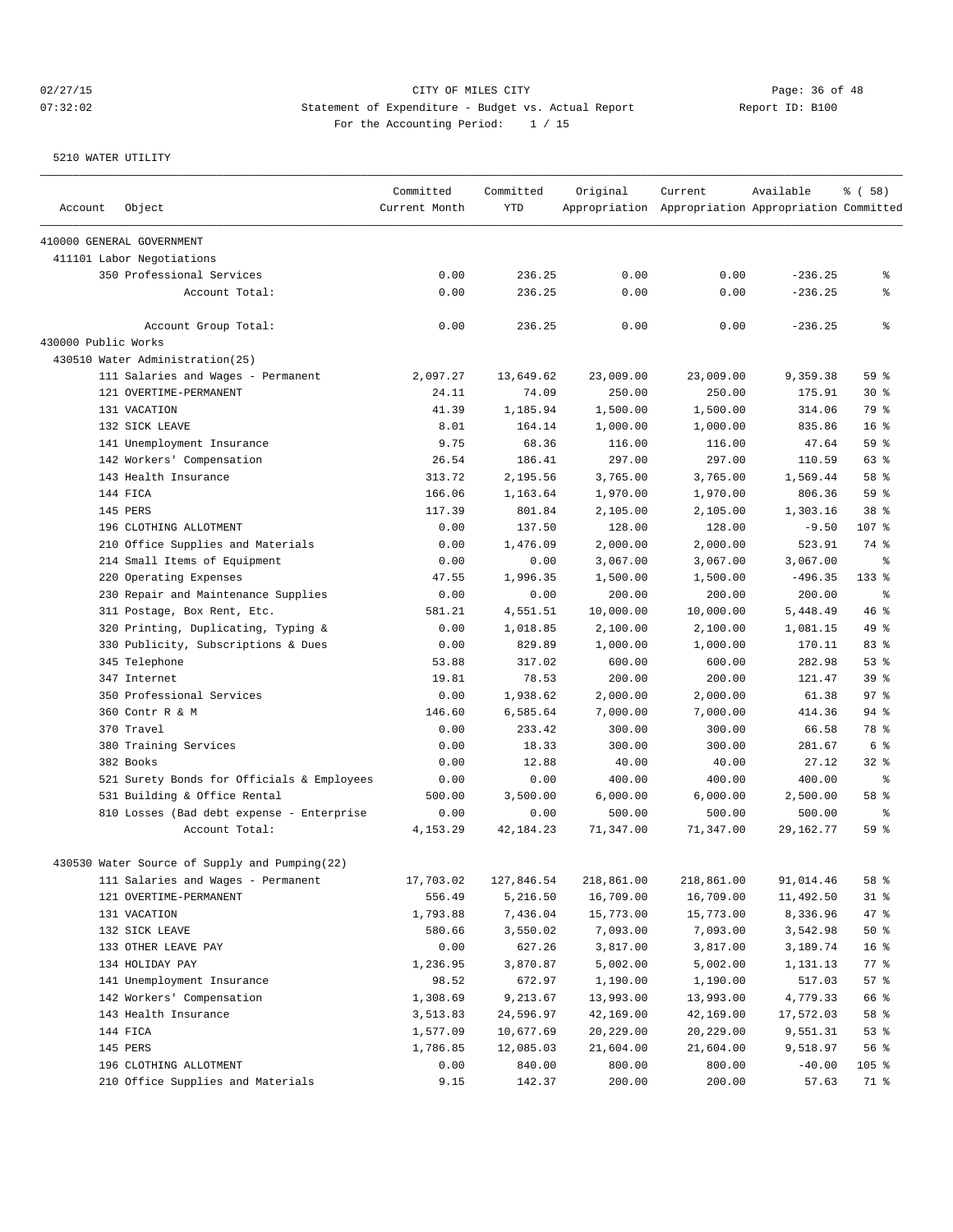| Account | Object                                  | Committed<br>Current Month | Committed<br>YTD | Original   | Current<br>Appropriation Appropriation Appropriation Committed | Available  | % ( 58 )        |
|---------|-----------------------------------------|----------------------------|------------------|------------|----------------------------------------------------------------|------------|-----------------|
|         | 214 Small Items of Equipment            | 0.00                       | 22.50            | 750.00     | 750.00                                                         | 727.50     | 3%              |
|         | 220 Operating Expenses                  | 55.50                      | 927.26           | 2,000.00   | 2,000.00                                                       | 1,072.74   | 46 %            |
|         | 222 Chemicals, Lab & Med Supplies       | 0.00                       | 0.00             | 150.00     | 150.00                                                         | 150.00     | နွ              |
|         | 226 Clothing and Uniforms               | 0.00                       | 235.72           | 400.00     | 400.00                                                         | 164.28     | 59 %            |
|         | 230 Repair and Maintenance Supplies     | 85.38                      | 1,840.99         | 5,000.00   | 5,000.00                                                       | 3,159.01   | 37%             |
|         | 231 Gas, Oil, Diesel Fuel, Grease, etc. | 47.53                      | 841.93           | 1,300.00   | 1,300.00                                                       | 458.07     | 65 %            |
|         | 241 Consumable Tools                    | 0.00                       | 152.70           | 150.00     | 150.00                                                         | $-2.70$    | 102 %           |
|         | 311 Postage, Box Rent, Etc.             | 0.00                       | 4.24             | 50.00      | 50.00                                                          | 45.76      | 8 %             |
|         | 330 Publicity, Subscriptions & Dues     | 0.00                       | 0.00             | 500.00     | 500.00                                                         | 500.00     | နွ              |
|         | 334 Memberships, Registrations & Dues   | 0.00                       | 57.00            | 400.00     | 400.00                                                         | 343.00     | $14$ %          |
|         | 341 Electric Utility Services           | 3,835.18                   | 38,103.64        | 55,000.00  | 55,000.00                                                      | 16,896.36  | 69 %            |
|         | 344 Gas Utility Service                 | 2,949.02                   | 13,875.20        | 20,000.00  | 20,000.00                                                      | 6,124.80   | 69 %            |
|         | 345 Telephone                           | 82.99                      | 520.79           | 1,200.00   | 1,200.00                                                       | 679.21     | $43$ %          |
|         | 346 Garbage Service                     | 0.00                       | 71.12            | 250.00     | 250.00                                                         | 178.88     | $28$ %          |
|         | 347 Internet                            | 80.25                      | 561.75           | 750.00     | 750.00                                                         | 188.25     | 75 %            |
|         | 350 Professional Services               | 0.00                       | 190.00           | 500.00     | 500.00                                                         | 310.00     | 38 %            |
|         | 352 Wtr/Swr Lab Testing                 | 0.00                       | 0.00             | 1,000.00   | 1,000.00                                                       | 1,000.00   | နွ              |
|         | 357 Architectual, Engineering Serv Etc. | 0.00                       | 0.00             | 10,000.00  | 10,000.00                                                      | 10,000.00  | နွ              |
|         | 360 Contr R & M                         | 23.50                      | 1,844.56         | 120,300.00 | 120,300.00                                                     | 118,455.44 | 2 <sup>8</sup>  |
|         | 363 R&M Vehicles/Equip/Labor-PW         | 55.01                      | 280.90           | 7,000.00   | 7,000.00                                                       | 6,719.10   | 4 %             |
|         | 369 Other Repair and Maintenance        | 0.00                       | 0.00             | 2,000.00   | 2,000.00                                                       | 2,000.00   | နွ              |
|         | 370 Travel                              | 386.40                     | 583.08           | 1,000.00   | 1,000.00                                                       | 416.92     | 58 %            |
|         | 380 Training Services                   | 107.00                     | 563.62           | 1,400.00   | 1,400.00                                                       | 836.38     | $40*$           |
|         | 382 Books                               | 0.00                       | 53.25            | 200.00     | 200.00                                                         | 146.75     | $27$ %          |
|         | 400 BUILDING MATERIALS                  | 0.00                       | 66.25            | 500.00     | 500.00                                                         | 433.75     | 13 <sup>8</sup> |
|         | 511 Insurance on Buildings              | 0.00                       | 9,142.93         | 9,143.00   | 9,143.00                                                       | 0.07       | 100 %           |
|         | 512 Insurance on Vehicles & Equipment   | 0.00                       | 261.32           | 262.00     | 262.00                                                         | 0.68       | $100$ %         |
|         | 940 Machinery & Equipment               | 0.00                       | 0.00             | 220,000.00 | 220,000.00                                                     | 220,000.00 | ႜ               |
|         | Account Total:                          | 37,872.89                  | 276,976.68       | 828,645.00 | 828,645.00                                                     | 551,668.32 | 33%             |
|         | 430540 Water Purification and Treatment |                            |                  |            |                                                                |            |                 |
|         | 210 Office Supplies and Materials       | 35.14                      | 77.53            | 200.00     | 200.00                                                         | 122.47     | 39 %            |
|         | 214 Small Items of Equipment            | 0.00                       | 0.00             | 23,450.00  | 23,450.00                                                      | 23,450.00  | နွ              |
|         | 220 Operating Expenses                  | 230.62                     | 1,184.62         | 3,000.00   | 3,000.00                                                       | 1,815.38   | 39 %            |
|         | 222 Chemicals, Lab & Med Supplies       | 2,312.08                   | 33,775.81        | 58,350.00  | 58,350.00                                                      | 24,574.19  | 58 %            |
|         | 226 Clothing and Uniforms               | 0.00                       | 235.69           | 400.00     | 400.00                                                         | 164.31     | 59 %            |
|         | 230 Repair and Maintenance Supplies     | 94.58                      | 5,573.30         | 9,500.00   | 9,500.00                                                       | 3,926.70   | 59 %            |
|         | 231 Gas, Oil, Diesel Fuel, Grease, etc. | 47.96                      | 612.18           | 1,300.00   | 1,300.00                                                       | 687.82     | 47.8            |
|         | 241 Consumable Tools                    | 0.00                       | 15.92            | 150.00     | 150.00                                                         | 134.08     | 11 <sub>8</sub> |
|         | 311 Postage, Box Rent, Etc.             | 0.70                       | 20.71            | 150.00     | 150.00                                                         | 129.29     | $14$ %          |
|         | 320 Printing, Duplicating, Typing &     | 0.00                       | 0.00             | 100.00     | 100.00                                                         | 100.00     | ွေ              |
|         | 330 Publicity, Subscriptions & Dues     | 0.00                       | 0.00             | 400.00     | 400.00                                                         | 400.00     | ွေ              |
|         | 334 Memberships, Registrations & Dues   | 0.00                       | 57.00            | 450.00     | 450.00                                                         | 393.00     | 13 <sub>8</sub> |
|         | 345 Telephone                           | 0.00                       | 0.00             | 200.00     | 200.00                                                         | 200.00     | ွေ              |
|         | 352 Wtr/Swr Lab Testing                 | 345.75                     | 3,521.24         | 10,000.00  | 10,000.00                                                      | 6,478.76   | 35%             |
|         | 357 Architectual, Engineering Serv Etc. | 0.00                       | 0.00             | 12,000.00  | 12,000.00                                                      | 12,000.00  | ွေ              |
|         | 360 Contr R & M                         | 0.00                       | 356.87           | 6,000.00   | 6,000.00                                                       | 5,643.13   | 6 %             |
|         | 369 Other Repair and Maintenance        | 0.00                       | 0.00             | 1,500.00   | 1,500.00                                                       | 1,500.00   | ွေ              |
|         | 370 Travel                              | 442.22                     | 656.64           | 1,200.00   | 1,200.00                                                       | 543.36     | 55 %            |
|         | 380 Training Services                   | 78.00                      | 565.80           | 1,000.00   | 1,000.00                                                       | 434.20     | 57%             |
|         | 382 Books                               | 0.00                       | 53.25            | 200.00     | 200.00                                                         | 146.75     | $27$ %          |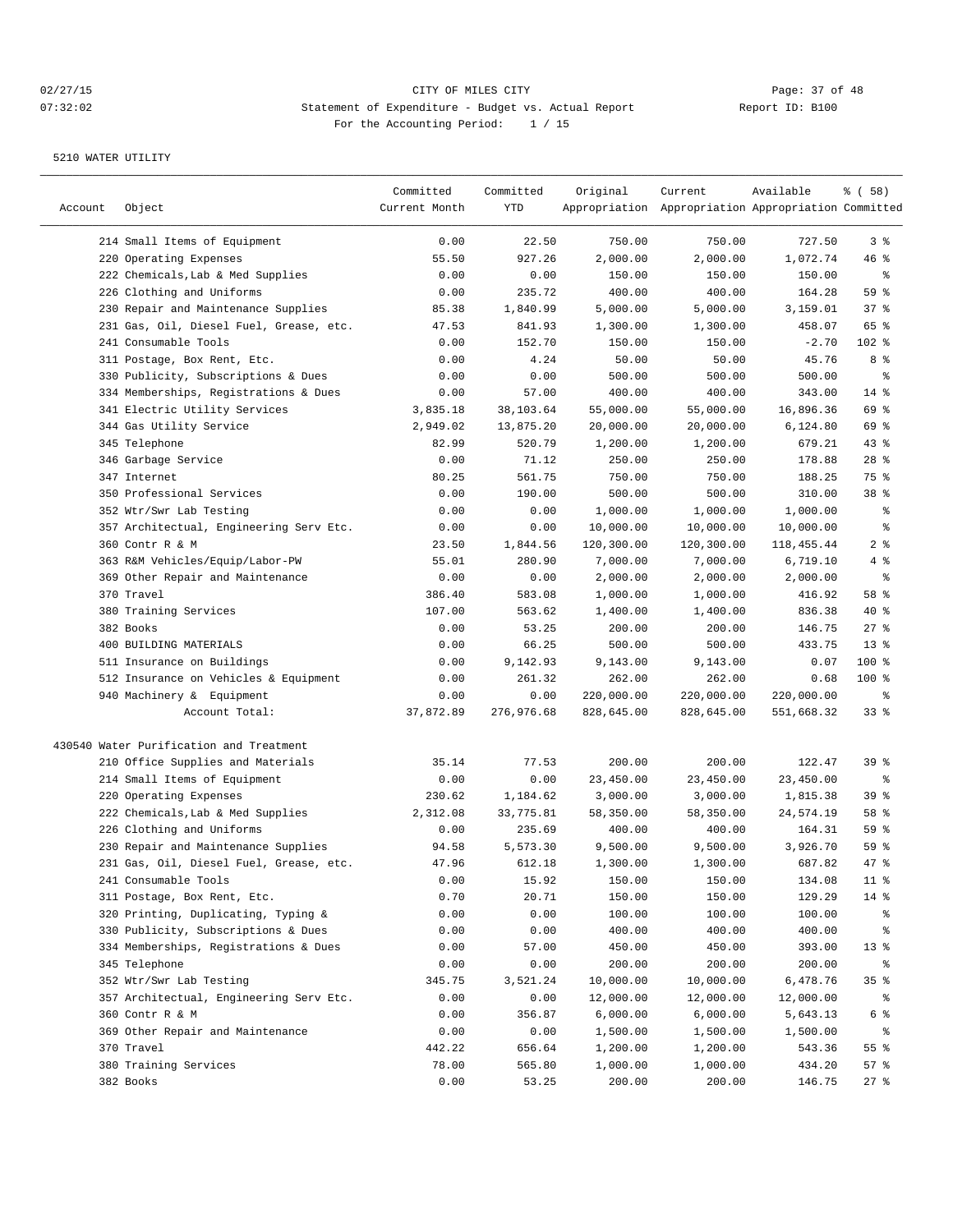| Account | Object                                   | Committed<br>Current Month | Committed<br>YTD | Original   | Current<br>Appropriation Appropriation Appropriation Committed | Available   | % ( 58 )        |
|---------|------------------------------------------|----------------------------|------------------|------------|----------------------------------------------------------------|-------------|-----------------|
|         | 533 Machinery and Equipment Rental       | 0.00                       | 0.00             | 1,000.00   | 1,000.00                                                       | 1,000.00    | နွ              |
|         | Account Total:                           | 3,587.05                   | 46,706.56        | 130,550.00 | 130,550.00                                                     | 83,843.44   | 36%             |
|         | 430550 Transmission and Distribution(23) |                            |                  |            |                                                                |             |                 |
|         | 111 Salaries and Wages - Permanent       | 12,248.93                  | 81,196.38        | 124,701.00 | 124,701.00                                                     | 43,504.62   | 65 %            |
|         | 121 OVERTIME-PERMANENT                   | 791.98                     | 5,094.68         | 10,598.00  | 10,598.00                                                      | 5,503.32    | 48 %            |
|         | 131 VACATION                             | 429.32                     | 6,184.43         | 15,773.00  | 15,773.00                                                      | 9,588.57    | 39 %            |
|         | 132 SICK LEAVE                           | 713.34                     | 5,146.29         | 7,093.00   | 7,093.00                                                       | 1,946.71    | 73 %            |
|         | 133 OTHER LEAVE PAY                      | 0.00                       | 0.00             | 2,108.00   | 2,108.00                                                       | 2,108.00    | နွ              |
|         | 134 HOLIDAY PAY                          | 457.14                     | 1,347.18         | 4,558.00   | 4,558.00                                                       | 3,210.82    | $30*$           |
|         | 141 Unemployment Insurance               | 65.89                      | 448.45           | 742.00     | 742.00                                                         | 293.55      | 60 %            |
|         | 142 Workers' Compensation                | 760.42                     | 5,222.70         | 8,514.00   | 8,514.00                                                       | 3,291.30    | 61 %            |
|         | 143 Health Insurance                     | 3,356.38                   | 18,319.92        | 27,108.00  | 27,108.00                                                      | 8,788.08    | 68 %            |
|         | 144 FICA                                 | 1,108.86                   | 7,534.92         | 12,609.00  | 12,609.00                                                      | 5,074.08    | 60 %            |
|         | 145 PERS                                 | 1,196.17                   | 8,085.76         | 13,467.00  | 13,467.00                                                      | 5,381.24    | 60 %            |
|         | 196 CLOTHING ALLOTMENT                   | 0.00                       | 652.50           | 670.00     | 670.00                                                         | 17.50       | 97%             |
|         | 210 Office Supplies and Materials        | 0.00                       | 97.22            | 500.00     | 500.00                                                         | 402.78      | 19 <sup>°</sup> |
|         | 214 Small Items of Equipment             | 0.00                       | 1,244.49         | 8,400.00   | 8,400.00                                                       | 7,155.51    | 15 <sup>8</sup> |
|         | 220 Operating Expenses                   | 670.05                     | 18,514.59        | 20,000.00  | 20,000.00                                                      | 1,485.41    | 93%             |
|         | 222 Chemicals, Lab & Med Supplies        | 0.00                       | 0.00             | 200.00     | 200.00                                                         | 200.00      | နွ              |
|         | 226 Clothing and Uniforms                | $-15.00$                   | 477.16           | 900.00     | 900.00                                                         | 422.84      | 53%             |
|         | 230 Repair and Maintenance Supplies      | 1,794.26                   | 16,676.42        | 25,000.00  | 25,000.00                                                      | 8,323.58    | 67%             |
|         | 231 Gas, Oil, Diesel Fuel, Grease, etc.  | 348.50                     | 6,836.18         | 12,000.00  | 12,000.00                                                      | 5,163.82    | 57%             |
|         | 233 Water/Sewer Main Replacement and     | 0.00                       | 1,607.90         | 10,000.00  | 10,000.00                                                      | 8,392.10    | 16 <sup>8</sup> |
|         | 234 Hydrant/Manhole Replacement, Valves  | 0.00                       | 21,762.59        | 30,000.00  | 30,000.00                                                      | 8,237.41    | 73 %            |
|         | 235 Curb Stop Replacement                | 1,797.23                   | 10,545.34        | 10,000.00  | 10,000.00                                                      | $-545.34$   | 105 %           |
|         | 241 Consumable Tools                     | 0.00                       | 14.99            | 200.00     | 200.00                                                         | 185.01      | 7 %             |
|         | 311 Postage, Box Rent, Etc.              | 0.00                       | 8.47             | 100.00     | 100.00                                                         | 91.53       | 8 %             |
|         | 320 Printing, Duplicating, Typing &      | 0.00                       | 0.00             | 100.00     | 100.00                                                         | 100.00      | နွ              |
| 330     | Publicity, Subscriptions & Dues          | 0.00                       | 178.00           | 200.00     | 200.00                                                         | 22.00       | 89 %            |
|         | 334 Memberships, Registrations & Dues    | 0.00                       | 125.00           | 300.00     | 300.00                                                         | 175.00      | $42$ %          |
|         | 341 Electric Utility Services            | 27.17                      | 109.33           | 250.00     | 250.00                                                         | 140.67      | 44 %            |
|         | 344 Gas Utility Service                  | 81.29                      | 256.64           | 450.00     | 450.00                                                         | 193.36      | 57%             |
|         | 345 Telephone                            | 54.78                      | 277.92           | 600.00     | 600.00                                                         | 322.08      | 46%             |
|         | 347 Internet                             | 11.40                      | 79.80            | 250.00     | 250.00                                                         | 170.20      | 32%             |
|         | 350 Professional Services                | 4,998.56                   | 6,672.93         | 56,000.00  | 56,000.00                                                      | 49,327.07   | $12$ %          |
|         | 357 Architectual, Engineering Serv Etc.  | 0.00                       | 4,995.00         | 20,000.00  | 20,000.00                                                      | 15,005.00   | 25%             |
|         | 360 Contr R & M                          | 149.88                     | 2,182.21         | 8,000.00   | 8,000.00                                                       | 5,817.79    | 27%             |
|         | 363 R&M Vehicles/Equip/Labor-PW          | 467.52                     | 20,916.94        | 28,000.00  | 28,000.00                                                      | 7,083.06    | 75 %            |
|         | 369 Other Repair and Maintenance         | 0.00                       | 0.00             | 1,000.00   | 1,000.00                                                       | 1,000.00    | ွေ              |
|         | 370 Travel                               | 179.06                     | 215.06           | 750.00     | 750.00                                                         | 534.94      | 29%             |
|         | 380 Training Services                    | 87.50                      | 87.50            | 800.00     | 800.00                                                         | 712.50      | $11$ %          |
|         | 382 Books                                | 0.00                       | 0.00             | 200.00     | 200.00                                                         | 200.00      | ႜ               |
|         | 400 BUILDING MATERIALS                   | 0.00                       | 126.83           | 500.00     | 500.00                                                         | 373.17      | 25%             |
|         | 511 Insurance on Buildings               | 0.00                       | 2,965.82         | 2,966.00   | 2,966.00                                                       | 0.18        | 100 %           |
|         | 512 Insurance on Vehicles & Equipment    | 0.00                       | 455.76           | 456.00     | 456.00                                                         | 0.24        | 100 %           |
|         | 513 Liability                            | 0.00                       | 375.00           | 386.00     | 386.00                                                         | 11.00       | 97%             |
|         | 532 Land Rental                          | 562.75                     | 869.69           | 1,500.00   | 1,500.00                                                       | 630.31      | 58 %            |
|         | 533 Machinery and Equipment Rental       | 0.00                       | 50.00            | 1,000.00   | 1,000.00                                                       | 950.00      | 5 <sup>°</sup>  |
|         | 940 Machinery & Equipment                | 0.00                       | 80,518.42        | 540,537.00 | 540,537.00                                                     | 460,018.58  | 15 <sup>°</sup> |
|         | 958 Strevell/Merriam Wtr Line Proj       | 1,985.87                   | $-66, 124.08$    | 75,000.00  | 75,000.00                                                      | 141, 124.08 | $-88$ %         |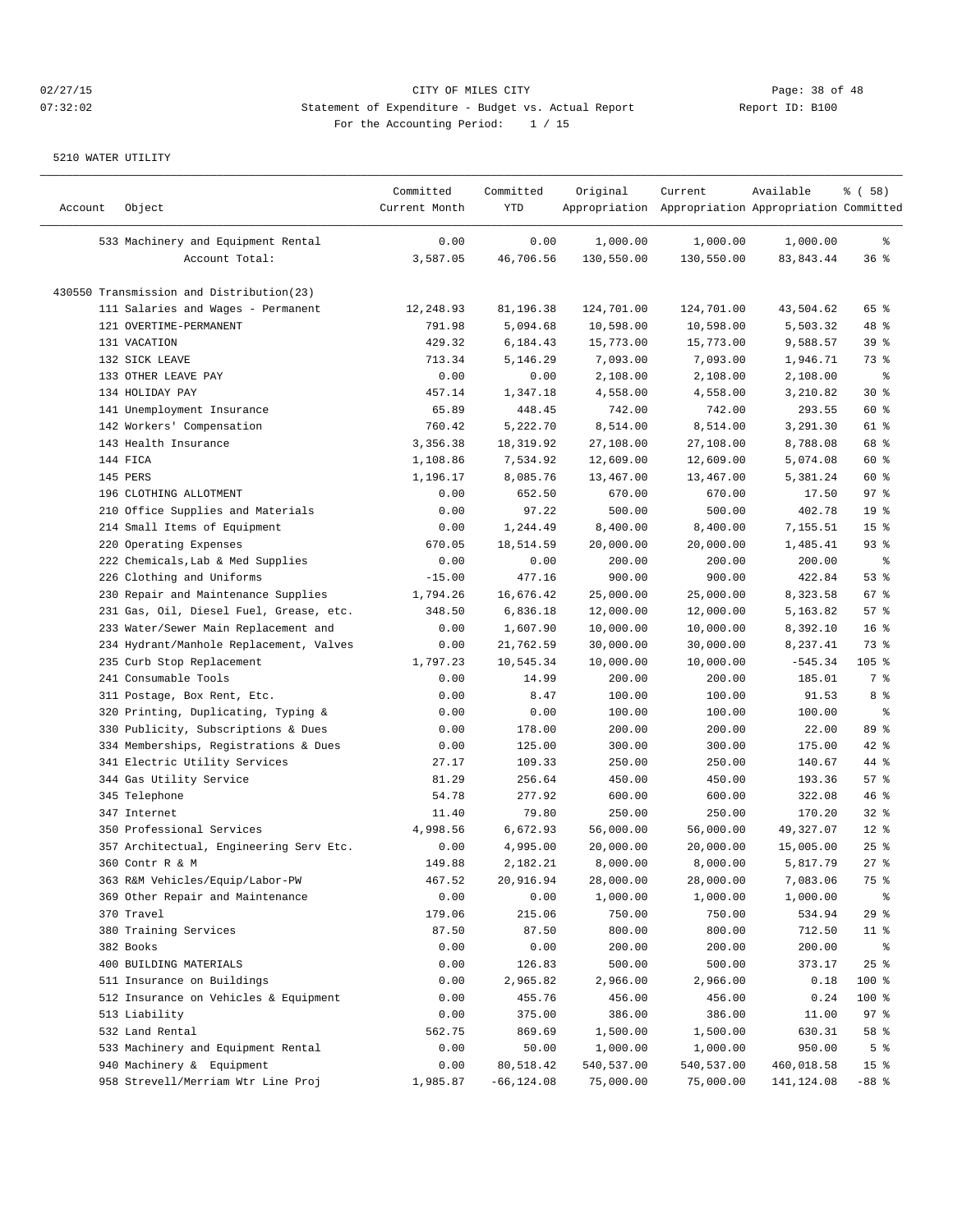| Account              | Object                                     | Committed<br>Current Month | Committed<br><b>YTD</b> | Original                     | Current<br>Appropriation Appropriation Appropriation Committed | Available                     | % (58)   |
|----------------------|--------------------------------------------|----------------------------|-------------------------|------------------------------|----------------------------------------------------------------|-------------------------------|----------|
|                      | Account Total:                             | 34, 329. 25                |                         | 272, 352.33 1, 084, 486.00   | 1,084,486.00                                                   | 812, 133.67                   | $25$ $%$ |
|                      | Account Group Total:                       | 79,942.48                  |                         | 638, 219.80 2, 115, 028.00   |                                                                | 2, 115, 028.00 1, 476, 808.20 | 30 %     |
| 490000 DEBT SERVICE  |                                            |                            |                         |                              |                                                                |                               |          |
|                      | 490200 Revenue Bonds                       |                            |                         |                              |                                                                |                               |          |
|                      | 611 Principal-NE Wtr Line Phase II         | 0.00                       | 8,000.00                | 16,000.00                    | 16,000.00                                                      | 8,000.00                      | $50*$    |
|                      | 615 Principal-Northeast Water Ln \$2.2     | 0.00                       | 29,000.00               | 58,000.00                    | 58,000.00                                                      | 29,000.00                     | 50%      |
|                      | 616 Principal-Carbon Hill Water Tank \$2.2 | 0.00                       | 28,000.00               | 56,000.00                    | 56,000.00                                                      | 28,000.00                     | 50%      |
|                      | 617 Principal - NE Wtr Line \$500k         | 0.00                       | 6,000.00                | 13,000.00                    | 13,000.00                                                      | 7,000.00                      | 46%      |
|                      | 618 Principal-Carbon Hill \$500k           | 0.00                       | 6,000.00                | 13,000.00                    | 13,000.00                                                      | 7,000.00                      | 46 %     |
|                      | 622 Interest-NE Wtr Line Phase II          | 0.00                       | 978.75                  | 1,928.00                     | 1,928.00                                                       | 949.25                        | $51$ $%$ |
|                      | 631 Interest - NE Wtr Line \$500k          | 0.00                       | 6,022.50                | 11,963.00                    | 11,963.00                                                      | 5,940.50                      | 50%      |
|                      | 632 Interest - Carbon Hill Wtr Tank \$500k | 0.00                       | 6,022.50                | 11,963.00                    | 11,963.00                                                      | 5,940.50                      | 50%      |
|                      | 634 Interest-Northeast Wtr Ln \$2.2        | 0.00                       | 29, 235.00              | 58,035.00                    | 58,035.00                                                      | 28,800.00                     | $50*$    |
|                      | 638 Interest-Carbon Hill Tank \$2.2        | 0.00                       | 28,455.00               | 56,490.00                    | 56,490.00                                                      | 28,035.00                     | $50*$    |
|                      | Account Total:                             | 0.00                       | 147, 713. 75            | 296,379.00                   | 296,379.00                                                     | 148,665.25                    | 50%      |
|                      | Account Group Total:                       | 0.00                       | 147, 713. 75            | 296,379.00                   | 296,379.00                                                     | 148,665.25                    | 50%      |
| 510000 MISCELLANEOUS |                                            |                            |                         |                              |                                                                |                               |          |
|                      | 510330 Comprehensive Liability Insurance   |                            |                         |                              |                                                                |                               |          |
|                      | 513 Liability                              | 0.00                       | 6,242.85                | 6,243.00                     | 6,243.00                                                       | 0.15                          | $100*$   |
|                      | Account Total:                             | 0.00                       | 6,242.85                | 6,243.00                     | 6,243.00                                                       | 0.15                          | 100 %    |
|                      | Account Group Total:                       | 0.00                       | 6,242.85                | 6,243.00                     | 6,243.00                                                       | 0.15                          | $100$ %  |
|                      | 520000 OTHER FINANCING USES                |                            |                         |                              |                                                                |                               |          |
|                      | 521000 Interfund Operating Transfers Out   |                            |                         |                              |                                                                |                               |          |
|                      | 820 Transfers to Other Funds               | 4,982.08                   | 49,031.77               | 70,498.00                    | 70,498.00                                                      | 21,466.23                     | 70 %     |
|                      | Account Total:                             | 4,982.08                   | 49,031.77               | 70,498.00                    | 70,498.00                                                      | 21,466.23                     | 70 %     |
|                      | Account Group Total:                       | 4,982.08                   | 49,031.77               | 70,498.00                    | 70,498.00                                                      | 21,466.23                     | 70 %     |
|                      | Fund Total:                                | 84,924.56                  |                         | 841, 444. 42 2, 488, 148. 00 |                                                                | 2,488,148.00 1,646,703.58     | $34$ $%$ |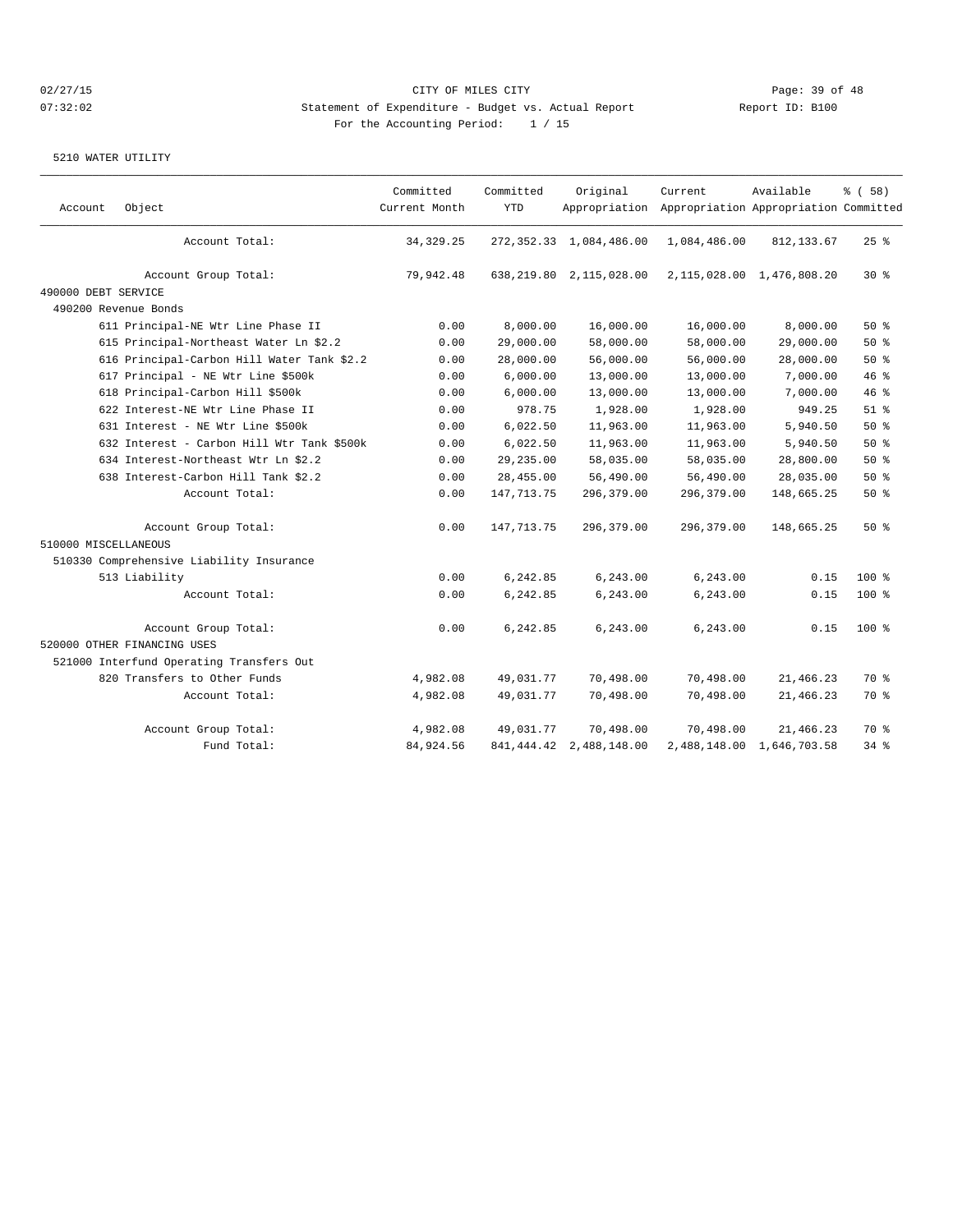# 02/27/15 **Page: 40 of 48** CITY OF MILES CITY **Page: 40 of 48** 07:32:02 Statement of Expenditure - Budget vs. Actual Report Changer Report ID: B100 For the Accounting Period: 1 / 15

| Account             | Object                                       | Committed<br>Current Month | Committed<br><b>YTD</b> | Original           | Current<br>Appropriation Appropriation Appropriation Committed | Available         | % (58)          |
|---------------------|----------------------------------------------|----------------------------|-------------------------|--------------------|----------------------------------------------------------------|-------------------|-----------------|
|                     | 410000 GENERAL GOVERNMENT                    |                            |                         |                    |                                                                |                   |                 |
|                     | 411101 Labor Negotiations                    |                            |                         |                    |                                                                |                   |                 |
|                     | 350 Professional Services                    | 0.00                       | 157.50                  | 0.00               | 0.00                                                           | $-157.50$         | နွ              |
|                     | Account Total:                               | 0.00                       | 157.50                  | 0.00               | 0.00                                                           | $-157.50$         | နွ              |
|                     | Account Group Total:                         | 0.00                       | 157.50                  | 0.00               | 0.00                                                           | $-157.50$         | နွ              |
| 430000 Public Works |                                              |                            |                         |                    |                                                                |                   |                 |
|                     | 430610 Sewer Administration(29)              |                            |                         |                    |                                                                |                   |                 |
|                     | 111 Salaries and Wages - Permanent           | 2,097.28                   | 13,649.46               | 23,009.00          | 23,009.00                                                      | 9,359.54          | 59 %            |
|                     | 121 OVERTIME-PERMANENT                       | 24.11                      | 73.85                   | 250.00             | 250.00                                                         | 176.15            | $30*$           |
|                     | 131 VACATION                                 | 41.40                      | 1,185.82                | 1,500.00           | 1,500.00                                                       | 314.18            | 79 %            |
|                     | 132 SICK LEAVE                               | 8.01                       | 164.18                  | 1,000.00           | 1,000.00                                                       | 835.82            | $16*$           |
|                     | 141 Unemployment Insurance                   | 9.78                       | 68.47                   | 116.00             | 116.00                                                         | 47.53             | 59 %            |
|                     | 142 Workers' Compensation                    | 26.57                      | 186.49                  | 297.00             | 297.00                                                         | 110.51            | 63 %            |
|                     | 143 Health Insurance                         | 313.78                     | 2,195.54                | 3,765.00           | 3,765.00                                                       | 1,569.46          | 58 %            |
|                     | 144 FICA                                     | 166.05                     | 1,163.66                | 1,970.00           | 1,970.00                                                       | 806.34            | 59%             |
|                     | 145 PERS                                     | 117.40                     | 801.78                  | 2,105.00           | 2,105.00                                                       | 1,303.22          | 38 %            |
|                     | 196 CLOTHING ALLOTMENT                       | 0.00                       | 137.50                  | 128.00             | 128.00                                                         | $-9.50$           | 107 %           |
|                     | 210 Office Supplies and Materials            | 0.00                       | 1,476.10                | 2,000.00           | 2,000.00                                                       | 523.90            | 74 %            |
|                     | 214 Small Items of Equipment                 | 0.00                       | 0.00                    | 3,067.00           | 3,067.00                                                       | 3,067.00          | ႜ               |
|                     | 220 Operating Expenses                       | 47.55                      | 1,996.36                | 1,500.00           | 1,500.00                                                       | $-496.36$         | $133$ $%$       |
|                     | 230 Repair and Maintenance Supplies          | 0.00                       | 0.00                    | 200.00             | 200.00                                                         | 200.00            | နွ              |
|                     | 311 Postage, Box Rent, Etc.                  | 581.21                     | 4,551.55                | 7,000.00           | 7,000.00                                                       | 2,448.45          | 65 %            |
|                     | 320 Printing, Duplicating, Typing &          | 0.00                       | 1,018.86                | 2,100.00           | 2,100.00                                                       | 1,081.14          | 49 %            |
|                     | 330 Publicity, Subscriptions & Dues          | 0.00<br>53.86              | 835.87                  | 1,000.00<br>600.00 | 1,000.00                                                       | 164.13            | 84 %<br>53%     |
|                     | 345 Telephone                                |                            | 316.88                  |                    | 600.00                                                         | 283.12            | $61$ %          |
|                     | 347 Internet<br>350 Professional Services    | 19.51<br>0.00              | 136.57<br>1,938.63      | 225.00<br>4,000.00 | 225.00<br>4,000.00                                             | 88.43<br>2,061.37 | 48 %            |
|                     | 360 Contr R & M                              | 146.60                     | 6,585.64                | 5,000.00           | 5,000.00                                                       | $-1,585.64$       | 132 %           |
|                     | 370 Travel                                   | 0.00                       | 233.42                  | 500.00             | 500.00                                                         | 266.58            | 47.8            |
|                     | 380 Training Services                        | 0.00                       | 18.34                   | 300.00             | 300.00                                                         | 281.66            | 6 %             |
|                     | 382 Books                                    | 0.00                       | 12.89                   | 0.00               | 0.00                                                           | $-12.89$          | ి               |
|                     | 521 Surety Bonds for Officials & Employees   | 0.00                       | 0.00                    | 400.00             | 400.00                                                         | 400.00            | ႜ               |
|                     | 531 Building & Office Rental                 | 333.33                     | 2,333.31                | 5,500.00           | 5,500.00                                                       | 3,166.69          | 42 %            |
|                     | 540 Special Assessments                      | 0.00                       | 0.00                    | 5,200.00           | 5,200.00                                                       | 5,200.00          | နွ              |
|                     | 810 Losses (Bad debt expense - Enterprise    | 0.00                       | 0.00                    | 500.00             | 500.00                                                         | 500.00            | ి               |
|                     | Account Total:                               | 3,986.44                   | 41,081.17               | 73,232.00          | 73,232.00                                                      | 32,150.83         | 56 <sup>8</sup> |
|                     | 430630 Sewer Collection and Transmission(31) |                            |                         |                    |                                                                |                   |                 |
|                     | 111 Salaries and Wages - Permanent           | 9,236.71                   | 60,285.19               | 121,274.00         | 121,274.00                                                     | 60,988.81         | 50%             |
|                     | 121 OVERTIME-PERMANENT                       | 732.00                     | 4,184.59                | 10,598.00          | 10,598.00                                                      | 6,413.41          | 39%             |
|                     | 131 VACATION                                 | 279.48                     | 4,614.78                | 15,773.00          | 15,773.00                                                      | 11,158.22         | 29%             |
|                     | 132 SICK LEAVE                               | 293.78                     | 2,873.94                | 7,093.00           | 7,093.00                                                       | 4,219.06          | 41 %            |
|                     | 133 OTHER LEAVE PAY                          | 0.00                       | 0.00                    | 1,811.00           | 1,811.00                                                       | 1,811.00          | နွ              |
|                     | 134 HOLIDAY PAY                              | 457.14                     | 1,347.18                | 4,558.00           | 4,558.00                                                       | 3,210.82          | $30*$           |
|                     | 141 Unemployment Insurance                   | 49.52                      | 332.16                  | 737.00             | 737.00                                                         | 404.84            | 45%             |
|                     | 142 Workers' Compensation                    | 558.61                     | 3,800.69                | 8,316.00           | 8,316.00                                                       | 4,515.31          | 46%             |
|                     | 143 Health Insurance                         | 2,697.58                   | 13,707.74               | 26,732.00          | 26,732.00                                                      | 13,024.26         | $51$ %          |
|                     | 144 FICA                                     | 838.36                     | 5,615.79                | 12,519.00          | 12,519.00                                                      | 6,903.21          | 45%             |
|                     | 145 PERS                                     | 898.62                     | 5,989.10                | 13,162.00          | 13,162.00                                                      | 7,172.90          | 46%             |
|                     | 196 CLOTHING ALLOTMENT                       | 0.00                       | 495.00                  | 475.00             | 475.00                                                         | $-20.00$          | $104$ %         |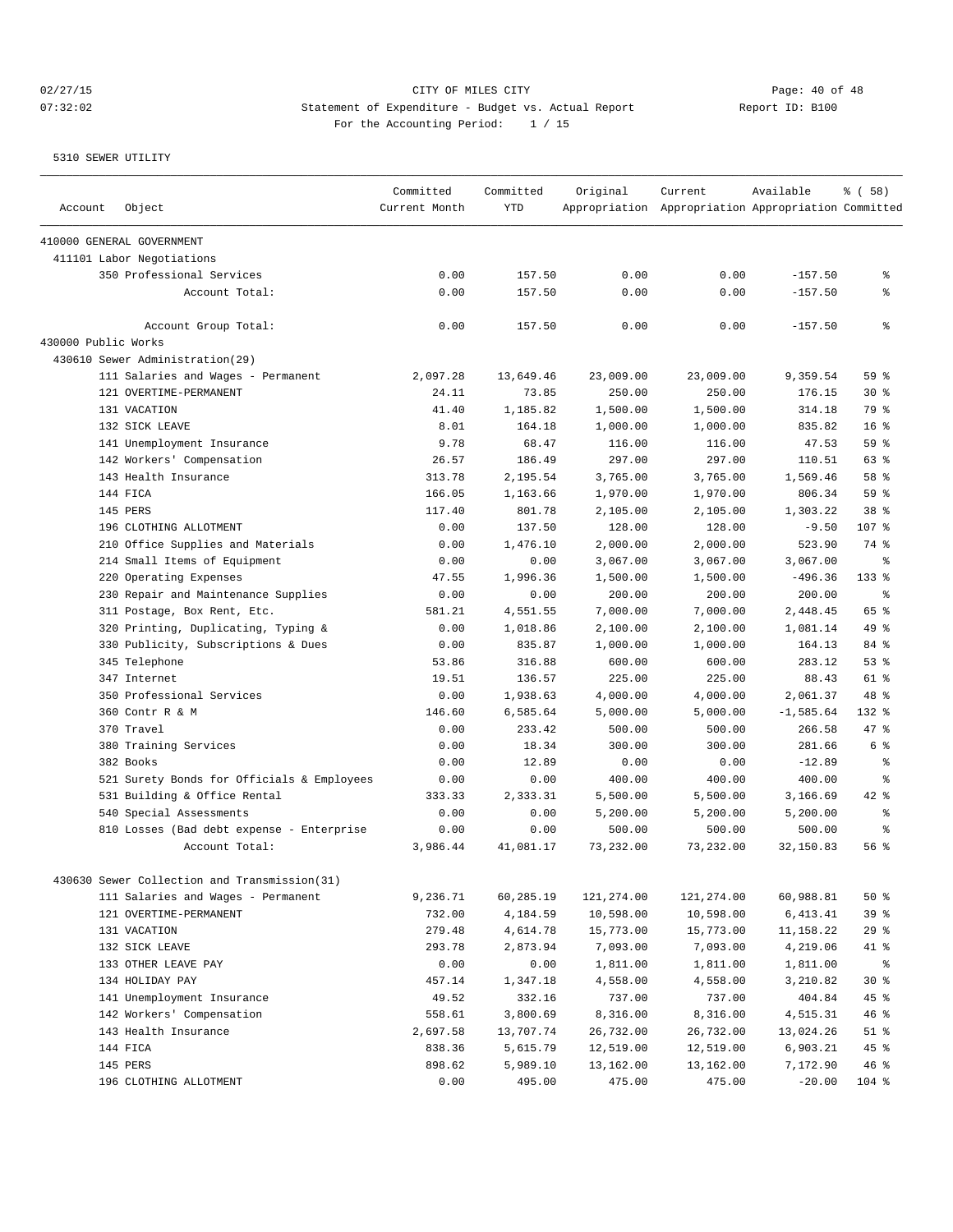| Account | Object                                  | Committed<br>Current Month | Committed<br>YTD | Original   | Current<br>Appropriation Appropriation Appropriation Committed | Available    | % ( 58 )           |
|---------|-----------------------------------------|----------------------------|------------------|------------|----------------------------------------------------------------|--------------|--------------------|
|         | 210 Office Supplies and Materials       | 0.00                       | 75.29            | 350.00     | 350.00                                                         | 274.71       | $22$ %             |
|         | 214 Small Items of Equipment            | 300.00                     | 1,318.27         | 4,162.00   | 4,162.00                                                       | 2,843.73     | 32%                |
|         | 220 Operating Expenses                  | 759.80                     | 2,408.40         | 2,500.00   | 2,500.00                                                       | 91.60        | 96%                |
|         | 222 Chemicals, Lab & Med Supplies       | 0.00                       | 0.00             | 3,000.00   | 3,000.00                                                       | 3,000.00     | $\epsilon$         |
|         | 226 Clothing and Uniforms               | $-15.00$                   | 654.42           | 700.00     | 700.00                                                         | 45.58        | 93%                |
|         | 230 Repair and Maintenance Supplies     | 242.10                     | 2,101.57         | 7,000.00   | 7,000.00                                                       | 4,898.43     | $30*$              |
|         | 231 Gas, Oil, Diesel Fuel, Grease, etc. | 348.50                     | 6,757.13         | 11,000.00  | 11,000.00                                                      | 4,242.87     | 61 %               |
|         | 233 Water/Sewer Main Replacement and    | 0.00                       | 253.26           | 5,000.00   | 5,000.00                                                       | 4,746.74     | 5 <sup>8</sup>     |
|         | 234 Hydrant/Manhole Replacement, Valves | 0.00                       | 1,471.19         | 10,000.00  | 10,000.00                                                      | 8,528.81     | 15 <sup>°</sup>    |
|         | 241 Consumable Tools                    | 0.00                       | 0.00             | 100.00     | 100.00                                                         | 100.00       | နွ                 |
|         | 311 Postage, Box Rent, Etc.             | 0.00                       | 0.00             | 50.00      | 50.00                                                          | 50.00        | န္                 |
|         | 320 Printing, Duplicating, Typing &     | 0.00                       | 0.00             | 75.00      | 75.00                                                          | 75.00        | ి                  |
|         | 330 Publicity, Subscriptions & Dues     | 0.00                       | 0.00             | 125.00     | 125.00                                                         | 125.00       | ి                  |
|         | 334 Memberships, Registrations & Dues   | 0.00                       | 125.00           | 200.00     | 200.00                                                         | 75.00        | 63 %               |
|         | 341 Electric Utility Services           | 27.17                      | 109.33           | 200.00     | 200.00                                                         | 90.67        | 55 %               |
|         | 344 Gas Utility Service                 | 81.29                      | 201.62           | 400.00     | 400.00                                                         | 198.38       | 50%                |
|         | 345 Telephone                           | 54.76                      | 277.82           | 550.00     | 550.00                                                         | 272.18       | $51$ %             |
|         | 347 Internet                            | 11.40                      | 79.80            | 125.00     | 125.00                                                         | 45.20        | 64 %               |
|         | 350 Professional Services               | 4,998.55                   | 8,875.18         | 60,000.00  | 60,000.00                                                      | 51, 124.82   | 15 <sup>°</sup>    |
|         | 356 Purchsed Services (MMIA Div '01)    | 0.00                       | 0.00             | 2,000.00   | 2,000.00                                                       | 2,000.00     | နွ                 |
|         | 357 Architectual, Engineering Serv Etc. | 0.00                       | 0.00             | 5,000.00   | 5,000.00                                                       | 5,000.00     | နွ                 |
|         | 360 Contr R & M                         | 149.88                     | 1,672.59         | 3,000.00   | 3,000.00                                                       | 1,327.41     | 56%                |
|         | 363 R&M Vehicles/Equip/Labor-PW         | 467.52                     | 20, 131. 21      | 27,000.00  | 27,000.00                                                      | 6,868.79     | 75 %               |
|         | 369 Other Repair and Maintenance        | 0.00                       | 0.00             | 2,500.00   | 2,500.00                                                       | 2,500.00     | နွ                 |
|         | 370 Travel                              | 179.05                     | 179.05           | 400.00     | 400.00                                                         | 220.95       | 45 %               |
|         | 380 Training Services                   | 87.50                      | 87.50            | 350.00     | 350.00                                                         | 262.50       | $25$ %             |
|         | 382 Books                               | 0.00                       | 0.00             | 100.00     | 100.00                                                         | 100.00       | ి                  |
|         | 400 BUILDING MATERIALS                  | 0.00                       | 126.83           | 0.00       | 0.00                                                           | $-126.83$    | ႜ                  |
|         | 512 Insurance on Vehicles & Equipment   | 0.00                       | 1,389.02         | 1,390.00   | 1,390.00                                                       | 0.98         | 100 %              |
|         | 513 Liability                           | 0.00                       | 1,020.42         | 5,000.00   | 5,000.00                                                       | 3,979.58     | $20*$              |
|         | 532 Land Rental                         | 0.00                       | 146.16           | 700.00     | 700.00                                                         | 553.84       | $21$ %             |
|         | 533 Machinery and Equipment Rental      | 0.00                       | 0.00             | 1,000.00   | 1,000.00                                                       | 1,000.00     | ి                  |
|         | 940 Machinery & Equipment               | 0.00                       | 112,580.60       | 104,384.00 | 104,384.00                                                     | $-8, 196.60$ | 108 %              |
|         | Account Total:                          | 23,734.32                  | 265, 287.82      | 481,409.00 | 481,409.00                                                     | 216, 121. 18 | 55 %               |
|         | 430640 Sewer Treatment and Disposal(33) |                            |                  |            |                                                                |              |                    |
|         | 111 Salaries and Wages - Permanent      | 7,651.47                   | 54,610.94        | 94,425.00  | 94,425.00                                                      | 39,814.06    | 58 %               |
|         | 121 OVERTIME-PERMANENT                  | 222.61                     | 2,086.17         | 6,848.00   | 6,848.00                                                       | 4,761.83     | $30*$              |
|         | 131 VACATION                            | 717.56                     | 3,385.70         | 6,309.00   | 6,309.00                                                       | 2,923.30     | 54 %               |
|         | 132 SICK LEAVE                          | 232.27                     | 1,528.22         | 2,810.00   | 2,810.00                                                       | 1,281.78     | 54 %               |
|         | 133 OTHER LEAVE PAY                     | 0.00                       | 250.93           | 3,817.00   | 3,817.00                                                       | 3,566.07     | 7 %                |
|         | 134 HOLIDAY PAY                         | 494.63                     | 1,548.14         | 2,167.00   | 2,167.00                                                       | 618.86       | 71 %               |
|         | 141 Unemployment Insurance              | 41.87                      | 286.71           | 524.00     | 524.00                                                         | 237.29       | $55$ $\frac{6}{5}$ |
|         | 142 Workers' Compensation               | 555.37                     | 3,909.35         | 6,238.00   | 6,238.00                                                       | 2,328.65     | 63 %               |
|         | 143 Health Insurance                    | 1,468.22                   | 10,277.32        | 17,169.00  | 17,169.00                                                      | 6,891.68     | 60 %               |
|         | 144 FICA                                | 673.91                     | 4,573.20         | 8,903.00   | 8,903.00                                                       | 4,329.80     | $51$ %             |
|         | 145 PERS                                | 761.35                     | 5,160.28         | 9,508.00   | 9,508.00                                                       | 4,347.72     | 54 %               |
|         | 196 CLOTHING ALLOTMENT                  | 0.00                       | 351.00           | 351.00     | 351.00                                                         | 0.00         | 100 %              |
|         | 210 Office Supplies and Materials       | 7.32                       | 64.24            | 150.00     | 150.00                                                         | 85.76        | 43%                |
|         | 214 Small Items of Equipment            | 4.49                       | 9,668.19         | 24,000.00  | 24,000.00                                                      | 14,331.81    | $40*$              |
|         | 220 Operating Expenses                  | 94.83                      | 702.70           | 3,000.00   | 3,000.00                                                       | 2,297.30     | $23$ %             |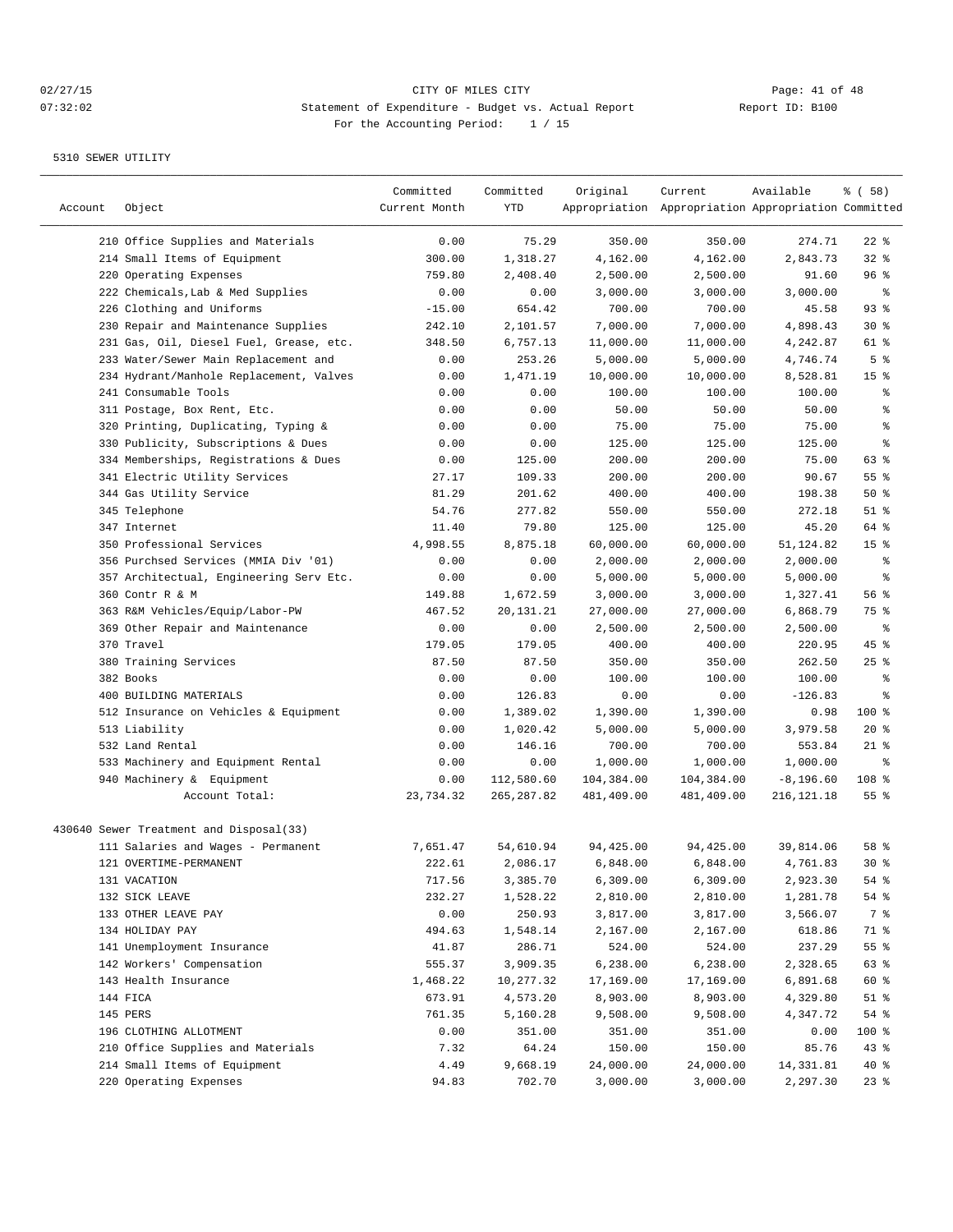| Account | Object                                    | Committed<br>Current Month | Committed<br>YTD | Original                     | Current<br>Appropriation Appropriation Appropriation Committed | Available                 | % ( 58 )        |
|---------|-------------------------------------------|----------------------------|------------------|------------------------------|----------------------------------------------------------------|---------------------------|-----------------|
|         | 222 Chemicals, Lab & Med Supplies         | 964.28                     | 4,025.07         | 7,000.00                     | 7,000.00                                                       | 2,974.93                  | 58 %            |
|         | 226 Clothing and Uniforms                 | 0.00                       | 182.99           | 500.00                       | 500.00                                                         | 317.01                    | 37%             |
|         | 230 Repair and Maintenance Supplies       | 903.39                     | 5,200.18         | 8,000.00                     | 8,000.00                                                       | 2,799.82                  | 65 %            |
|         | 231 Gas, Oil, Diesel Fuel, Grease, etc.   | 88.22                      | 1,234.84         | 2,000.00                     | 2,000.00                                                       | 765.16                    | 62 %            |
|         | 241 Consumable Tools                      | 0.00                       | 0.00             | 100.00                       | 100.00                                                         | 100.00                    | နွ              |
|         | 300 PURCHASED SERVICES                    | 0.00                       | 0.00             | 750.00                       | 750.00                                                         | 750.00                    | န္              |
|         | 311 Postage, Box Rent, Etc.               | 2.28                       | 26.00            | 100.00                       | 100.00                                                         | 74.00                     | $26$ %          |
|         | 320 Printing, Duplicating, Typing &       | 0.00                       | 0.00             | 100.00                       | 100.00                                                         | 100.00                    | ႜ               |
|         | 330 Publicity, Subscriptions & Dues       | 0.00                       | 162.50           | 100.00                       | 100.00                                                         | $-62.50$                  | $163$ %         |
|         | 334 Memberships, Registrations & Dues     | 0.00                       | 20.00            | 700.00                       | 700.00                                                         | 680.00                    | 3%              |
|         | 341 Electric Utility Services             | 4,936.67                   | 30,550.08        | 68,000.00                    | 68,000.00                                                      | 37,449.92                 | $45$ %          |
|         | 342 Water Utility Services                | 62.55                      | 466.91           | 1,000.00                     | 1,000.00                                                       | 533.09                    | 47 %            |
|         | 343 Sewer Utility Services                | 48.14                      | 336.98           | 450.00                       | 450.00                                                         | 113.02                    | 75 %            |
|         | 345 Telephone                             | 41.73                      | 231.97           | 800.00                       | 800.00                                                         | 568.03                    | 29%             |
|         | 346 Garbage Service                       | 120.00                     | 287.42           | 800.00                       | 800.00                                                         | 512.58                    | 36%             |
|         | 347 Internet                              | 45.60                      | 319.20           | 500.00                       | 500.00                                                         | 180.80                    | 64 %            |
|         | 350 Professional Services                 | 0.00                       | 239.40           | 500.00                       | 500.00                                                         | 260.60                    | 48 %            |
|         | 352 Wtr/Swr Lab Testing                   | 575.75                     | 3,659.75         | 8,000.00                     | 8,000.00                                                       | 4,340.25                  | 46 %            |
|         | 357 Architectual, Engineering Serv Etc.   | 0.00                       | 0.00             | 5,000.00                     | 5,000.00                                                       | 5,000.00                  | နွ              |
|         | 360 Contr R & M                           | 9.00                       | 567.32           | 7,500.00                     | 7,500.00                                                       | 6,932.68                  | 8 %             |
|         | 363 R&M Vehicles/Equip/Labor-PW           | 55.01                      | 366.98           | 8,000.00                     | 8,000.00                                                       | 7,633.02                  | 5 <sup>°</sup>  |
|         | 370 Travel                                | 302.34                     | 436.04           | 750.00                       | 750.00                                                         | 313.96                    | 58 %            |
|         | 380 Training Services                     | 36.00                      | 357.26           | 750.00                       | 750.00                                                         | 392.74                    | 48 %            |
|         | 382 Books                                 | 7.00                       | 82.91            | 200.00                       | 200.00                                                         | 117.09                    | 41 %            |
|         | 400 BUILDING MATERIALS                    | 0.00                       | 0.00             | 500.00                       | 500.00                                                         | 500.00                    | ి               |
|         | 511 Insurance on Buildings                | 0.00                       | 7,114.87         | 7,115.00                     | 7,115.00                                                       | 0.13                      | 100 %           |
|         | 512 Insurance on Vehicles & Equipment     | 0.00                       | 260.67           | 261.00                       | 261.00                                                         | 0.33                      | $100$ %         |
|         | 533 Machinery and Equipment Rental        | 0.00                       | 0.00             | 2,000.00                     | 2,000.00                                                       | 2,000.00                  | ႜ               |
|         | 810 Losses (Bad debt expense - Enterprise | 0.00                       | 0.00             | 2,000.00                     | 2,000.00                                                       | 2,000.00                  | န္              |
|         | 920 Buildings                             | 0.00                       |                  | $0.00 \quad 6,976,000.00$    |                                                                | 6,976,000.00 6,976,000.00 | န္              |
|         | Account Total:                            | 21,123.86                  |                  | 154, 532. 43 7, 295, 695. 00 |                                                                | 7,295,695.00 7,141,162.57 | 2 <sub>8</sub>  |
|         | 430690 Sewer Lift Stations(32)            |                            |                  |                              |                                                                |                           |                 |
|         | 111 Salaries and Wages - Permanent        | 4,815.85                   | 34,670.93        | 59,557.00                    | 59,557.00                                                      | 24,886.07                 | 58 %            |
|         | 121 OVERTIME-PERMANENT                    | 148.42                     | 1,391.61         | 3,134.00                     | 3,134.00                                                       | 1,742.39                  | 44 %            |
|         | 131 VACATION                              | 478.37                     | 2,051.33         | 4,206.00                     | 4,206.00                                                       | 2,154.67                  | 49 %            |
|         | 132 SICK LEAVE                            | 154.84                     | 964.71           | 1,840.00                     | 1,840.00                                                       | 875.29                    | $52$ $%$        |
|         | 133 OTHER LEAVE PAY                       | 0.00                       | 167.29           | 1,117.00                     | 1,117.00                                                       | 949.71                    | 15 <sup>°</sup> |
|         | 134 HOLIDAY PAY                           | 330.00                     | 1,032.46         | 1,133.00                     | 1,133.00                                                       | 100.54                    | 91 %            |
|         | 141 Unemployment Insurance                | 26.63                      | 181.83           | 320.00                       | 320.00                                                         | 138.17                    | 57%             |
|         | 142 Workers' Compensation                 | 354.37                     | 2,494.58         | 3,717.00                     | 3,717.00                                                       | 1,222.42                  | 67%             |
|         | 143 Health Insurance                      | 947.46                     | 6,632.34         | 11,370.00                    | 11,370.00                                                      | 4,737.66                  | 58 %            |
|         | 144 FICA                                  | 427.79                     | 2,897.63         | 5,430.00                     | 5,430.00                                                       | 2,532.37                  | 53 %            |
|         | 145 PERS                                  | 484.25                     | 3,276.98         | 5,800.00                     | 5,800.00                                                       | 2,523.02                  | 56 %            |
|         | 196 CLOTHING ALLOTMENT                    | 0.00                       | 226.50           | 236.00                       | 236.00                                                         | 9.50                      | 96 %            |
|         | 210 Office Supplies and Materials         | 69.84                      | 71.11            | 150.00                       | 150.00                                                         | 78.89                     | 47 %            |
|         | 214 Small Items of Equipment              | 304.50                     | 1,212.00         | 36,500.00                    | 36,500.00                                                      | 35,288.00                 | 3%              |
|         | 220 Operating Expenses                    | 22.00                      | 212.42           | 1,000.00                     | 1,000.00                                                       | 787.58                    | $21$ %          |
|         | 222 Chemicals, Lab & Med Supplies         | 0.00                       | 426.15           | 3,000.00                     | 3,000.00                                                       | 2,573.85                  | $14$ %          |
|         | 226 Clothing and Uniforms                 | 0.00                       | 85.56            | 100.00                       | 100.00                                                         | 14.44                     | 86 %            |
|         | 230 Repair and Maintenance Supplies       | 524.49                     | 2,808.81         | 5,500.00                     | 5,500.00                                                       | 2,691.19                  | $51$ %          |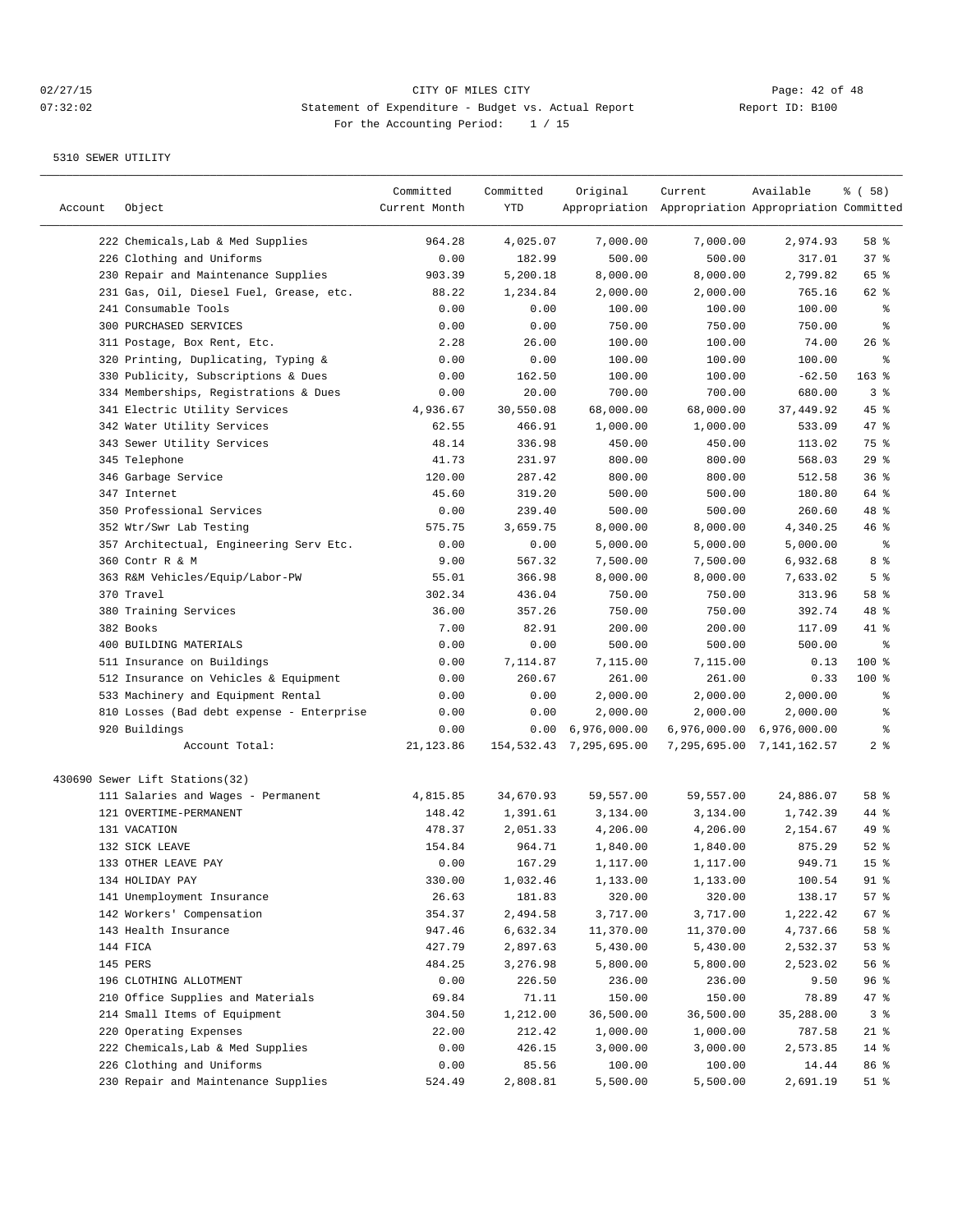# 02/27/15 **Page: 43 of 48** CITY OF MILES CITY **Page: 43 of 48** 07:32:02 Statement of Expenditure - Budget vs. Actual Report Report ID: B100 For the Accounting Period: 1 / 15

|                      |                                          | Committed     | Committed  | Original                   | Current                                             | Available                 | % (58)    |
|----------------------|------------------------------------------|---------------|------------|----------------------------|-----------------------------------------------------|---------------------------|-----------|
| Account              | Object                                   | Current Month | <b>YTD</b> |                            | Appropriation Appropriation Appropriation Committed |                           |           |
|                      | 231 Gas, Oil, Diesel Fuel, Grease, etc.  | 126.46        | 1,548.95   | 2,500.00                   | 2,500.00                                            | 951.05                    | 62 %      |
|                      | 241 Consumable Tools                     | 0.00          | 0.00       | 100.00                     | 100.00                                              | 100.00                    | $\approx$ |
|                      | 311 Postage, Box Rent, Etc.              | 0.00          | 0.00       | 50.00                      | 50.00                                               | 50.00                     | ి         |
|                      | 341 Electric Utility Services            | 1,165.44      | 7,706.72   | 12,580.00                  | 12,580.00                                           | 4,873.28                  | 61 %      |
|                      | 344 Gas Utility Service                  | 88.68         | 507.42     | 1,500.00                   | 1,500.00                                            | 992.58                    | $34$ $%$  |
|                      | 345 Telephone                            | 0.00          | 0.00       | 500.00                     | 500.00                                              | 500.00                    | န့        |
|                      | 347 Internet                             | 0.00          | 0.00       | 230.00                     | 230.00                                              | 230.00                    | န္        |
|                      | 352 Wtr/Swr Lab Testing                  | 0.00          | 0.00       | 250.00                     | 250.00                                              | 250.00                    | ٥,        |
|                      | 357 Architectual, Engineering Serv Etc.  | 0.00          | 1,649.84   | 0.00                       | 0.00                                                | $-1,649.84$               | နွ        |
|                      | 360 Contr R & M                          | 0.00          | 766.95     | 2,500.00                   | 2,500.00                                            | 1,733.05                  | $31$ %    |
|                      | 369 Other Repair and Maintenance         | 0.00          | 0.00       | 1,000.00                   | 1,000.00                                            | 1,000.00                  | $\approx$ |
|                      | 370 Travel                               | 189.63        | 278.97     | 500.00                     | 500.00                                              | 221.03                    | 56 %      |
|                      | 380 Training Services                    | 24.00         | 370.54     | 500.00                     | 500.00                                              | 129.46                    | 74 %      |
|                      | 382 Books                                | 0.00          | 28.40      | 50.00                      | 50.00                                               | 21.60                     | 57%       |
|                      | 400 BUILDING MATERIALS                   | 0.00          | 0.00       | 100.00                     | 100.00                                              | 100.00                    | နွ        |
|                      | 511 Insurance on Buildings               | 0.00          | 1,650.50   | 1,651.00                   | 1,651.00                                            | 0.50                      | 100 %     |
|                      | 513 Liability                            | 0.00          | 0.00       | 3,750.00                   | 3,750.00                                            | 3,750.00                  | နွ        |
|                      | 532 Land Rental                          | 0.00          | 530.45     | 700.00                     | 700.00                                              | 169.55                    | 76 %      |
|                      | 533 Machinery and Equipment Rental       | 0.00          | 0.00       | 150.00                     | 150.00                                              | 150.00                    | နွ        |
|                      | Account Total:                           | 10,683.02     | 75,842.98  | 172,721.00                 | 172,721.00                                          | 96,878.02                 | 44 %      |
|                      | Account Group Total:                     | 59,527.64     |            | 536,744.40 8,023,057.00    |                                                     | 8,023,057.00 7,486,312.60 | 7 %       |
| 490000 DEBT SERVICE  |                                          |               |            |                            |                                                     |                           |           |
| 490200 Revenue Bonds |                                          |               |            |                            |                                                     |                           |           |
|                      | 608 Prpl-Wastewater Project Phase I      | 0.00          | 30,000.00  | 60,000.00                  | 60,000.00                                           | 30,000.00                 | 50%       |
|                      | 626 Interest-Wastewater Project Phase I  | 0.00          | 20,940.00  | 41,430.00                  | 41,430.00                                           | 20,490.00                 | $51$ %    |
|                      | Account Total:                           | 0.00          | 50,940.00  | 101,430.00                 | 101,430.00                                          | 50,490.00                 | 50%       |
|                      | Account Group Total:                     | 0.00          | 50,940.00  | 101,430.00                 | 101,430.00                                          | 50,490.00                 | 50%       |
| 510000 MISCELLANEOUS |                                          |               |            |                            |                                                     |                           |           |
|                      | 510330 Comprehensive Liability Insurance |               |            |                            |                                                     |                           |           |
|                      | 513 Liability                            | 0.00          | 26,070.69  | 26,071.00                  | 26,071.00                                           | 0.31                      | $100*$    |
|                      | Account Total:                           | 0.00          | 26,070.69  | 26,071.00                  | 26,071.00                                           | 0.31                      | 100 %     |
|                      | Account Group Total:                     | 0.00          | 26,070.69  | 26,071.00                  | 26,071.00                                           | 0.31                      | 100 %     |
|                      | 520000 OTHER FINANCING USES              |               |            |                            |                                                     |                           |           |
|                      | 521000 Interfund Operating Transfers Out |               |            |                            |                                                     |                           |           |
|                      | 820 Transfers to Other Funds             | 3,733.10      | 34,540.24  | 55,510.00                  | 55,510.00                                           | 20,969.76                 | 62 %      |
|                      | Account Total:                           | 3,733.10      | 34,540.24  | 55,510.00                  | 55,510.00                                           | 20,969.76                 | 62 %      |
|                      | Account Group Total:                     | 3,733.10      | 34,540.24  | 55,510.00                  | 55,510.00                                           | 20,969.76                 | 62 %      |
|                      | Fund Total:                              | 63,260.74     |            | 648, 452.83 8, 206, 068.00 |                                                     | 8,206,068.00 7,557,615.17 | 8 %       |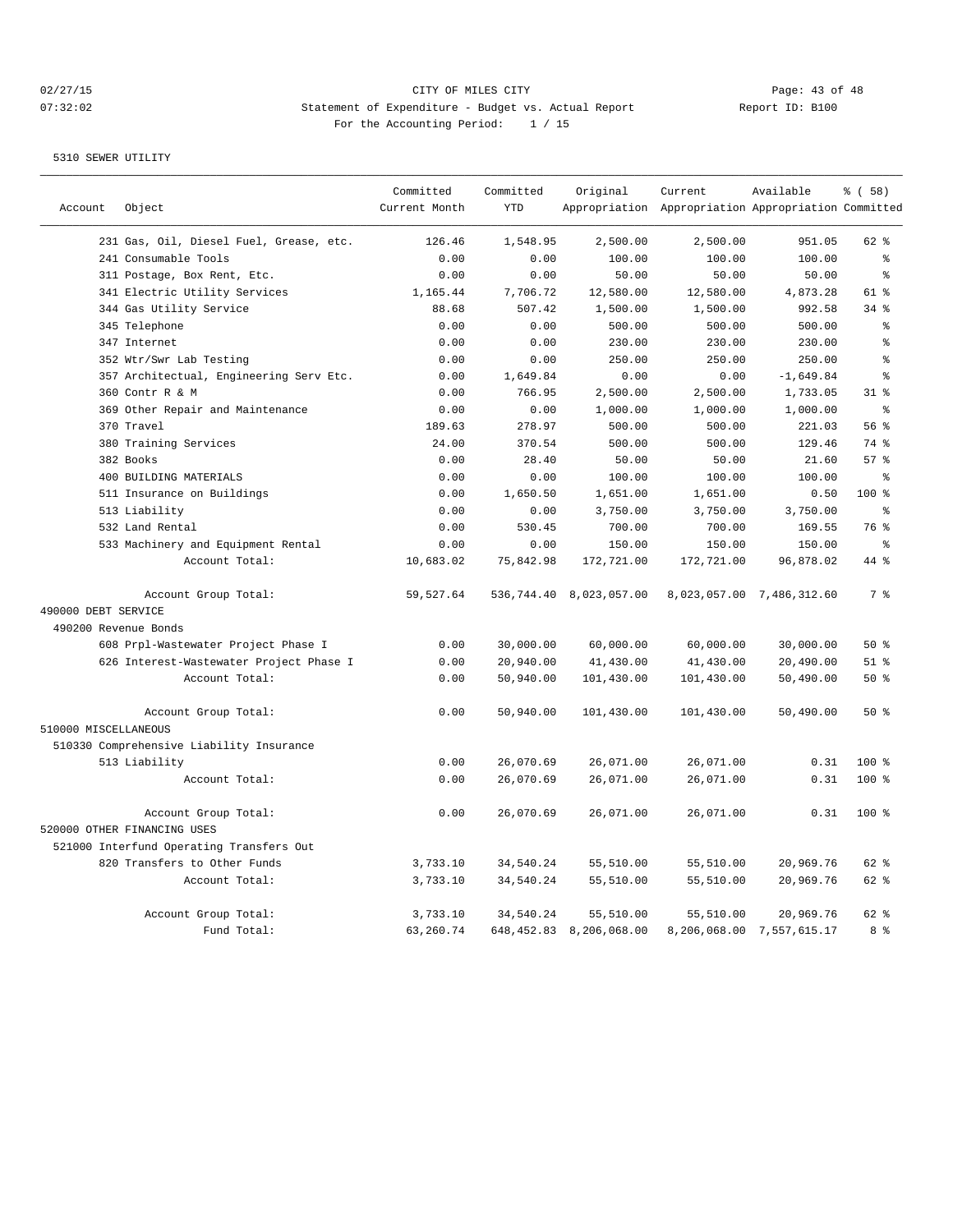5510 AMBULANCE FUND

| Account              | Object                                      | Committed<br>Current Month | Committed<br>YTD | Original   | Current<br>Appropriation Appropriation Appropriation Committed | Available    | % ( 58 )        |
|----------------------|---------------------------------------------|----------------------------|------------------|------------|----------------------------------------------------------------|--------------|-----------------|
|                      |                                             |                            |                  |            |                                                                |              |                 |
| 420000 PUBLIC SAFETY |                                             |                            |                  |            |                                                                |              |                 |
|                      | 420730 Emergency Medical Services-Ambulance |                            |                  |            |                                                                |              |                 |
|                      | 111 Salaries and Wages - Permanent          | 12,865.50                  | 91,067.12        | 156,172.00 | 156,172.00                                                     | 65,104.88    | 58 %            |
|                      | 112 SALARIES AND WAGES - PART PAID          | 0.00                       | 3,948.03         | 4,000.00   | 4,000.00                                                       | 51.97        | 99 %            |
|                      | 121 OVERTIME-PERMANENT                      | 7,133.52                   | 49,665.78        | 60,000.00  | 60,000.00                                                      | 10,334.22    | 83%             |
|                      | 131 VACATION                                | 0.00                       | 4,685.64         | 10,000.00  | 10,000.00                                                      | 5,314.36     | 47 %            |
|                      | 132 SICK LEAVE                              | 10.50                      | 4,372.53         | 10,000.00  | 10,000.00                                                      | 5,627.47     | 44 %            |
|                      | 133 OTHER LEAVE PAY                         | 0.00                       | 195.23           | 2,000.00   | 2,000.00                                                       | 1,804.77     | $10*$           |
|                      | 134 HOLIDAY PAY                             | 1,259.69                   | 3,578.40         | 7,000.00   | 7,000.00                                                       | 3,421.60     | $51$ %          |
|                      | 141 Unemployment Insurance                  | 95.70                      | 708.70           | 1,105.00   | 1,105.00                                                       | 396.30       | 64 %            |
|                      | 142 Workers' Compensation                   | 680.15                     | 5,311.30         | 6, 193.00  | 6, 193.00                                                      | 881.70       | 86 %            |
|                      | 143 Health Insurance                        | 2,286.96                   | 15,657.60        | 29,518.00  | 29,518.00                                                      | 13,860.40    | 53%             |
|                      | 144 FICA                                    | 307.13                     | 2,523.29         | 3,561.00   | 3,561.00                                                       | 1,037.71     | 71 %            |
|                      | 147 Firemen's Pension                       | 1,847.49                   | 13,459.40        | 35,264.00  | 35,264.00                                                      | 21,804.60    | 38 <sup>8</sup> |
|                      | 210 Office Supplies and Materials           | 33.98                      | 320.63           | 1,000.00   | 1,000.00                                                       | 679.37       | $32$ $%$        |
|                      | 214 Small Items of Equipment                | 310.08                     | 637.80           | 5,000.00   | 5,000.00                                                       | 4,362.20     | $13*$           |
|                      | 220 Operating Expenses                      | 117.86                     | 369.20           | 4,000.00   | 4,000.00                                                       | 3,630.80     | 9%              |
|                      | 222 Chemicals, Lab & Med Supplies           | 913.91                     | 7,935.04         | 10,000.00  | 10,000.00                                                      | 2,064.96     | 79 %            |
|                      | 226 Clothing and Uniforms                   | 0.00                       | 50.00            | 0.00       | 0.00                                                           | $-50.00$     | နွ              |
|                      | 230 Repair and Maintenance Supplies         | 9.98                       | 1,705.67         | 5,000.00   | 5,000.00                                                       | 3,294.33     | $34$ $%$        |
|                      | 231 Gas, Oil, Diesel Fuel, Grease, etc.     | 1,143.86                   | 10,642.36        | 18,000.00  | 18,000.00                                                      | 7,357.64     | 59 %            |
|                      | 241 Consumable Tools                        | 0.00                       | 0.00             | 1,000.00   | 1,000.00                                                       | 1,000.00     | ႜ               |
|                      | 300 PURCHASED SERVICES                      | 375.00                     | 494.00           | 2,000.00   | 2,000.00                                                       | 1,506.00     | $25$ %          |
|                      | 311 Postage, Box Rent, Etc.                 | 6.70                       | 14.58            | 200.00     | 200.00                                                         | 185.42       | 7 %             |
|                      | 320 Printing, Duplicating, Typing &         | 0.00                       | 0.00             | 200.00     | 200.00                                                         | 200.00       | နွ              |
|                      | 341 Electric Utility Services               | 127.97                     | 958.74           | 2,500.00   | 2,500.00                                                       | 1,541.26     | 38 %            |
|                      | 342 Water Utility Services                  | 30.01                      | 170.63           | 400.00     | 400.00                                                         | 229.37       | $43$ %          |
|                      | 343 Sewer Utility Services                  | 13.97                      | 97.84            | 250.00     | 250.00                                                         | 152.16       | 39%             |
|                      | 344 Gas Utility Service                     | 132.85                     | 313.93           | 1,200.00   | 1,200.00                                                       | 886.07       | $26$ %          |
|                      | 345 Telephone                               | 152.30                     | 970.02           | 1,800.00   | 1,800.00                                                       | 829.98       | 54 %            |
|                      | 346 Garbage Service                         | 0.00                       | 309.21           | 700.00     | 700.00                                                         | 390.79       | 44 %            |
|                      | 347 Internet                                | 28.24                      | 197.68           | 400.00     | 400.00                                                         | 202.32       | 49 %            |
|                      | 350 Professional Services                   | 6,645.77                   | 31,732.91        | 38,000.00  | 38,000.00                                                      | 6,267.09     | 84 %            |
|                      | 352 Wtr/Swr Lab Testing                     | 0.00                       | 0.00             | 2,500.00   | 2,500.00                                                       | 2,500.00     | နွ              |
|                      | 360 Contr R & M                             | 0.00                       | 0.00             | 3,000.00   | 3,000.00                                                       | 3,000.00     | နွ              |
|                      | 364 R&M Vehicles - Fire/Amb                 | 0.00                       | 737.58           | 8,000.00   | 8,000.00                                                       | 7,262.42     | 9 %             |
|                      | 370 Travel                                  | 0.00                       | 373.86           | 2,500.00   | 2,500.00                                                       | 2,126.14     | 15 <sup>°</sup> |
|                      | 380 Training Services                       | 0.00                       | 150.00           | 2,500.00   | 2,500.00                                                       | 2,350.00     | 6 %             |
|                      | 382 Books                                   | 0.00                       | 30.59            | 1,000.00   | 1,000.00                                                       | 969.41       | 3 <sup>8</sup>  |
|                      | 400 BUILDING MATERIALS                      | 0.00                       | 106.00           | 1,000.00   | 1,000.00                                                       | 894.00       | $11$ %          |
|                      | 512 Insurance on Vehicles & Equipment       | 0.00                       | 1,194.96         | 1,195.00   | 1,195.00                                                       | 0.04         | 100 %           |
|                      | 810 Losses (Bad debt expense - Enterprise   | 247.12                     | 67,016.01        | 100,000.00 | 100,000.00                                                     | 32,983.99    | 67%             |
|                      | 811 Contractual Allowances (Ambl)           | 16,593.70                  | 155,543.71       | 150,000.00 | 150,000.00                                                     | $-5, 543.71$ | $104$ %         |
|                      | Account Total:                              | 53,369.94                  | 477,245.97       | 688,158.00 | 688,158.00                                                     | 210,912.03   | 69 %            |
|                      | Account Group Total:                        | 53,369.94                  | 477,245.97       | 688,158.00 | 688,158.00                                                     | 210,912.03   | 69 %            |
|                      |                                             |                            |                  |            |                                                                |              |                 |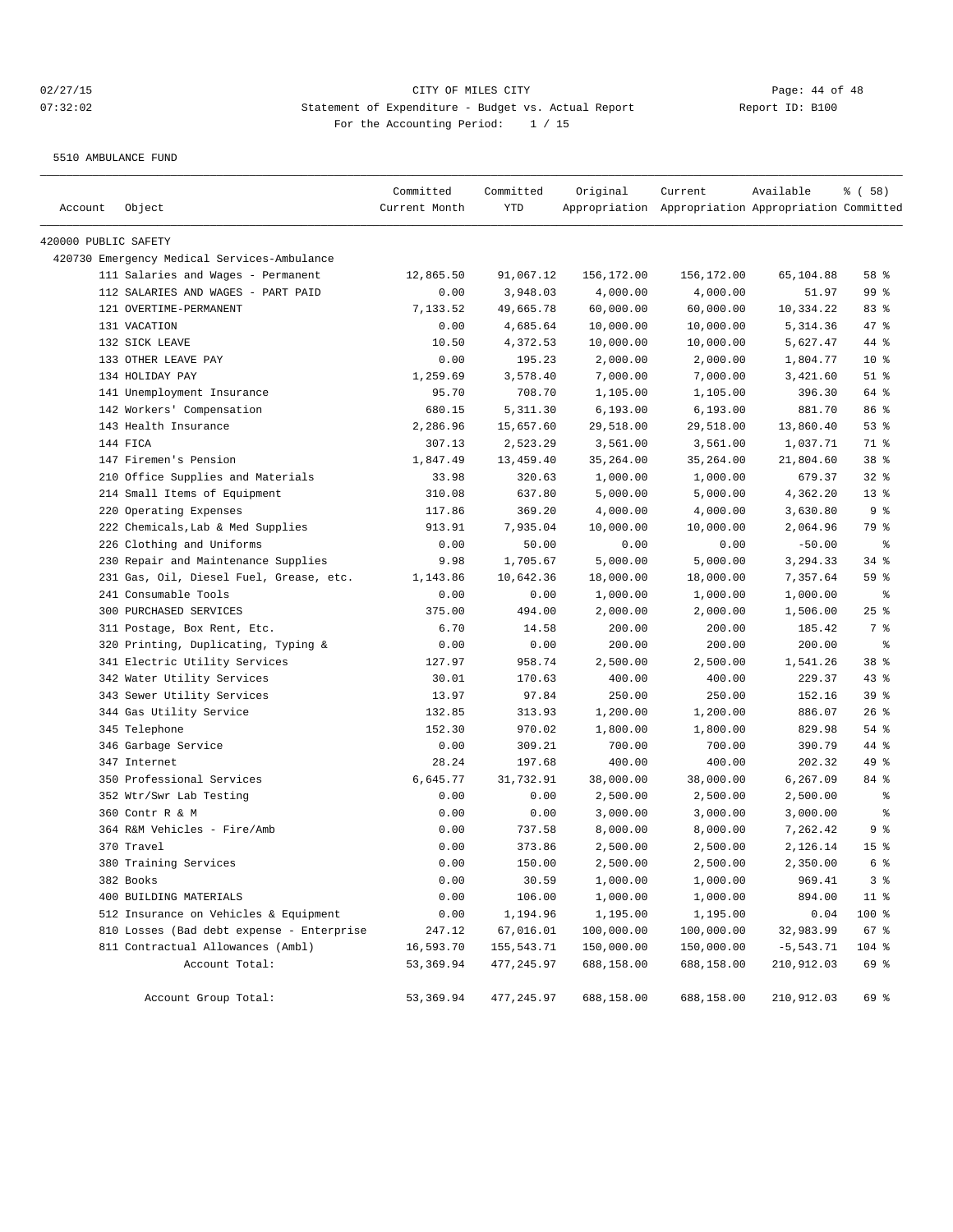5510 AMBULANCE FUND

| Object<br>Account                        | Committed<br>Current Month | Committed<br><b>YTD</b> | Original<br>Appropriation | Current    | Available<br>Appropriation Appropriation Committed | % (58)  |
|------------------------------------------|----------------------------|-------------------------|---------------------------|------------|----------------------------------------------------|---------|
|                                          |                            |                         |                           |            |                                                    |         |
| 490000 DEBT SERVICE                      |                            |                         |                           |            |                                                    |         |
| 490500 Other Debt Service Payments       |                            |                         |                           |            |                                                    |         |
| 602 Prpl-Ambulance                       | 12,964.94                  | 25,814.04               | 25,815.00                 | 25,815.00  | 0.96                                               | $100$ % |
| 629 Interest-Ambulance                   | 264.48                     | 588.36                  | 589.00                    | 589.00     | 0.64                                               | $100$ % |
| Account Total:                           | 13,229.42                  | 26,402.40               | 26,404.00                 | 26,404.00  | 1.60                                               | $100$ % |
| Account Group Total:                     | 13,229.42                  | 26,402.40               | 26,404.00                 | 26,404.00  | 1.60                                               | $100$ % |
| 510000 MISCELLANEOUS                     |                            |                         |                           |            |                                                    |         |
| 510330 Comprehensive Liability Insurance |                            |                         |                           |            |                                                    |         |
| 513 Liability                            | 0.00                       | 2,941.08                | 2,942.00                  | 2,942.00   | 0.92                                               | $100*$  |
| Account Total:                           | 0.00                       | 2,941.08                | 2,942.00                  | 2,942.00   | 0.92                                               | $100$ % |
| Account Group Total:                     | 0.00                       | 2,941.08                | 2,942.00                  | 2,942.00   | 0.92                                               | $100*$  |
| 520000 OTHER FINANCING USES              |                            |                         |                           |            |                                                    |         |
| 521000 Interfund Operating Transfers Out |                            |                         |                           |            |                                                    |         |
| 820 Transfers to Other Funds             | 1,950.36                   | 20,712.19               | 33,404.00                 | 33,404.00  | 12,691.81                                          | 62 %    |
| Account Total:                           | 1,950.36                   | 20,712.19               | 33,404.00                 | 33,404.00  | 12,691.81                                          | 62 %    |
| Account Group Total:                     | 1,950.36                   | 20,712.19               | 33,404.00                 | 33,404.00  | 12,691.81                                          | 62 %    |
| Fund Total:                              | 68,549.72                  | 527,301.64              | 750,908.00                | 750,908.00 | 223,606.36                                         | 70 %    |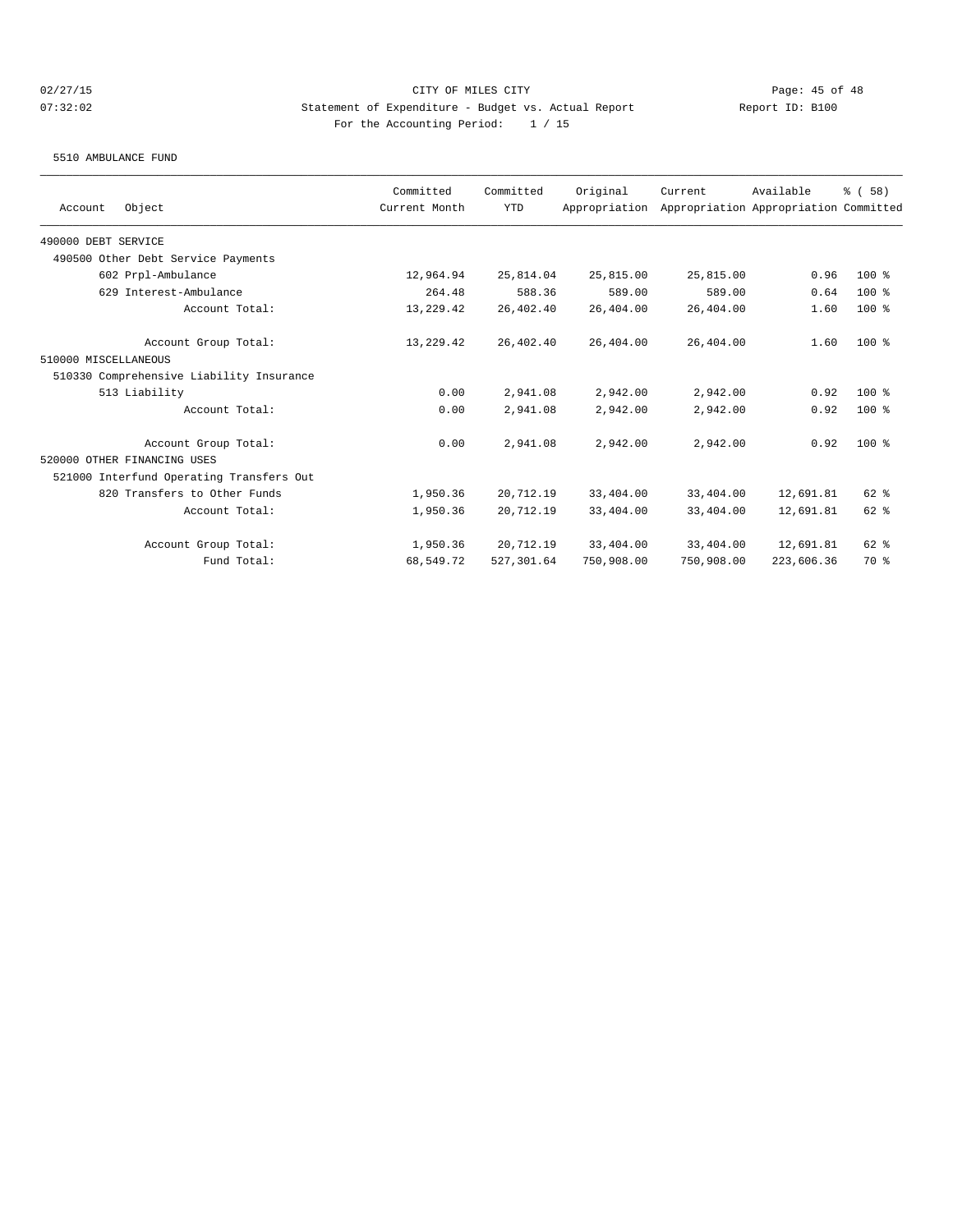5610 AIRPORT OPERATING

|                     |                                            | Committed<br>Current Month | Committed<br><b>YTD</b> | Original              | Current                                             | Available    | % ( 58 )      |
|---------------------|--------------------------------------------|----------------------------|-------------------------|-----------------------|-----------------------------------------------------|--------------|---------------|
| Account             | Object                                     |                            |                         |                       | Appropriation Appropriation Appropriation Committed |              |               |
| 430000 Public Works |                                            |                            |                         |                       |                                                     |              |               |
| 430300 Airport (87) |                                            |                            |                         |                       |                                                     |              |               |
|                     | 111 Salaries and Wages - Permanent         | 11,620.41                  | 45,530.85               | 70,604.00             | 70,604.00                                           | 25,073.15    | 64 %          |
|                     | 121 OVERTIME-PERMANENT                     | 0.00                       | 0.00                    | 5,000.00              | 5,000.00                                            | 5,000.00     | နွ            |
|                     | 131 VACATION                               | 0.00                       | 0.00                    | 10,000.00             | 10,000.00                                           | 10,000.00    | ి             |
|                     | 132 SICK LEAVE                             | 0.00                       | 225.00                  | 6,000.00              | 6,000.00                                            | 5,775.00     | 4%            |
|                     | 133 OTHER LEAVE PAY                        | 0.00                       | 0.00                    | 3,420.00              | 3,420.00                                            | 3,420.00     | နွ            |
|                     | 134 HOLIDAY PAY                            | 0.00                       | 0.00                    | 3,000.00              | 3,000.00                                            | 3,000.00     | ి             |
|                     | 141 Unemployment Insurance                 | 52.29                      | 205.91                  | 495.00                | 495.00                                              | 289.09       | 42 %          |
|                     | 142 Workers' Compensation                  | 634.82                     | 2,546.68                | 5,761.00              | 5,761.00                                            | 3, 214.32    | 44 %          |
|                     | 143 Health Insurance                       | 627.15                     | 5,018.25                | 15,060.00             | 15,060.00                                           | 10,041.75    | 33%           |
|                     | 144 FICA                                   | 888.95                     | 3,500.33                | 8,417.00              | 8,417.00                                            | 4,916.67     | $42$ %        |
|                     | 145 PERS                                   | 949.40                     | 3,716.23                | 8,989.00              | 8,989.00                                            | 5,272.77     | 41 %          |
|                     | 196 CLOTHING ALLOTMENT                     | 0.00                       | 0.00                    | 300.00                | 300.00                                              | 300.00       | $\epsilon$    |
|                     | 210 Office Supplies and Materials          | 0.00                       | 550.43                  | 700.00                | 700.00                                              | 149.57       | 79 %          |
|                     | 214 Small Items of Equipment               | 0.00                       | 0.00                    | 2,000.00              | 2,000.00                                            | 2,000.00     | နွ            |
|                     | 220 Operating Expenses                     | 244.61                     | 2,294.60                | 3,000.00              | 3,000.00                                            | 705.40       | 76 %          |
|                     | 230 Repair and Maintenance Supplies        | 4,868.17                   | 18,030.69               | 10,000.00             | 10,000.00                                           | $-8,030.69$  | 180 %         |
|                     | 231 Gas, Oil, Diesel Fuel, Grease, etc.    | 533.40                     | 3,913.08                | 8,000.00              | 8,000.00                                            | 4,086.92     | 49 %          |
|                     | 237 Aviation Fuel                          | 0.00                       | 184, 292. 28            | 420,000.00            | 420,000.00                                          | 235,707.72   | 44 %          |
|                     | 239 Tires, Tubes Etc.                      | 0.00                       | 0.00                    | 2,000.00              | 2,000.00                                            | 2,000.00     | $\epsilon$    |
|                     | 250 Supplies for Resale                    | 0.00                       | 0.00                    | 1,000.00              | 1,000.00                                            | 1,000.00     | နွ            |
|                     | 311 Postage, Box Rent, Etc.                | 0.00                       | 49.00                   | 250.00                | 250.00                                              | 201.00       | 20%           |
|                     | 319 Other Communication and Transportation | 40.74                      | 314.76                  | 350.00                | 350.00                                              | 35.24        | 90%           |
|                     | 330 Publicity, Subscriptions & Dues        | 0.00                       | 51.00                   | 100.00                | 100.00                                              | 49.00        | $51$ %        |
|                     | 334 Memberships, Registrations & Dues      | 50.00                      | 400.00                  | 250.00                | 250.00                                              | $-150.00$    | 160 %         |
|                     | 341 Electric Utility Services              | 859.61                     | 4,934.10                | 11,000.00             | 11,000.00                                           | 6,065.90     | 45 %          |
|                     | 344 Gas Utility Service                    | 1,594.89                   | 3,417.00                | 5,000.00              | 5,000.00                                            | 1,583.00     | 68 %          |
|                     | 345 Telephone                              | 288.23                     | 1,685.95                | 3,000.00              | 3,000.00                                            | 1,314.05     | 56 %          |
|                     | 347 Internet                               | 50.60                      | 324.62                  | 450.00                | 450.00                                              | 125.38       | 72 %          |
|                     | 350 Professional Services                  | 726.25                     | 51,850.75               | 2,000.00              | 2,000.00                                            | $-49,850.75$ | $***$ $_{8}$  |
|                     | 360 Contr R & M                            | 0.00                       | 0.00                    | 4,000.00              | 4,000.00                                            | 4,000.00     | နွ            |
|                     | 363 R&M Vehicles/Equip/Labor-PW            | 0.00                       | 3,375.00                | 2,000.00              | 2,000.00                                            | $-1,375.00$  | 169 %         |
|                     | 367 Plumbing, Heating, Electrical          | 0.00                       | 6,344.43                | 3,500.00              | 3,500.00                                            | $-2,844.43$  | 181 %         |
|                     | 380 Training Services                      | 75.00                      | 595.00                  | 500.00                | 500.00                                              | $-95.00$     | 119.8         |
|                     | 511 Insurance on Buildings                 | 0.00                       | 3,181.82                | 3,182.00              | 3,182.00                                            | 0.18         | 100 %         |
|                     | 512 Insurance on Vehicles & Equipment      |                            |                         |                       |                                                     |              | 100 %         |
|                     |                                            | 0.00                       | 1,832.02                | 1,833.00<br>22,000.00 | 1,833.00<br>22,000.00                               | 0.98         | 67 %          |
|                     | 530 Rent                                   | 1,850.00                   | 14,800.00               |                       |                                                     | 7,200.00     |               |
|                     | Account Total:                             | 25,954.52                  | 362,979.78              | 643,161.00            | 643,161.00                                          | 280,181.22   | 56%           |
|                     | 430500 Water Operating                     |                            |                         |                       |                                                     |              |               |
|                     | 645 Equipment-Principle                    | 476.23                     | 476.23                  | 0.00                  | 0.00                                                | $-476.23$    | ್ಠಿ           |
|                     | Account Total:                             | 476.23                     | 476.23                  | 0.00                  | 0.00                                                | $-476.23$    | $\frac{6}{3}$ |
|                     | Account Group Total:                       | 26,430.75                  | 363,456.01              | 643,161.00            | 643,161.00                                          | 279,704.99   | 57%           |
| 490000 DEBT SERVICE |                                            |                            |                         |                       |                                                     |              |               |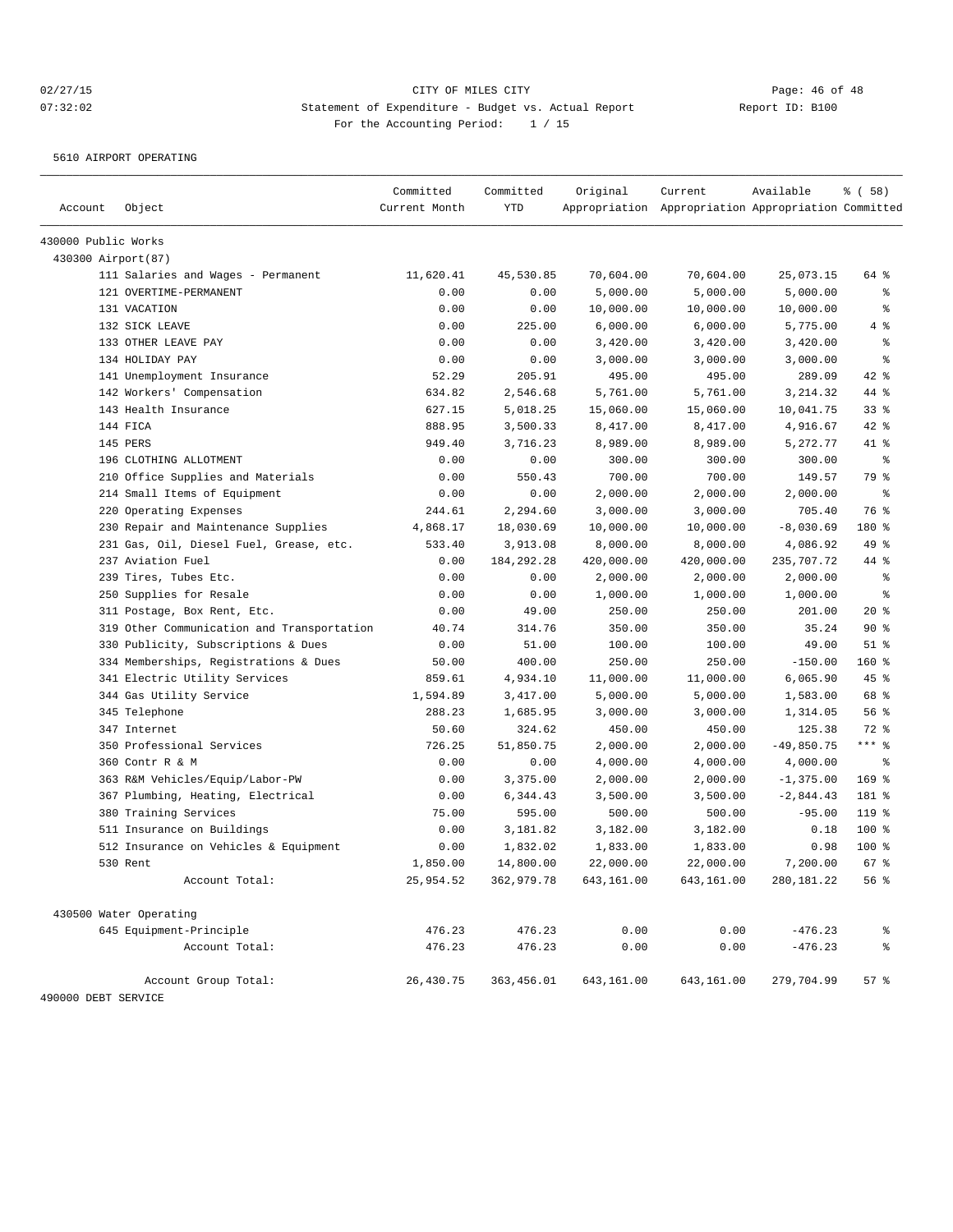5610 AIRPORT OPERATING

| Object<br>Account                                   | Committed<br>Current Month | Committed<br><b>YTD</b> | Original<br>Appropriation | Current    | Available<br>Appropriation Appropriation Committed | % (58)  |
|-----------------------------------------------------|----------------------------|-------------------------|---------------------------|------------|----------------------------------------------------|---------|
| 490500 Other Debt Service Payments                  |                            |                         |                           |            |                                                    |         |
| 641 Principal - Aeronautics Loan 08                 | 0.00                       | 4,921.00                | 4,921.00                  | 4,921.00   | 0.00                                               | $100$ % |
| 642 Interest - Aeronautics Loan 08                  | 0.00                       | 713.55                  | 714.00                    | 714.00     | 0.45                                               | $100$ % |
| Account Total:                                      | 0.00                       | 5,634.55                | 5,635.00                  | 5,635.00   | 0.45                                               | $100$ % |
| Account Group Total:                                | 0.00                       | 5,634.55                | 5,635.00                  | 5,635.00   | 0.45                                               | $100$ % |
| 510000 MISCELLANEOUS                                |                            |                         |                           |            |                                                    |         |
| 510330 Comprehensive Liability Insurance            |                            |                         |                           |            |                                                    |         |
| 513 Liability                                       | 0.00                       | 0.00                    | 4,500.00                  | 4,500.00   | 4,500.00                                           | နွ      |
| Account Total:                                      | 0.00                       | 0.00                    | 4,500.00                  | 4,500.00   | 4,500.00                                           | နွ      |
| Account Group Total:<br>520000 OTHER FINANCING USES | 0.00                       | 0.00                    | 4,500.00                  | 4,500.00   | 4,500.00                                           | နွ      |
| 521000 Interfund Operating Transfers Out            |                            |                         |                           |            |                                                    |         |
| 820 Transfers to Other Funds                        | 1,435.15                   | 11,326.74               | 17,222.00                 | 17,222.00  | 5,895.26                                           | 66 %    |
| Account Total:                                      | 1,435.15                   | 11,326.74               | 17,222.00                 | 17,222.00  | 5,895.26                                           | 66 %    |
| Account Group Total:                                | 1,435.15                   | 11,326.74               | 17,222.00                 | 17,222.00  | 5,895.26                                           | 66 %    |
| Fund Total:                                         | 27,865.90                  | 380, 417.30             | 670,518.00                | 670,518.00 | 290,100.70                                         | 57%     |
|                                                     |                            |                         |                           |            |                                                    |         |